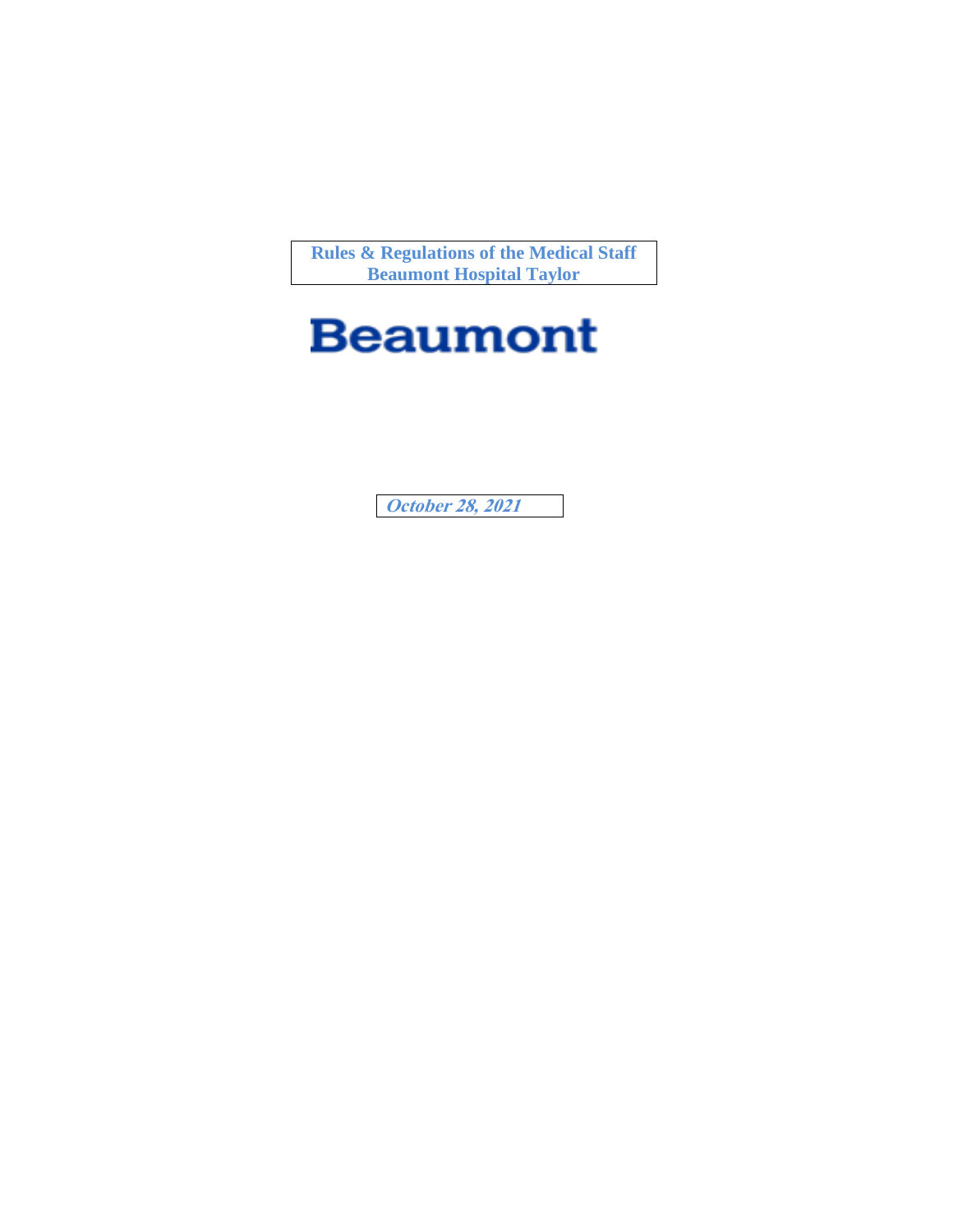Beaumont Hospital Taylor Rules & Regulations Page 2 of 56

# Definitions

For the purpose of these Rules & Regulations, the words "Medical Staff" shall mean all medical and osteopathic physicians, dentists, oral/maxillofacial surgeons and other health professional who are granted medical staff membership and privileges to attend patients in Beaumont Hospital Taylor.

The words "Executive Committee" shall mean the Executive Committee of the Medical Staff of Beaumont Hospital Taylor.

The words "Administration" shall mean the Chief Executive Office of Oakwood Healthcare System and his associates.

Wherever a masculine pronoun appears in these Rules & Regulations, the corresponding female pronoun is understood and equivalent.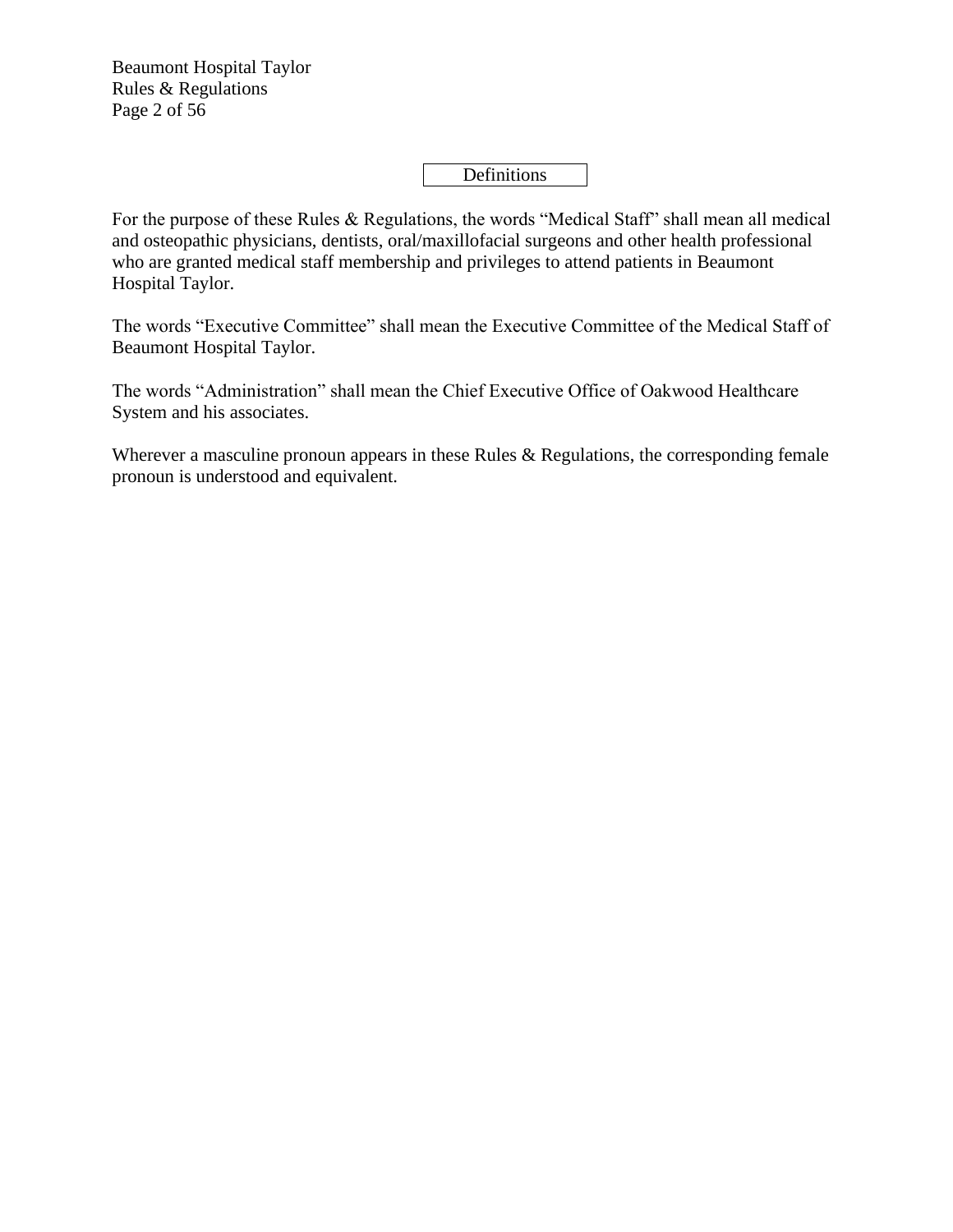Beaumont Hospital Taylor Rules & Regulations Page 3 of 56

## 1 General Quality Expectations:

## 1.1 **Daily Rounds and Documentation of Care:**

Daily Care shall be delivered in person by the patient's attending or by a covering member of the medical staff designated by the attending. Notations shall be made by each patient's attending, including the appropriate nature of the patient's problems, physical status, results of important evaluations, assessment of the patient's current condition, plans for future evaluation and treatment, and working or definitive diagnosis.

## 1.2 **Care Management and Protocols:**

To the degree it is consistent with appropriate patient care for each individual patient, all staff physicians will be encouraged to follow pathways, guidelines and protocols of patient care as approved by the medical staff leadership and/or the MSQRC, as well as those promulgated by the Michigan Peer Review Organization (MPRO). Pathways are appropriate when the original diagnosis is confirmed and for post-operative surgical care. The physician may need to use his discretion when the pathways are only related to symptoms of the patient.

## 1.3 **First Admission Visit:**

Attending physicians or their designee shall be expected to see patients admitted to their service at the earliest reasonable time consistent with the needs of the patient's condition, but no later than within 24 hours of admission.

#### 1.4 **Care Documentation:**

Medical record documentation shall conform to the hospital's documentation policies. All written notes and orders shall be authenticated, legible, dated, and timed and written in permanent ink. The use of abbreviations shall be consistent with the hospital's policy on Use of Abbreviations, Acronyms, and Symbols in Clinical Documentation. Abbreviations identified as unacceptable will not be used.

#### 1.5 **Patient Education:**

Physicians shall endeavor to educate patients and their families on appropriate life-styles and self-care.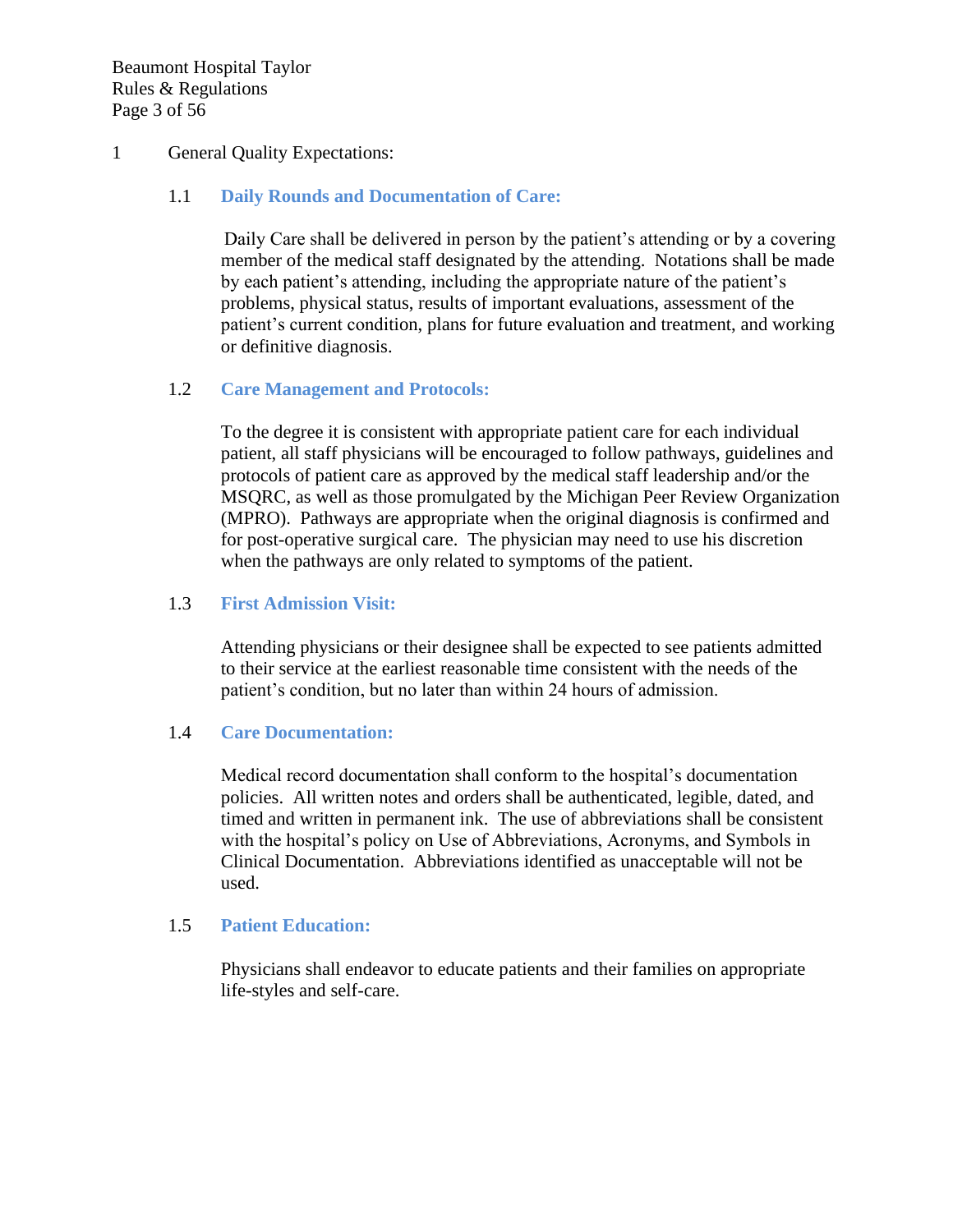#### 1.6 **Discharging Patients:**

It is the responsibility of each patient's attending and consulting physician to make appropriate and timely arrangement for the patient's discharge, including provision of necessary prescriptions, instruction, and arrangements for follow-up care.

#### 1.7 **Testing Follow-up:**

Lab studies and results on the chart at the time of discharge shall be followed up on an outpatient basis when warranted by the findings.

## 1.8 **Consultation:**

When an attending physician requests a consultation, it is his responsibility to assure that the consultant receives clear information regarding the nature of the case and the goals for consultation, a time frame for performance of the consultation, and whether the consultant is being requested to advise on or manage the case. When no time frame is indicated for routine consults, the consultation shall be carried out within twenty-four (24) hours by the physician. Consultant should leave brief written documentation of his findings and recommendations at the end of the patient interview and examination. It is the attending and consulting physician's responsibility to follow-up and to assure that appropriate care is being rendered.

#### 1.9 **Emergency Department Consultations:**

If an emergency department (ED) physician requests a consultation, the consultant shall arrive within the timeframe requested by the ED physicians. All requests by the ED for consultation shall be made, whenever possible, by telephone call physician to physician to ensure that the pertinent history and reason for the consultation is clearly communicated. In the event that the ED physician is engaged in critical patient care management and cannot make the call, the ED nurse familiar with the patient, should make the call. The reason for the consult must always be directly communicated with the physician on call, not left with an answering service. If the first physician on call cannot be reached or does not respond within 15 minutes, the first physician on call shall be paged again. If there is still no response in 15 minutes, the second physician on call shall be paged. If the second physician on call cannot be reached, or does not respond within 15 minutes the Chain of Command for the consulting department shall be invoked.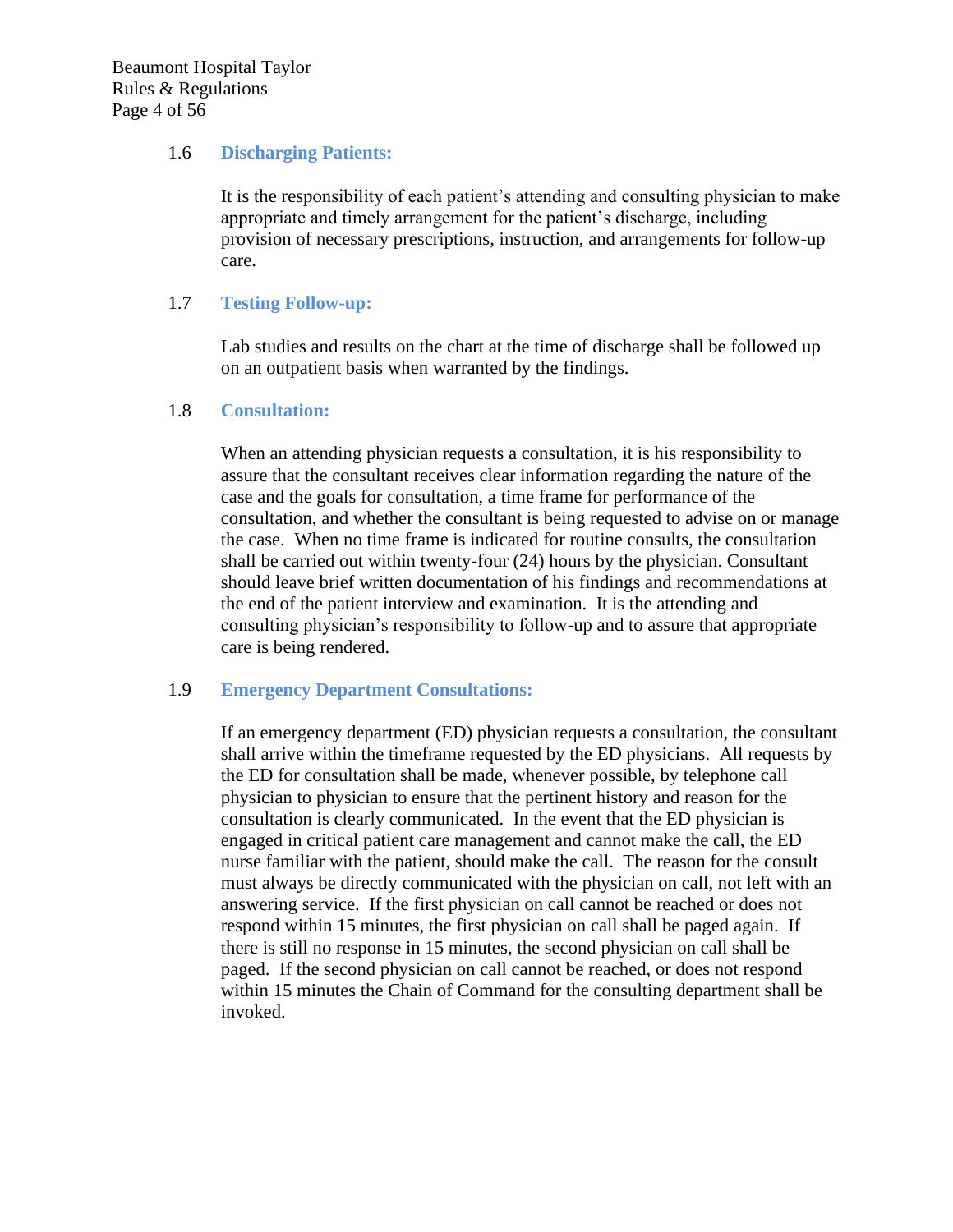Beaumont Hospital Taylor Rules & Regulations Page 5 of 56

#### 1.10 **Stat Consultations:**

Physician requesting stat consultation shall contact and speak directly with the consulting physician.

When this is not possible, the attending physician's designee (i.e., nurse), should be fully informed of the purpose of the stat consult to effectively communicate this information to the consultant. Stat consultations shall be performed as soon as possible for the purpose of expediting the delivery of necessary care to the patient but is in no case to exceed four (4) hours; and in emergent situations within two (2) hours or sooner. In addition to the appropriate medical record documentation, the consultant should verbally inform the referring physician, whenever possible, of the findings and recommendations. (JCC 10.28.21)

#### 1.11 **Clinical Quality Improvement:**

It is the responsibility of all medical staff members to collaborate whenever appropriate, in the quality improvement programs endorsed by OHH.

#### 1.12 **Verbal and Telephone Order Authentication:**

Verbal and telephone orders shall be reserved for unusual or urgent circumstances when the ordering physician is not present on the care unit, and/or unable to write the orders personally. Physicians giving verbal or telephone orders shall have the receiving party read back the order to them. All verbal and telephone orders shall be reviewed, signed, and dated by the physician who gave the order or their designee at the time of the next daily visit. House officers are included in the above expectations.

#### 1.13 **Prescribing:**

Medical staff members are expected to follow all hospital and staff medication prescribing policies.

#### 1.14 **Complication Rates:**

Medical staff members shall maintain patient surgical and medical complication rates at or below the generally accepted standards as agreed upon by their respective departments.

#### 1.15 **Physician Quality Profiles:**

Each physician will be provided quality data by BHT, addressing his individual performance and specialty group and will utilize this data to continuously improve care.

## 1.16 **Adverse Drug Reaction:**

Each physician will comment on the adverse reactions or drug interactions in the progress note.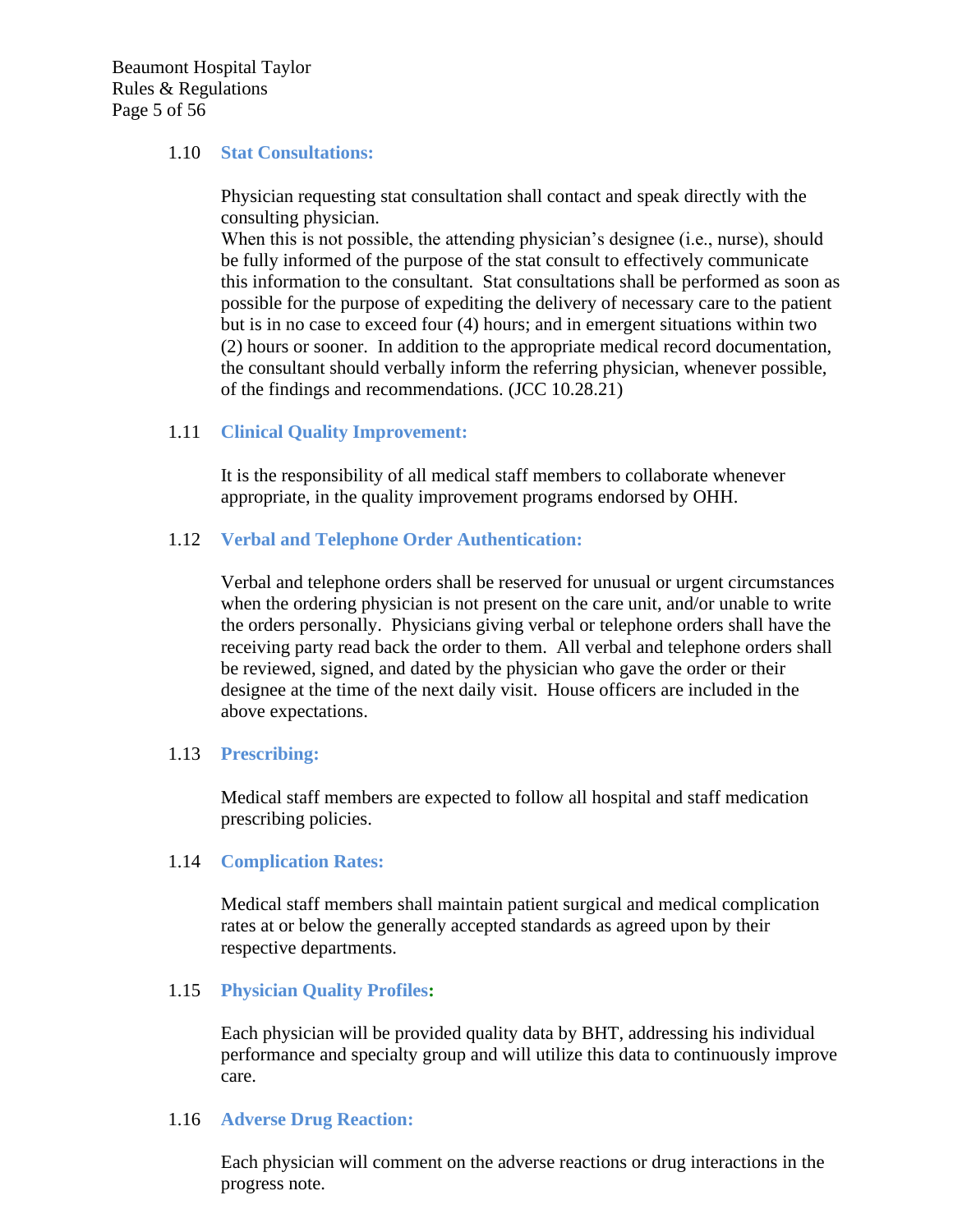Beaumont Hospital Taylor Rules & Regulations Page 6 of 56

#### 1.17 **Length of Stay:**

Each physician will receive a copy of his length of stay categories, which are being used for MHA performance and rating of hospitals. These categories include common DRG's such as acute myocardial infarction, congestive heart failure, pneumonia, stroke, sepsis, and post-operative respiratory complications.

#### 2 Patient Records:

2.1 The attending physician shall be responsible for the preparation of a complete medical record for each patient. The record shall include a relevant history and physical examination; conclusions or impressions from the H&P; diagnostic and therapeutic orders, procedures, tests and results; progress notes; all assessments and reassessments; treatment plan and revisions to plan of care; observations and response to care, treatment and services; consultations; allergies to food and medicine, all medication ordered or prescribed, each dose of medication administered, condition on discharge, medications dispensed or prescribed on discharge: all relevant diagnoses and conditions established during the course of care; discharge instructions, and a discharge summary or final progress note as required.

#### 2.2 **History and Physical (H&P) Examination:**

A written or dictated H&P shall be completed within twenty-four (24) hours of inpatient admission, and no more than thirty days prior to admission or outpatient surgical or invasive procedure. An H&P completed within thirty (30) days prior to admission or outpatient procedure must include a notation by the physician at the time of admission or procedure that identifies any subsequent changes or a notation that there are no changes in the history and physical. This notation must be dated and signed by the physician.

The medical H&P shall include the chief complaint, details of the present illness, relevant past, social and family histories, current medications and dosages, any known allergies and medication reactions, inventory of body systems, relevant physical exam and treatment plan.

#### **Prior to Surgery**

An H&P examination must be recorded on the chart before any invasive procedure that places the patient at significant risk and/or for patients who will be receiving moderate sedation. When emergency surgery is required, the patient's physical status will be noted before the surgery is performed. When the H&P examination is not recorded before surgery and operation of any potentially hazardous diagnostic procedure, the procedure shall be canceled unless the attending practitioner states that such delay would be life threatening to the patient. At a minimum, the H&P should include sufficient patient assessment information to ensure clearance of the patient to proceed with surgery. A qualified oral surgeon may perform a H&P on his patients who have no known problems or risks.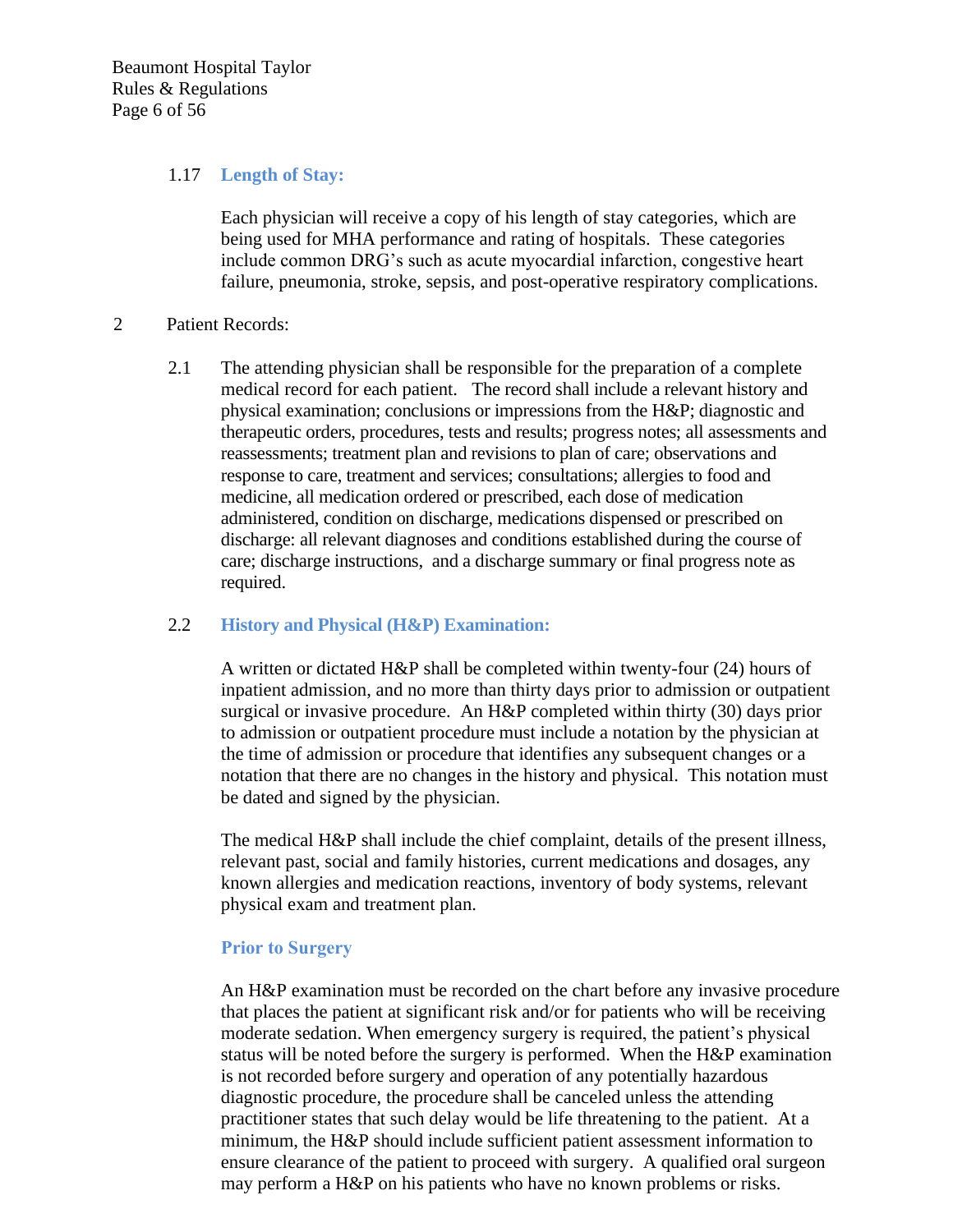Beaumont Hospital Taylor Rules & Regulations Page 7 of 56

> When a patient is readmitted within 30 days for the same or related problem, an interval H&P examination reflecting any subsequent changes may be used in the medical records provided a copy of the original information is already. The exam should include a statement of the conclusions or impressions drawn from the history and physical examination and a statement of the course of action planned for the patient while in the hospital.

An abbreviated H&P may be used if a patient is admitted as an observation patient and should be recorded within 24 hours of the patient's admission into the hospital. This abbreviated H&P must include at least: history of present illness, history of current medications and dosages, any known allergies including medication reactions, any existing co-morbid conditions. The physical exam should include an exam specific to the reason for admission and any co-morbid conditions. If the patient's status is changed after admission (from observation to IP status), a complete H&P is required. This may be done by either supplying an addendum to the abbreviated H&P or by dictating a completely new H&P.

A brief H&P is required for outpatients outside of the operative room, who are undergoing invasive procedures which place them at significant risk and/or who will be receiving moderate sedation. The H&P must be completed and on the record prior to the procedure. The H&P must contain at a minimum, the reason for the procedure, significant medical problems, medications, allergies, vital signs, and examination of the heart, lungs and body system or part where the procedure will be performed.

The H&P may be found on an H&P form, consultation record or on the progress notes. Failure to complete H&Ps within 24 hours will result in suspension of admitting and consulting privileges until the H&P is complete.

#### 2.3 **Informed Consent:**

Informed consent shall be obtained from patients, parents and/or legal guardians for all procedures by the physician ordering or performing the service. Any surgical procedure where anesthesia is used shall be performed only after consent of the patient or his legal representative on an approved form, except in emergencies. The consent shall be obtained by the physician with clinical privileges who will perform the procedure or his designee. The executed consent form shall be on the chart before pre-operative medication is given. Reasonable effort should be made to document the medical need proceeding without consent.

If the physician requests the nurse to obtain the patient's, or the patient's representative signature on the consent form, the physician must write an order or initiate a telephone order stating, *"Please obtain signature on consent form for (name of procedure) for which informed consent was provided."*

Physicians will provide the following information to the patient or patient representative, if the patient is incompetent: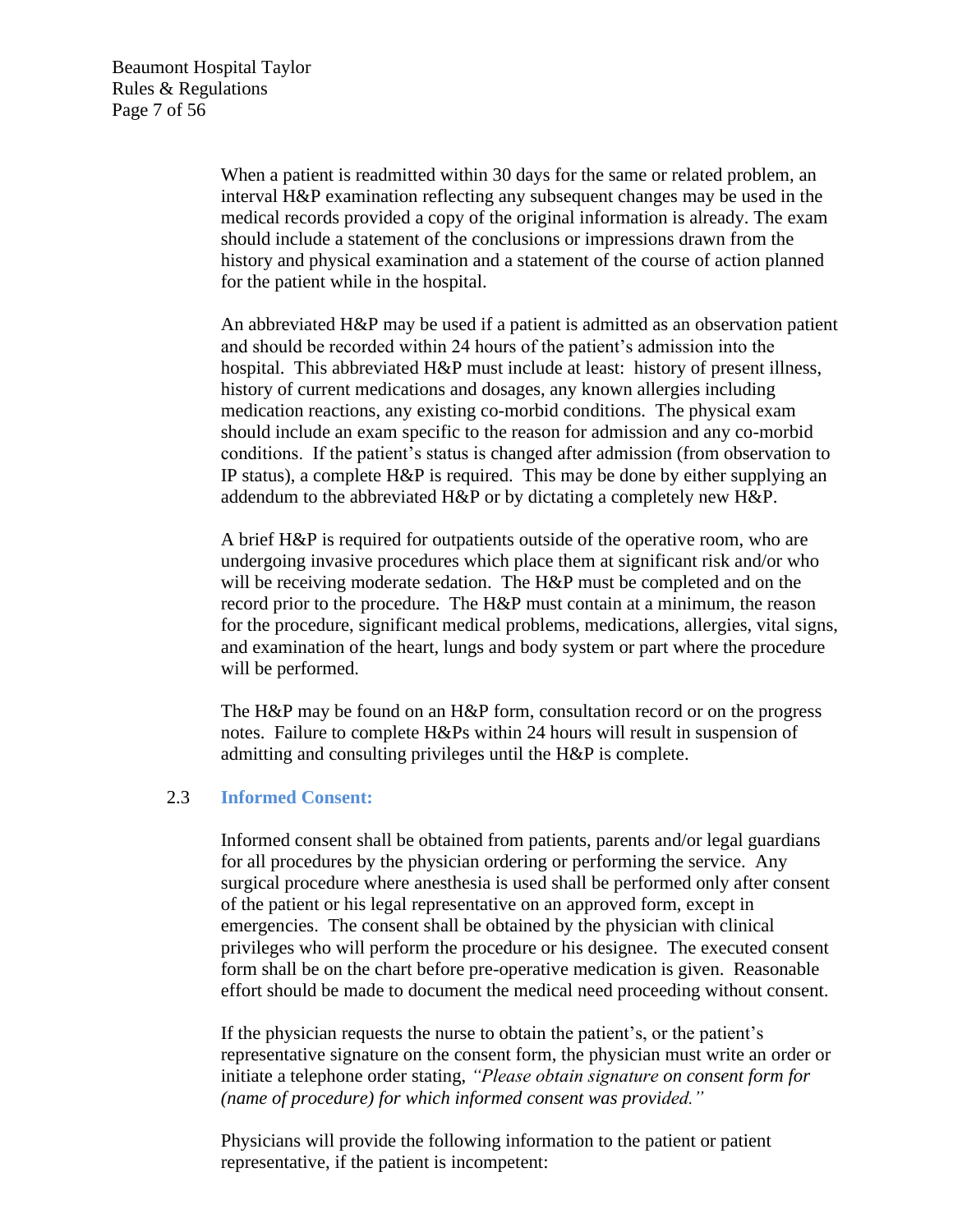- A. The nature of the proposed care, treatment, services, medications, interventions or procedures.
- B. Potential benefits, risks, or side effects, including potential problems related to recuperation.
- C. The likelihood of achieving care, treatment and service goals.
- D. Reasonable alternatives to the proposed care, treatment and services.
- E. The relevant risks, benefits and side effects related to alternatives, including the possible results of not receiving care, treatment and services.
- F. When indicated, any limitations on the confidentiality of information learned from or about the patient.

## 2.4 **Verbal Orders: Who Can Accept or Authenticate**

Verbal and telephone orders shall be reserved for unusual or urgent circumstances when the ordering physician is not present on the care unit, and/or unable to write the orders personally

All orders for treatments or medications shall be in writing, however, an order shall be considered to be in writing if given orally to a Registered Nurse, Licensed Practical Nurse, Pharmacist, Respiratory Therapist, Non-Physician Provider, or Registered Dietitian and shall conform to the hospital's Verbal Order policy. The order shall be reviewed, signed and dated by the responsible physician or his physician designee at the time of the next patient visit.

#### 2.5 **Progress Notes/Consultations:**

Progress notes made by the medical staff should give a pertinent chronological report of the patient's course in the hospital and should reflect any change in condition and the results of treatment.

2.6 Each consultant report shall contain a written opinion by the consultant that reflects, where appropriate, an actual examination of the patient and the patient's medical records. This report can be substituted for the H&P as long as it contains all required items.

#### 2.7 **Reports of Procedures, test and the Results:**

All diagnostic and therapeutic procedures should be recorded and authenticated in the medical record. This may also include any report from facilities outside of the hospital, in which case the source facility shall be identified on the report.

#### 2.8 **Operative Report and Post-Operative Notes:**

Operative reports shall be dictated or written in the medical records immediately and no more than 24 hours after surgery and should contain the postoperative diagnosis, the name of the primary surgeon and any assistants, a description of findings, the technical procedures used, the specimens removed, disposition of each specimen, and when applicable, the estimated blood loss. The completed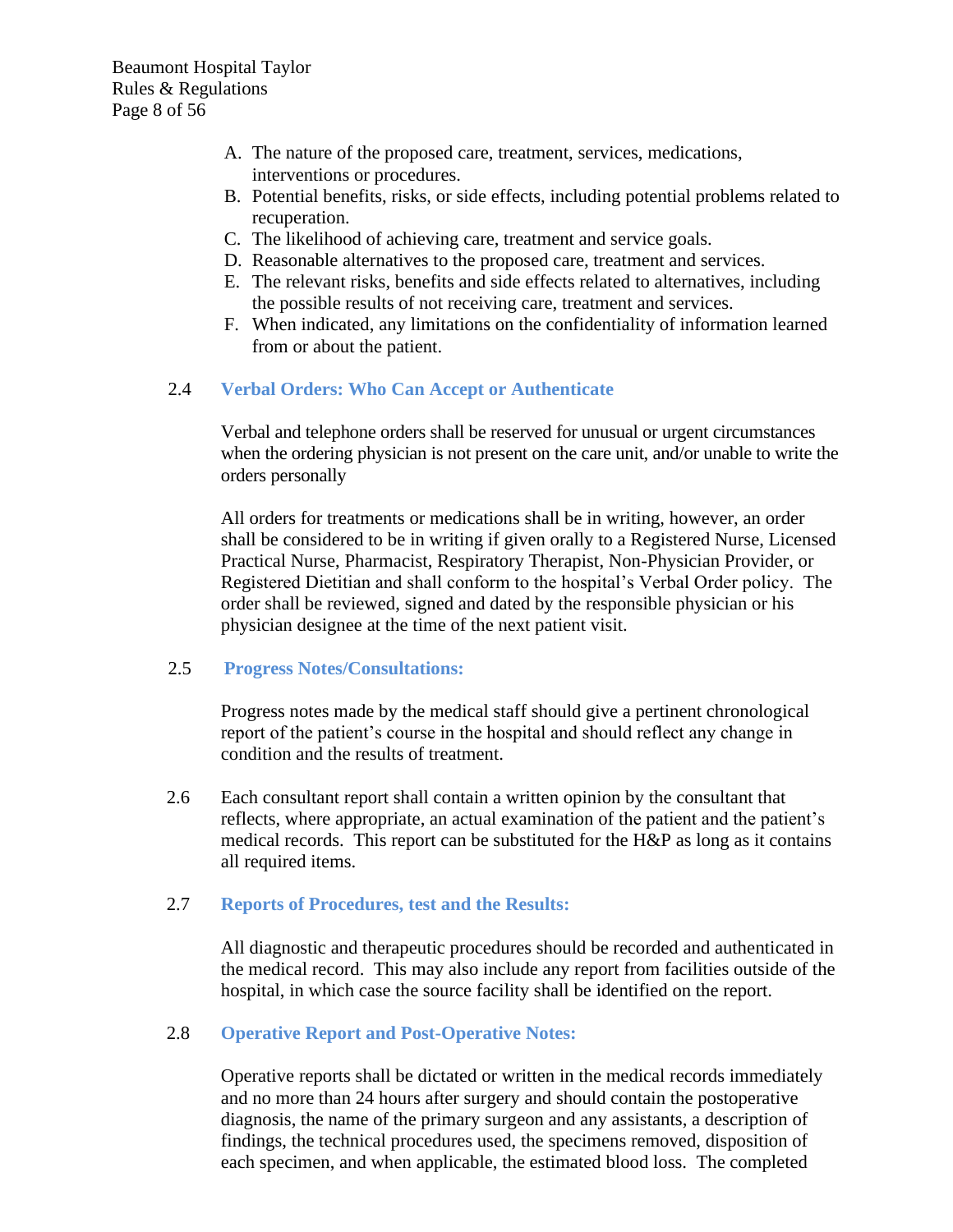Beaumont Hospital Taylor Rules & Regulations Page 9 of 56

> operative report should be authenticated by the surgeon and filed in medical records as soon as possible after surgery.

Post-Operative Note: An operative or other high-risk procedure note must be written immediately upon completion of the procedure before the patient is transferred to the next level of care. The note shall include the name of the primary surgeon and assistants, procedures performed and description of each procedure findings, estimated blood loss, specimen's removed and post-operative diagnosis.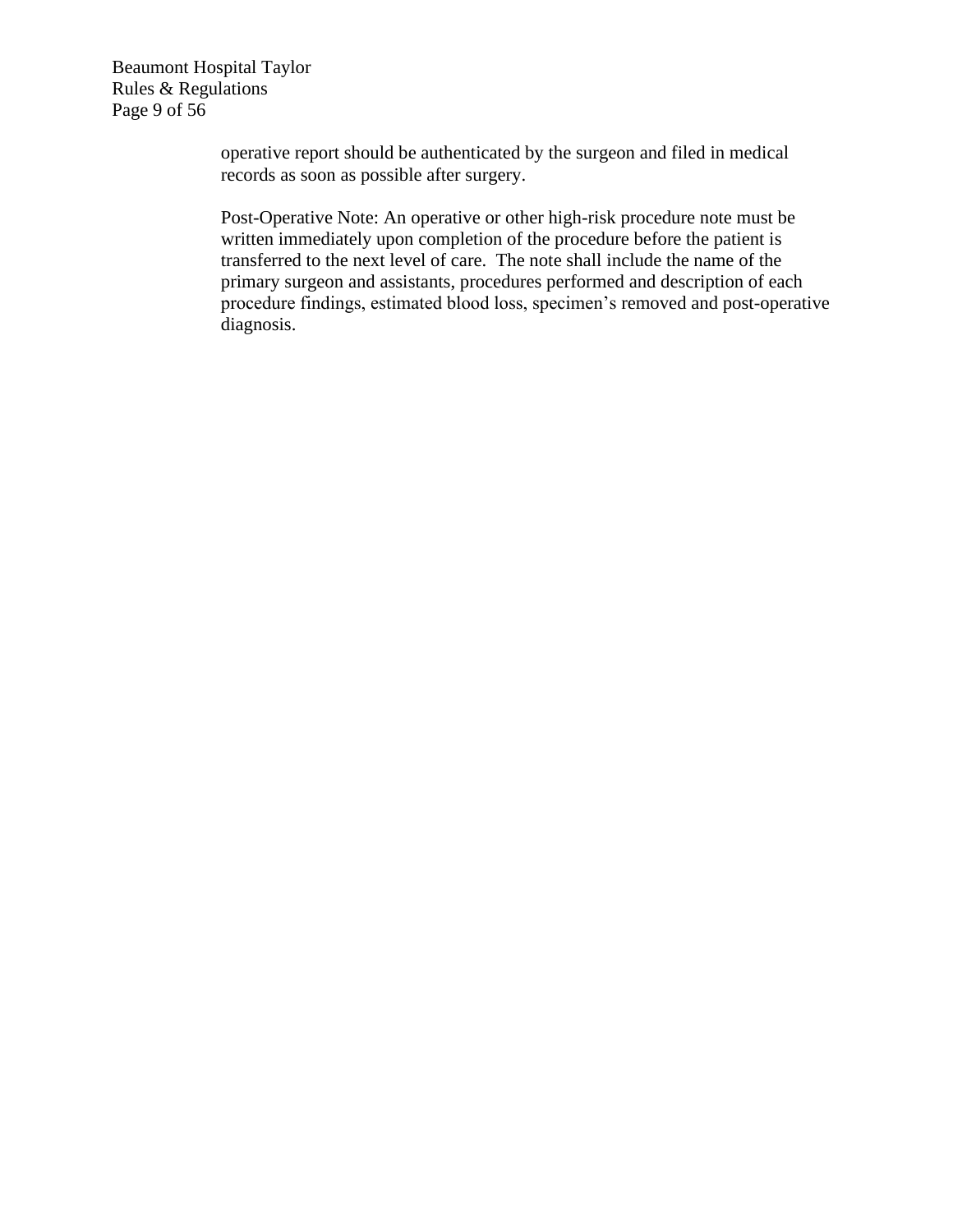Beaumont Hospital Taylor Rules & Regulations Page 10 of 56

## 2.9 **Discharge Summary:**

- 2.9.1 A discharge summary shall be dictated or written on all patients discharged more than 48 hours after admission and on all expired or transferred patients.
- 2.9.2 The discharge summary should recapitulate concisely the reason for hospitalization; the significant findings; all diagnoses established by the time of discharge; all procedures performed using acceptable disease and operative terminology that includes topography and etiology as appropriate; complications; treatment rendered and services provided; the condition of the patient upon discharge; and any specific instructions given to the patient and/or family relating to medications, diet, physical activity and follow-up care. The condition of the patient on discharge is should be stated in terms that permit a specific measurable comparison with the condition on admission, avoiding use of vague relative terminology, such as "improved." When preprinted instructions are given to the patient and/or family, the record so indicates.
- 2.9.3 A final progress note may be used as the discharge summary for patient stays under 48 hours for minor problems or interventions. The note shall contain the outcome of hospitalization, the case disposition and any provisions for follow-up care.
- 2.9.4 When an autopsy is performed, provisional anatomic diagnoses should be recorded in the record within three (3) days and the complete protocol should be made part of the record within sixty (60) days.

#### 2.10 **Records:**

- 2.10.1 Records may be removed from the hospital's jurisdiction and safekeeping only in accordance with a court order, subpoena duces tecum or statute. All medical and dental records, including x-ray films, all pathological specimens, and slides are property of the hospital and shall not otherwise be taken away without permission of the Chief Executive Officer. In case of readmission of a patient, all previous records shall be available for the use of the attending practitioner. This shall apply whether the patient is attended by the same practitioner or by another.
- 2.10.2 No medical staff member shall be permitted to complete the medical record of a patient who is unfamiliar to him. A medical record shall not be permanently filed until it is completed by the responsible practitioner or is ordered filed by the HIM Committee. If the records remain incomplete due to the absence or death of a practitioner, a notice will be placed in the medical record by the Chairman of the HIM Committee to indicate the reason of the incompleteness.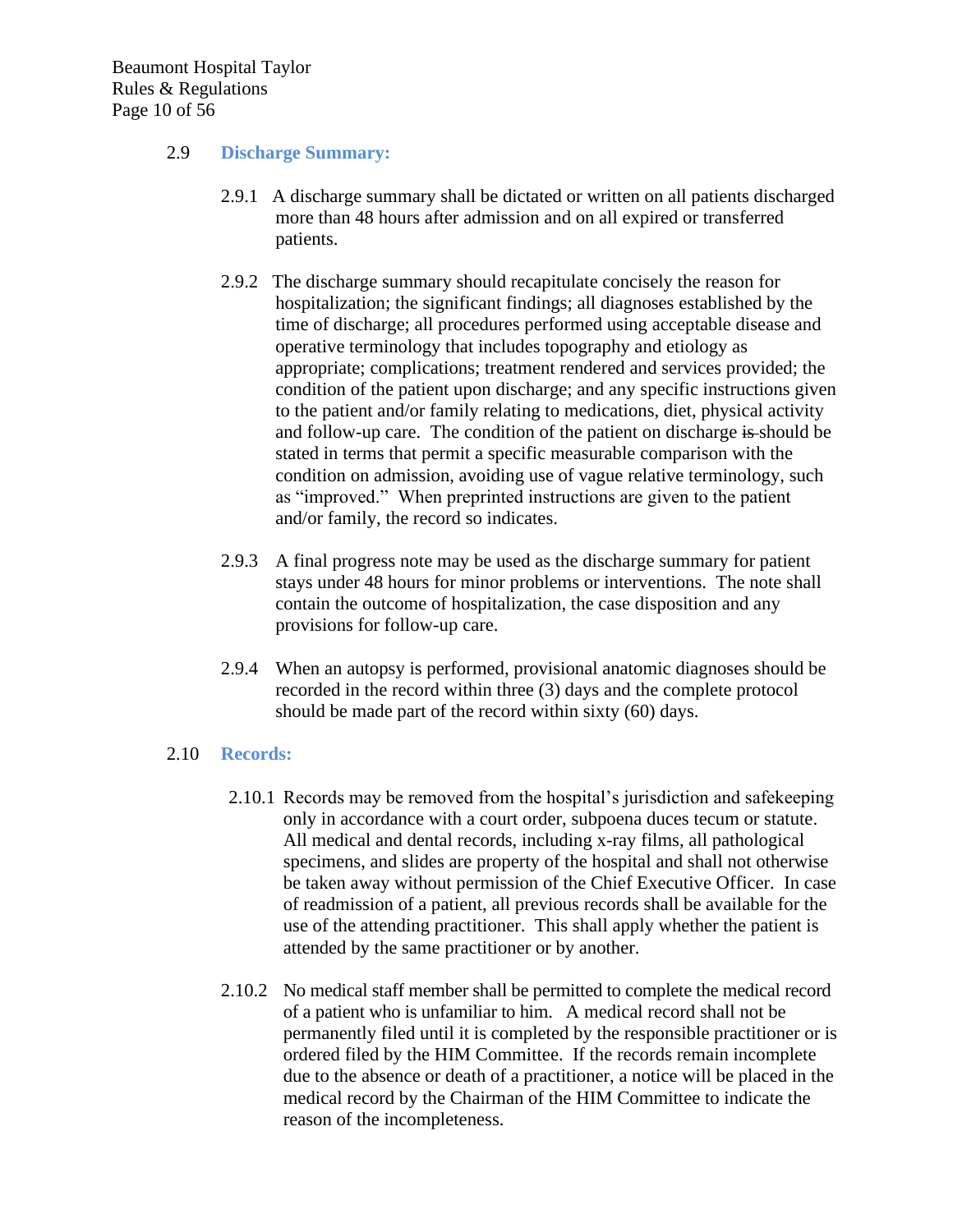## **2.10.3 Medical Record Completion (updated 1.5.11)** The patient's medical record shall be complete within 30 days of discharge.

# **Inpatient /Out Patient Surgery/Observation Cases/Emergency Department Records**

Physicians receive notification of all incomplete records available for completion on a weekly basis.

Physicians can access the document imaging system to view incomplete records. Physicians will also receive notification via text page or by fax.

- 1. 14 days from discharge Text page to physician and/or fax to office, streamline Inbox notification or other means of notification.
- 2. 21 days from discharge Text page to physician and/or fax to office, Streamline Inbox notification, or other means of notification.
- 3. 26 days after discharge Liaison contacts physicians and letter from Chief of Staff is faxed to office.
- 4. 28 days from discharge Physician admitting and consultation privileges may be suspended. Surgeons may be prohibited from boarding new cases. Exceptions to suspension, necessary for patient safety, will be referred to the Chief of the Department and/or Administration for consideration.
- 5. If a physician reports an absence from practice of more than five days, he will receive a five day exemption from suspension due to delinquent medical records.

# **History & Physicals/Operative Reports**

When a History and Physical/Operative Report has not been completed within 24 hours, the physician will receive notification. If the H&P/OR is not provided within 24 hours after notification, he/she will receive a verbal or written notification that the report is required.

The MEC may suspend the physician from staff for up to 14 days after reviewing the physician's medical record completion history.

Failure to appear before the MEC without prior notification and approval by the Chief of Staff or designee, the Medical Executive Committee may suspend the physician for a determined amount of time.

Appearance before the MEC as well as any action taken by the MEC shall become part of the physician's permanent record and will be considered at the time of reappointment.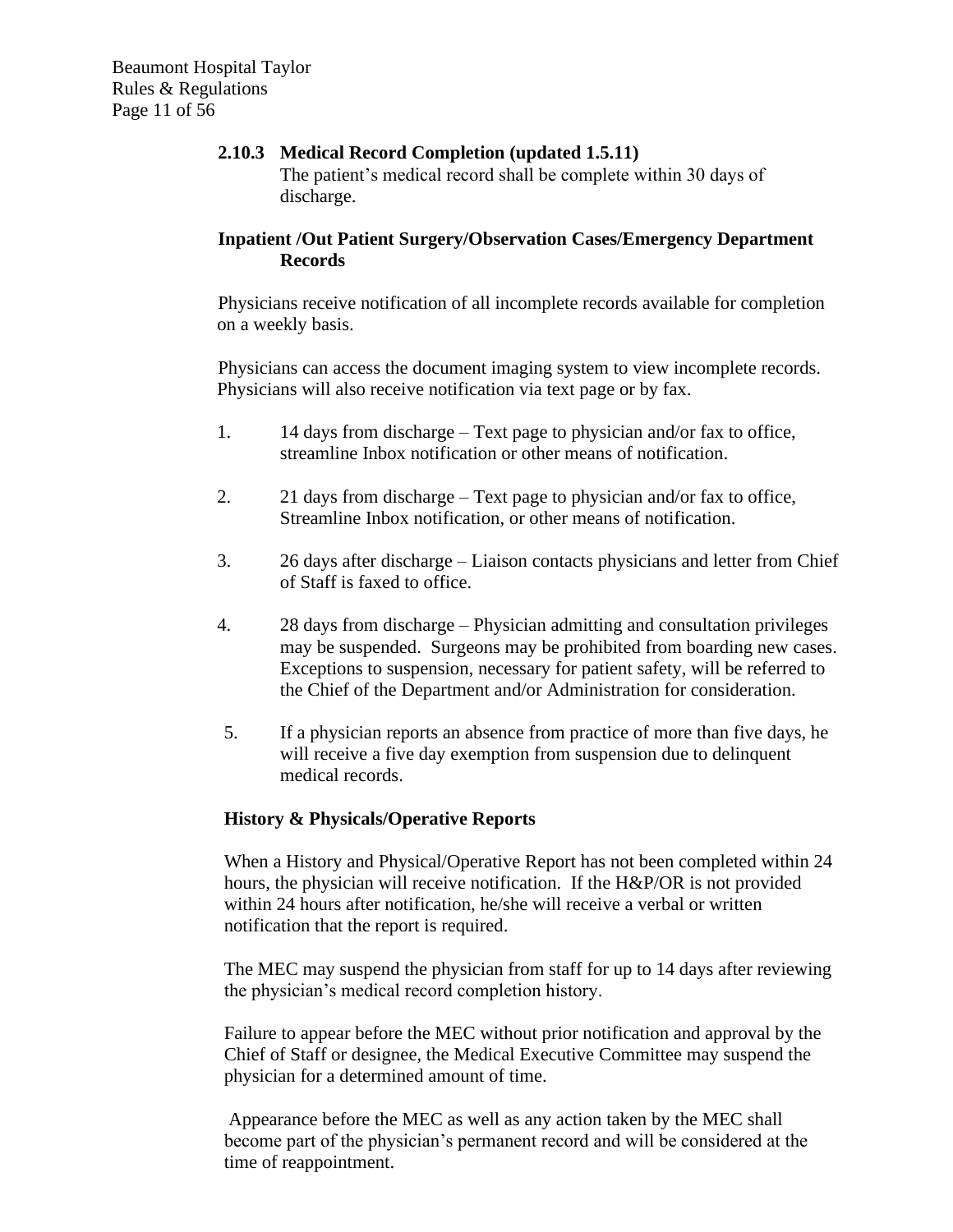Beaumont Hospital Taylor Rules & Regulations Page 12 of 56

## **Vacation Policy**

Vacations are defined as a physician who will be away five or more consecutive days. It is the responsibility of the physician to notify the Medical Staff office, verbally or in writing, of vacation schedules. Physicians on vacation will be allotted one-week post vacation to complete records.

Any physician on the incomplete list prior to vacation will remain on the list throughout vacation. Failure to notify the Medical Staff office of vacation invalidates the one-week grace period. (Section 2.10.3 replaced 1.5.11)

2.10.4 Record Completion for Teaching Patients

The medical record of a teaching patient shall comply with all criteria listed in Medical Staff Rules and Regulations. The resident assigned to a teaching patient shall be responsible for completion of the medical record from admission to discharge. Only the attending physician may place final discharge signature to a chart even though the patient is a teaching patient cared for by a resident. Medicare Physicians at Teaching Hospitals (PATH) documentation and co-signatures are required for teaching cases as follows:  $H \& P$  and progress note by the next daily visit and Operative Report and Discharge Summary within 30 days of discharge. (JCC 9.9.09)

#### 3 Quality of Service:

#### 3.1 **Rules of the Staff:**

All members of the medical will abide by the Bylaws, Rules & Regulations, and other policies and Procedures of the OHH Medical Staff.

#### 3.2 **Communication and Empathy:**

Patients and/or their families should receive updates from the attending physician on the evaluation to date and the plan of action including options for treatment. Physicians should convey a caring attitude to their patients and their families.

#### 3.3 **Responding to Patients and Families:**

Physicians on staff are expected to respond fully, honestly and promptly to family and patient questions.

#### 3.4 **OR Attendance:**

Surgeons will be prepared to operate at scheduled hours.

3.5 **ICU:**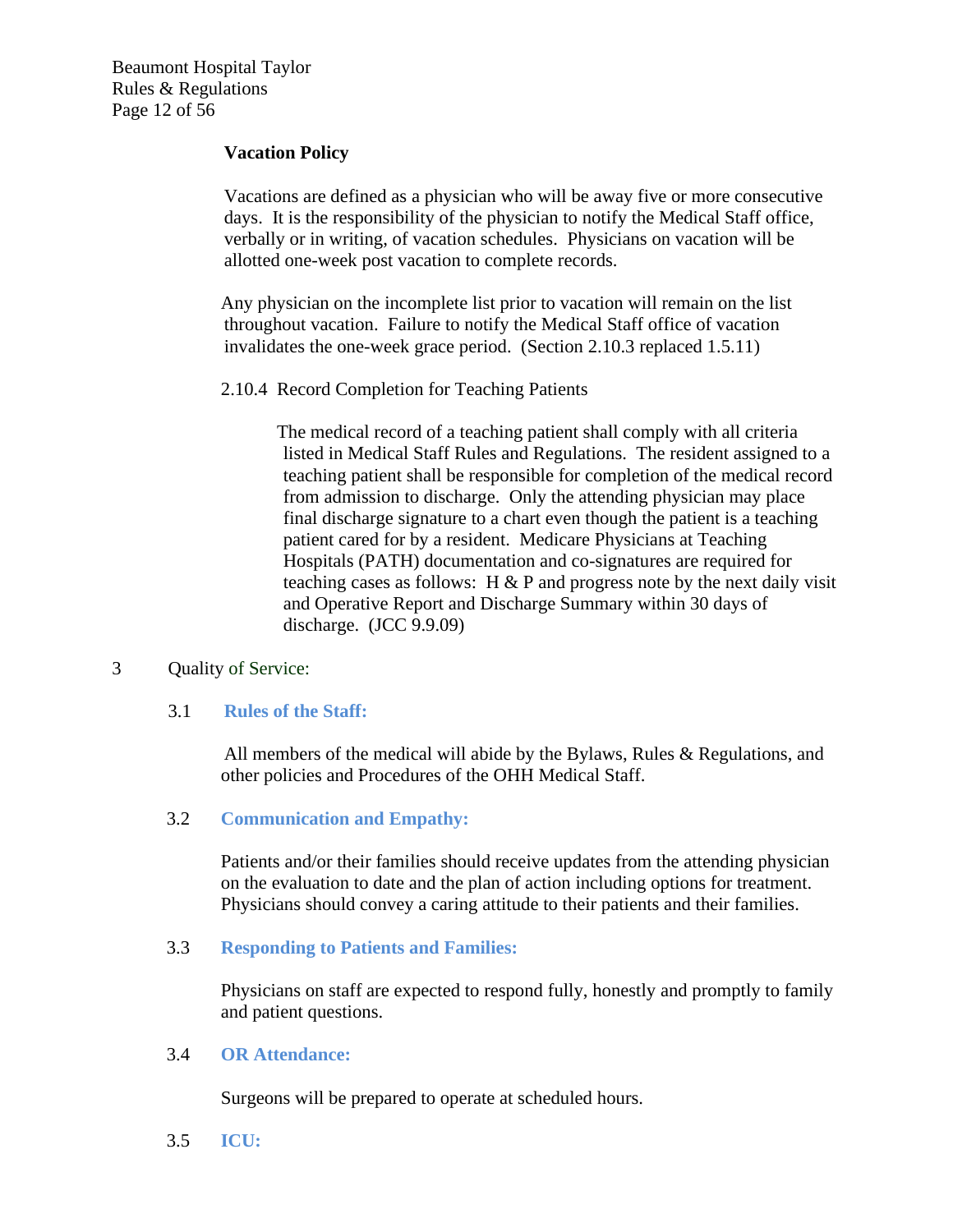Beaumont Hospital Taylor Rules & Regulations Page 13 of 56

> All ICU patients shall be at least co-managed by an intensivists trained in critical care medicine or alternate pulmonology or cardiology specialist. An intensivist trained in critical care medicine shall be available in the medical/surgical ICU. The intensivist shall be expected to call back to the ICU on STAT pages within 10 minutes. In the absence of the intensivist, an ED physician, house physician or other intensivist shall be called. The intensivist shall be expected to return to the ICU for STAT consultations within one (1) hour of notification.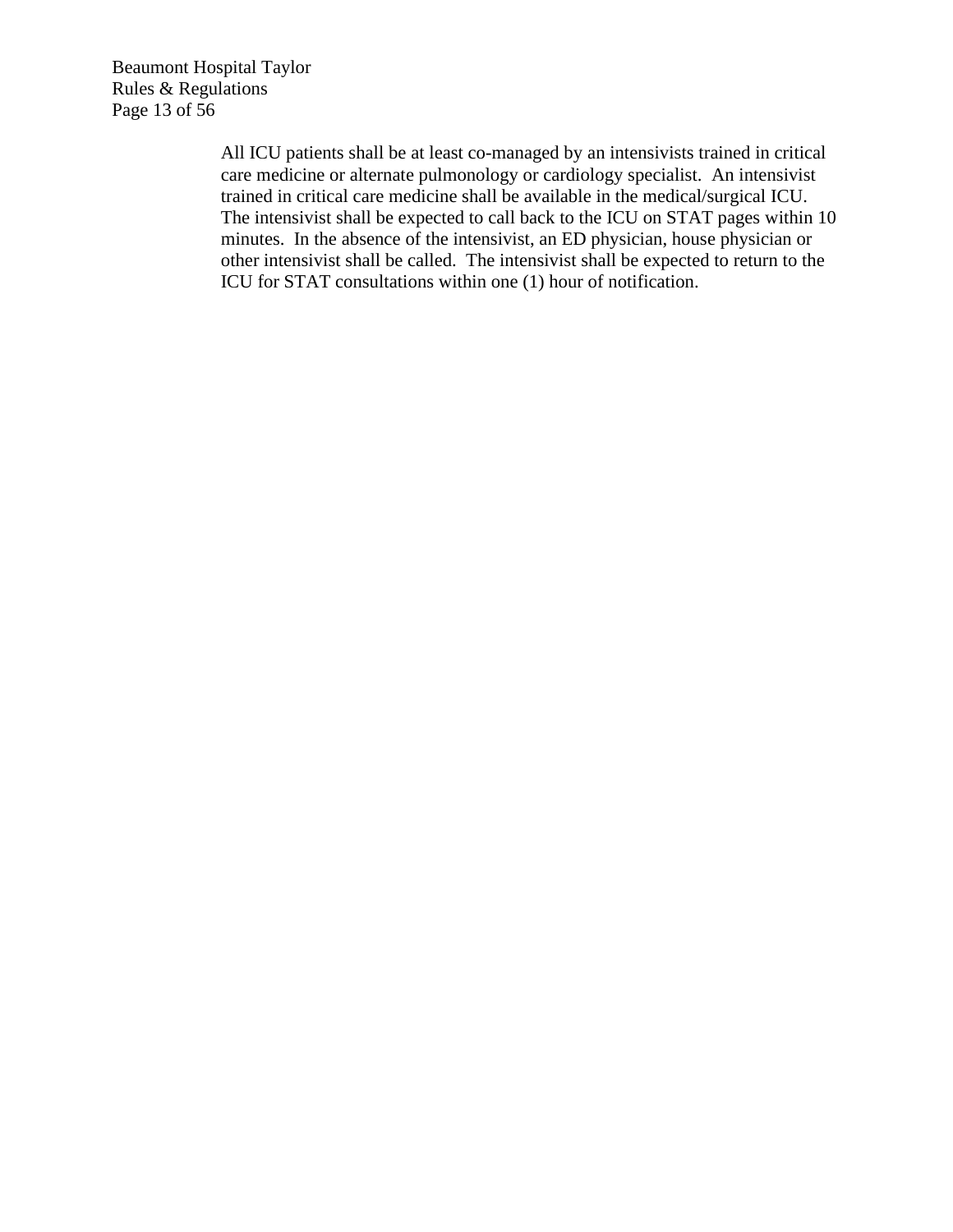Beaumont Hospital Taylor Rules & Regulations Page 14 of 56

## 3.6 **ED Coverage:**

Each department shall ensure that a first and second physician are provided monthly to the emergency department or equivalent back-up procedures in departments/specialties where there is limited availability. Pages to the ED shall be answered within 15 minutes. Physicians providing on-call coverage to the ED shall be expected to perform any and all duties for which they have been credentialed and received privileges at the time of their appointment or reappointment.

# 3.7 **Patient Satisfaction:**

Physicians are expected to participate in efforts to improve patient satisfaction.

# 3.8 **Physician Availability:**

- 3.8.1 Responses to pages: Physicians will respond to pages in compliance with the rules promulgated by the OHH Executive Committee. Failure to respond within approved times will allow the inpatient care to default to a house physician or other source of medical assistance until the attending can be reached.
- 3.8.1 Call Coverage: Every staff physician will provide call coverage when unavailable. Notice of this coverage will be entered into BH Connect by the provider. For assistance, reach out to the physician liaison. (JCC 10.28.21)

Physician communication will establish in-depth knowledge of the patients for the covering physician. All physicians shall ensure that their covering provider has privileges at the location they are providing coverage. (JCC 10.28.21)

# 3.9 **Emergency Medical Screening Examination - Qualified Medical Personnel**

A medical screening examination of an individual conducted pursuant to the Emergency Medical Treatment and Active Labor Act ("EMTALA") and its accompanying regulations, whether conducted in the Emergency Department or otherwise (including the labor and delivery area), may only be performed by a licensed physician (including residents) or by one of the following categories of non-physician practitioners operating under the delegation and supervision of a physician member of the Hospital's medical staff:

- 1. Licensed specialty certified nurse practitioners (non-obstetrics only);
- 2. Licensed specialty certified nurse midwives (obstetrics only); and
- 3. Physician Assistants (non-obstetrics).

For nonresident physicians and non-physician practitioners listed above, the granting of an applicant or re-applicant privileges to perform emergency medical screening examinations shall be further dependent on the processes required in the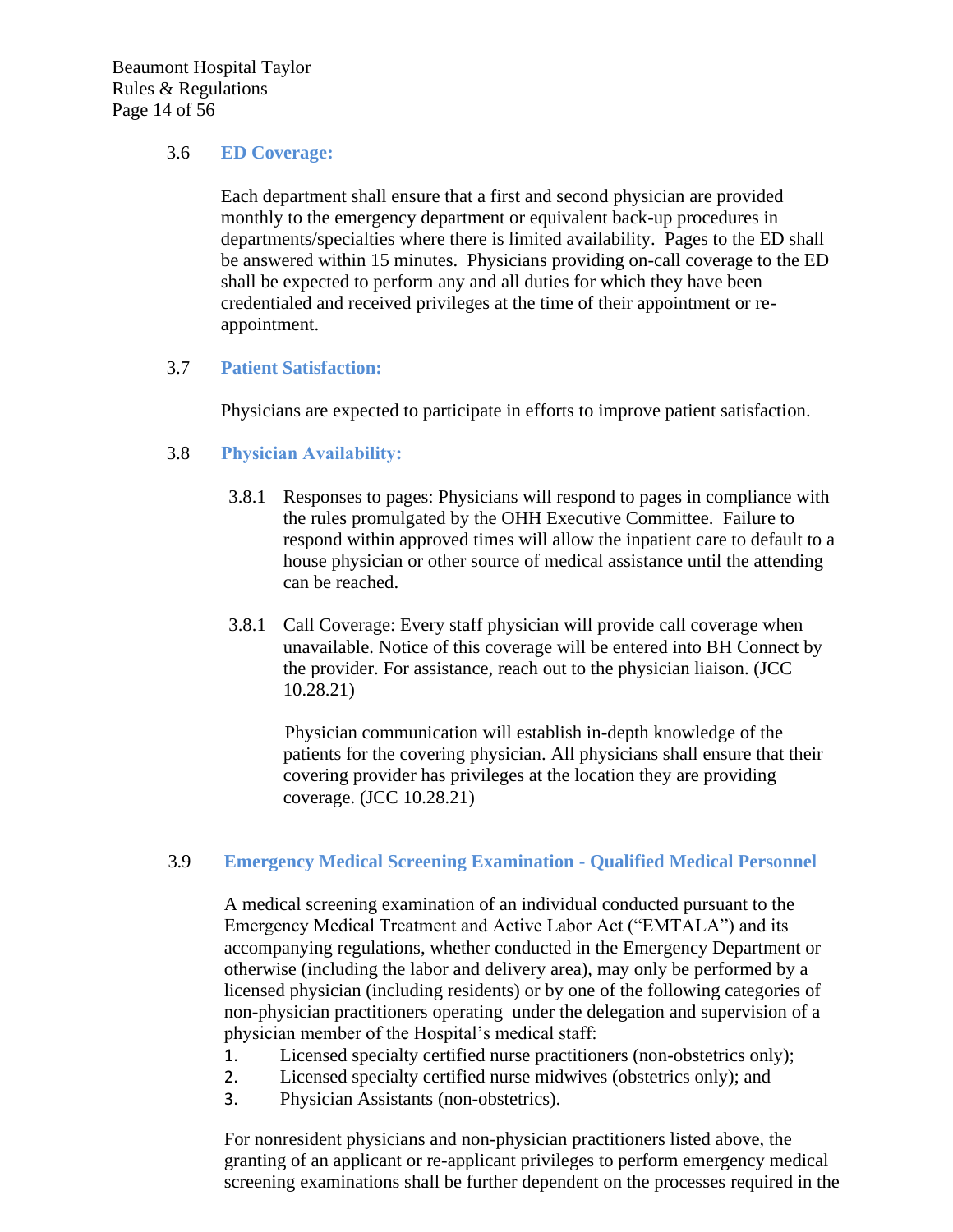Beaumont Hospital Taylor Rules & Regulations Page 15 of 56

> Medical Staff Bylaws specifically to include the appropriate Medical Executive Committee ("MEC") and Board approved clinical delineation of privileges form. Actions on membership and privileges shall be subject to MEC and Board approval. Resident physicians may perform the medical screening examination under the supervision of the Emergency Department physician or pursuant to authority granted by the graduate medical education program as evidenced by the resident's progressive responsibility as provided in the residency program's policies and resident documentation. (JCC 12.18.14)

## 4 Utilization of Resources

# 4.1 **Care Management Personnel:**

Attending physicians, consultants and care management staff are expected to work collaboratively in order to provide only the right care to the patient at the right time.

## 4.2 **Timing Daily Rounds:**

Physicians should make rounds on patients who are candidates for discharge or transfer in a timely fashion.

# 4.3 **Appropriate Testing:**

Testing and evaluation of patients should be done in a timely manner. Physicians should provide clear reasons for procedures or tests requested.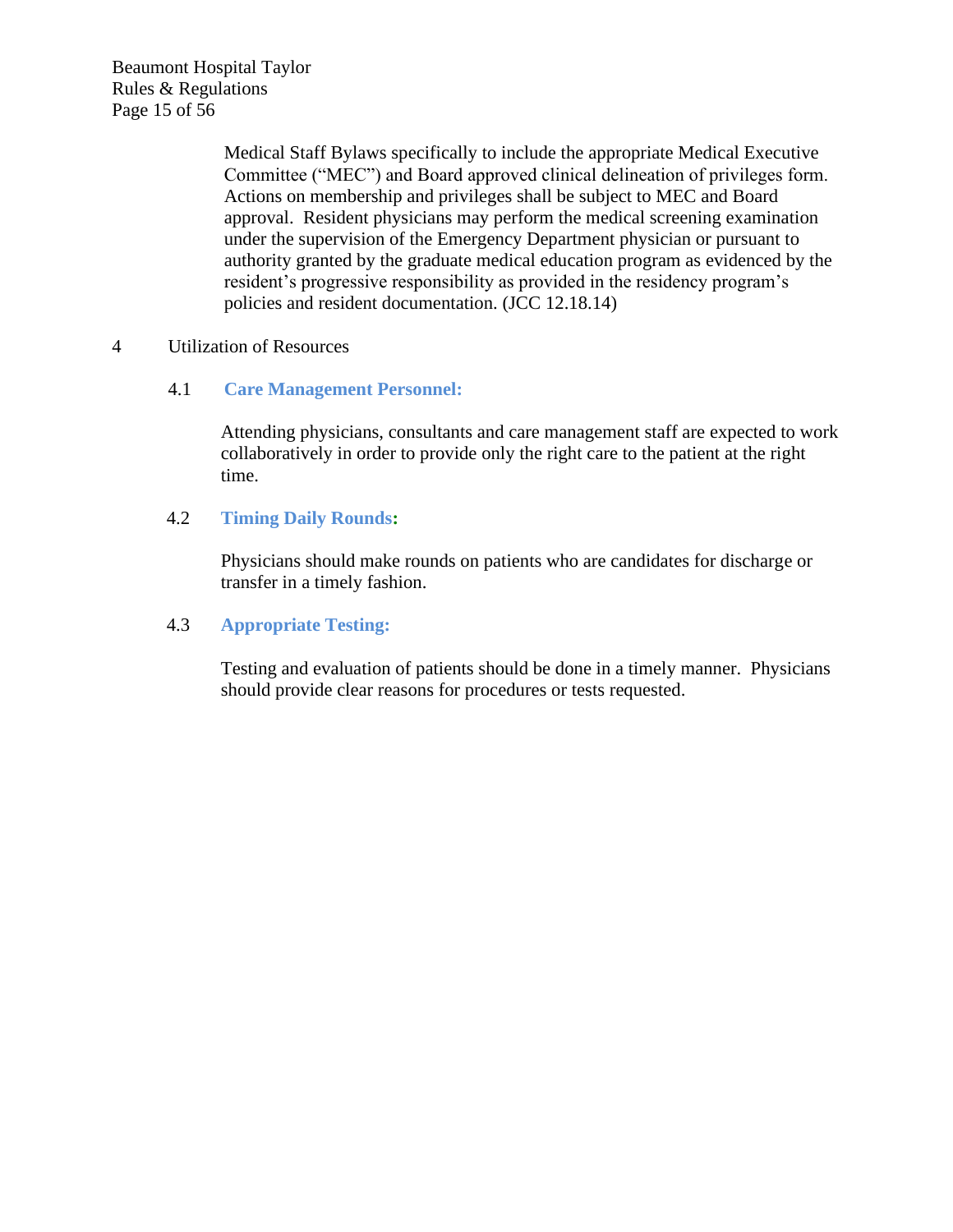## 4.4 **Admitting Patients:**

Physicians are expected to work collaboratively with admission/transfer coordinator before admitting a patient.

## 4.5 **Ordering Consults:**

Only the patient's attending physician should authorize a consult and use consultants only to address those medical issues most effectively dealt with while the patient is in the hospital.

## 4.6 **Transferring a Patient:**

Attending physicians will be responsible for communicating directly with any physician inside or outside the institution to whom they wish to transfer a patient.

#### 5 Relations with Peers and Co-workers:

It is expected that all medical staff members will maintain a high standard of professional and ethical behavior. Discrimination based on race, national origin, religion, gender or sexual preference is not acceptable. All medical staff members will be courteous and respectful to their colleagues and support staff.

6 Contributions to the Hospital and Community:

#### 6.1 **Peer Review:**

Since one of the key purposes of the organization of the medical staff is to provide credentialing and peer review, members of the medical staff are expected to actively participate in peer review and credentialing processes when asked.

# 6.2 **Committee Activity:**

Physician members of the medical staff are highly encouraged to participate in committee and other leadership activities.

#### 6.3 **Knowing the Policies and Rules:**

All medical staff applicants must familiarize themselves with the medical staff Bylaws, Rules & Regulations and agree to be bound by the terms of the Bylaws and Rules and Regulations in all matters concerning medical staff membership and/or clinical privileges.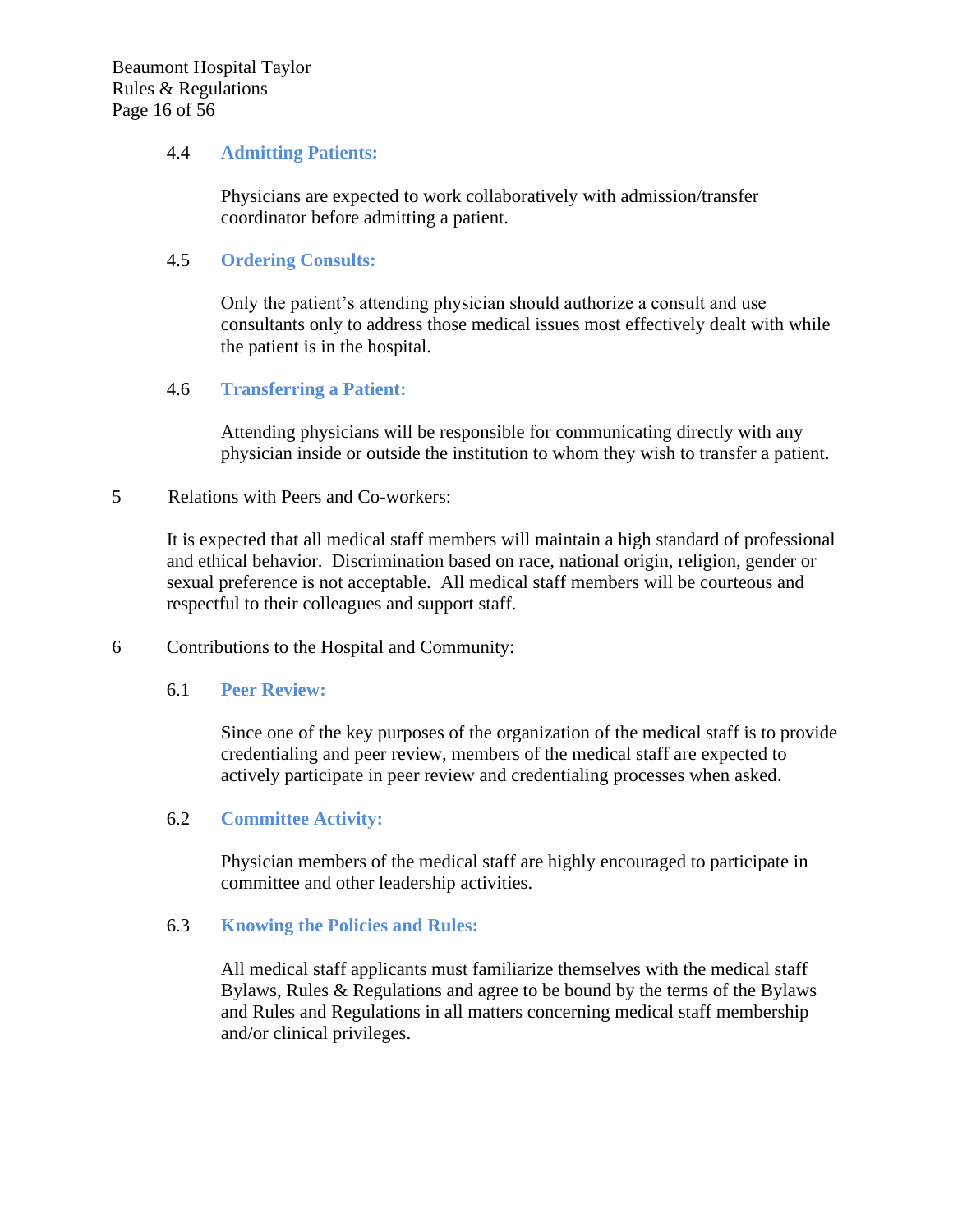#### 7 Compliance and Ethics:

#### 7.1 **Patient Autonomy, Self-Determination, and Delegated Responsibility:**

Patient autonomy and self-determination are to be respected; in the absence of a competent patient, the patient's designated or legally appointed advocate will be the voice of the patient in the determination of medical care decisions.

#### 7.2 **Common Care Policies:**

Futile care, "advanced directives", death with dignity, ventilator withdrawal, pain control, hospice issues and patient advocate issues are to be dealt with in accordance with policies that have been set forth by the medical staff leadership.

#### 7.3 **Compliance Issues:**

Physicians are expected to comply with all policies promulgated by the organization's Compliance Committee, which will reflect state and regulatory statutes.

#### 7.4 **Ethics:**

Medical staff members will perform at all times in accordance to the AMA's Council of Ethical and Judicial Affairs.

#### 7.5 **Treatment Conflicts:**

Physicians should consult the Ethics Committee when there is conflict regarding treatment opinion between physicians and patients and/or their families regarding appropriateness of care.

#### 7.6 **Conflict of Interest and "Kick-backs":**

Medical referrals should not reflect a conflict of interest ("kick-backs").

#### 7.7 **Emergency Department Rules & Regulations:**

All on-call medical staff should be familiar with federal EMTALA regulations dealing with emergency department admission and hospital transfers.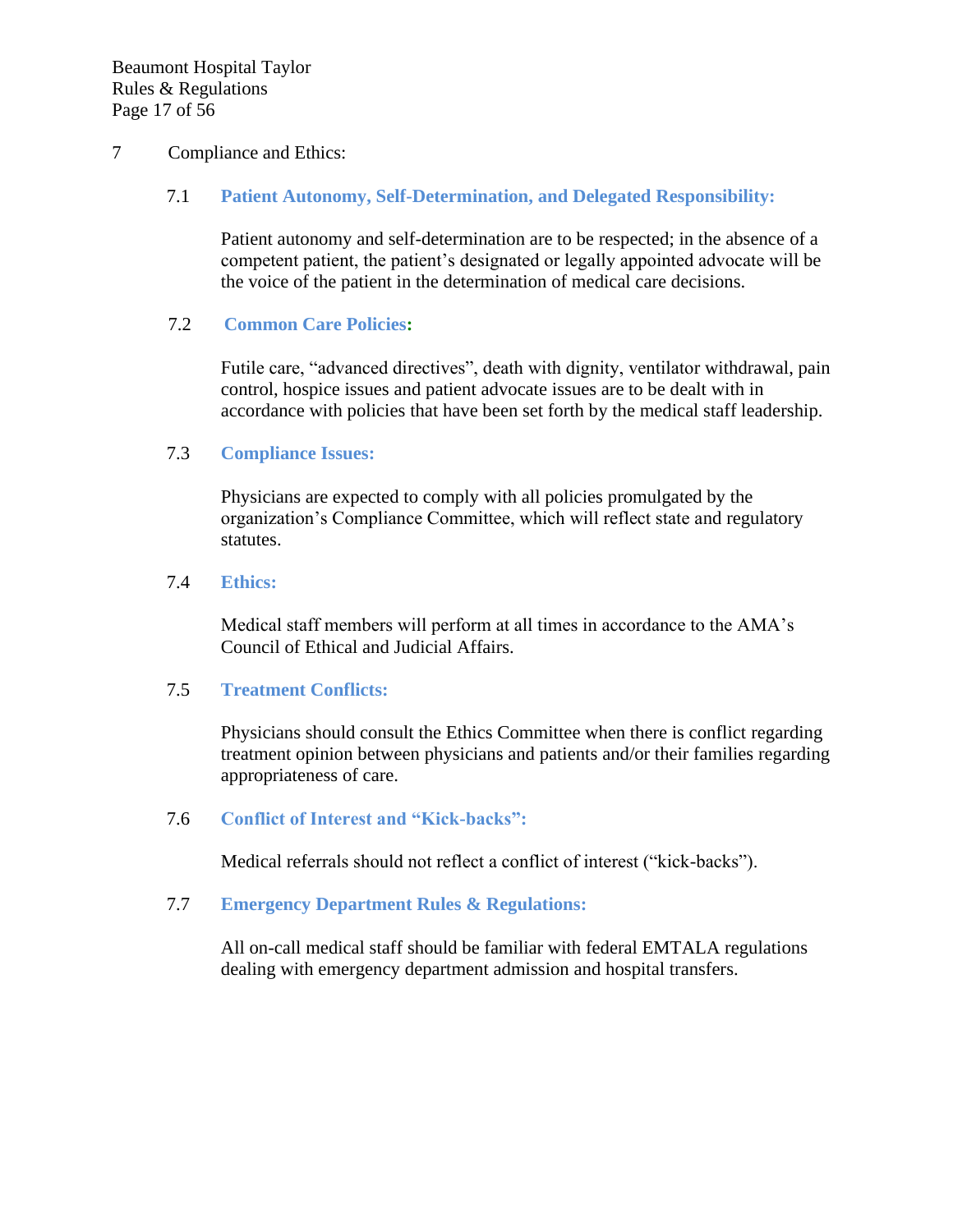# 8 Medical Staff Credentials Files

- 8.1 **Dentists admitted to the active medical staff shall be subject to the following additional regulations:**
	- A Dentists' responsibilities:
		- 1 A detailed dental history justifying hospital admissions.
		- 2 A detailed description of the examination of the oral cavity and a preoperative diagnosis.
		- 3 A complete operative report, describing the findings and techniques. In cases of extraction of teeth, the dentist shall clearly state the number of teeth and fragments removed.
		- 4 Progress notes as are pertinent to the oral condition.
		- 5 Clinical resume (or summary statement).
		- 6 A dentist will request a physician to perform the following on his patients:
			- a Medical history pertinent to the patient's general health.
			- b A physical examination to determine the patient's condition prior to anesthesia and surgery.
			- c Supervision of the patient's general health status while hospitalized.
	- B The discharge of the patient shall be on written order of the dentist member of the medical staff.

# 9 Medical Staff Credential Files:

# 9.1 **Insertion of Adverse Information:**

The following applies to actions relating to requests for insertion of adverse information into the medical staff member's credential file:

- 9.1.1 Any person may provide information to the medical staff about the conduct, performance or competence of its members. When reliable information indicates a member may have exhibited acts, demeanor or conduct reasonably likely to be:
	- 1 detrimental to patient safety or to the delivery of quality care within the hospital;
	- 2 unethical;
	- 3 contrary to the medical staff Bylaws and Rules & Regulations;
	- 4 below applicable professional standards, a request for an investigation or action against such member may be initiated by the president of the medical staff, a department chairman, or the executive committee.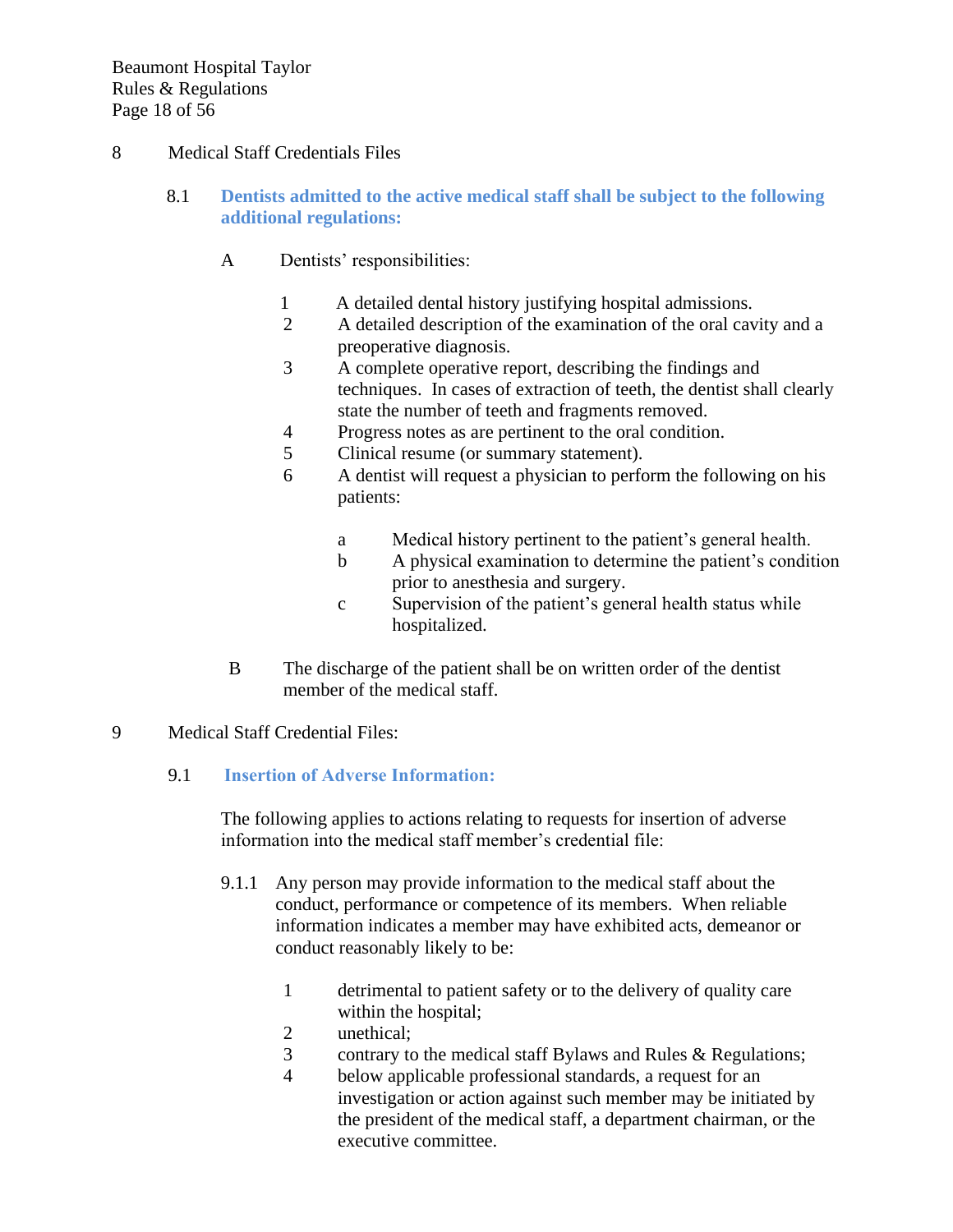Beaumont Hospital Taylor Rules & Regulations Page 19 of 56

- 9.1.2 When a request is made for insertion of adverse information into the medical staff member's credentials file, the respective department chairman and president of the medical staff shall review such a request.
- 9.1.3 After such a review, a decision will be made by the respective department chairman and president of the medical staff to:
	- a not insert the information;
	- b notify the member of the adverse information by a written summary and offer him the opportunity to rebut this assertion before it is entered into his file; or
	- c insert the information along with a notation that a request has been made to the Executive Committee for an investigation as outlined in Section 6 of these Bylaws.
- 9.1.4 This decision shall be reported to the Executive Committee. The Executive Committee, when so informed, may either ratify or initiate contrary actions to this decision by a majority vote.

# 9.2 **Review of Adverse Information at the Time of Reappraisal and Reappointment:**

The following applies to the review of adverse information in the medical staff member's credentials file at the time of reappraisal and reappointment.

- 9.2.1 Prior to recommendation on reappointment, the Credentials Committee, as part of its reappraisal function, shall review any adverse information in the credentials file pertaining to a member.
- 9.2.2 Following this review, the Credentials Committee shall determine whether documentation in the file warrants further action.
- 9.2.3 With respect to such adverse information, if it does not appear that an investigation and/or adverse action on reappointment is warranted, the Credentials Committee shall so inform the Executive Committee.
- 9.2.4 However, if an investigation and/or adverse action on reappointment is warranted, the Credentials Committee shall so inform the Executive Committee.
- 9.2.5 No later than sixty (60) days following final action on reappointment, the Executive Committee shall, except as provided in 9.2.7:
	- a Initiate a request for corrective action, based on such adverse information and on the Credentials Committee recommendation relating thereto, or
	- b Cause the substance of such adverse information to be summarized and disclosed to the member.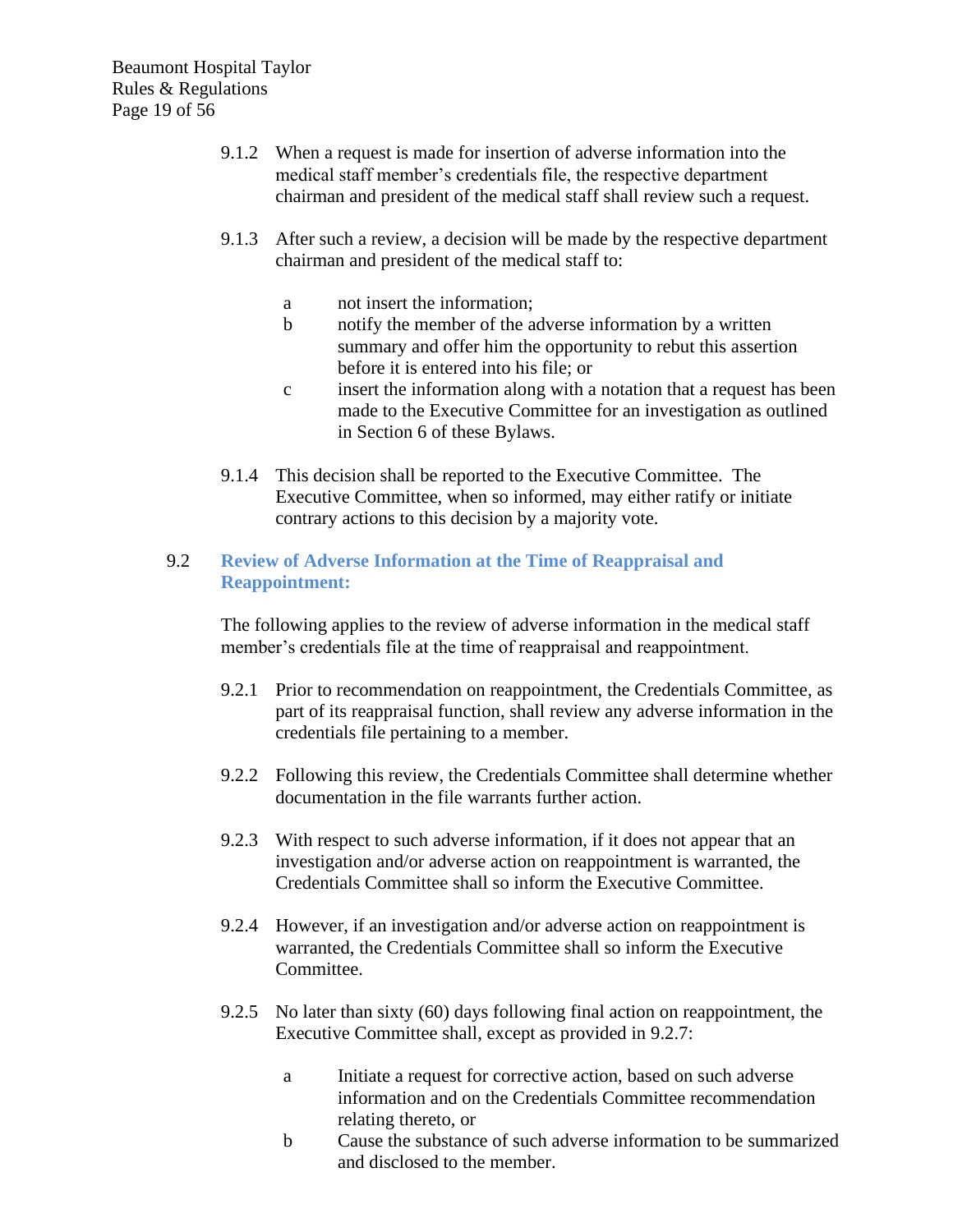Beaumont Hospital Taylor Rules & Regulations Page 20 of 56

- 9.2.6 The member shall have the right to respond thereto in writing, and the Executive committee may elect to remove such adverse information on the basis of such response.
- 9.2.7 In the event that adverse information is not utilized as the basis for a request for corrective action or disclosed to the member provided herein, it shall be removed from the file and discarded, unless the Executive Committee, by a majority vote, determines that such information is required for continuing evaluation of the member's:
	- a character,
	- b competence,
	- c professional performance.
- 9.3 Confidentiality:

The following applies to records of the medical staff and its committees responsible for the evaluation and improvement of patient care:

- 9.3.1 The records of the medical staff and its committees responsible for the evaluation and improvement of the quality of patient care rendered in the hospital shall be maintained as confidential.
- 9.3.2 Access to such records shall be limited to duly appointed officers and committees of the medical staff for the sole purpose of discharging medical staff responsibilities and subject to the requirement that confidentiality be maintained.
- 9.3.3 Information which is disclosed to the governing body of the hospital or its appointed representatives – in order that the governing body may discharge its lawful obligations and responsibilities – shall be maintained by that body as confidential.
- 9.3.4 Information contained in the credentials file of any member may be disclosed with the member's consent, to any medical staff, professional licensing board, or as required by law.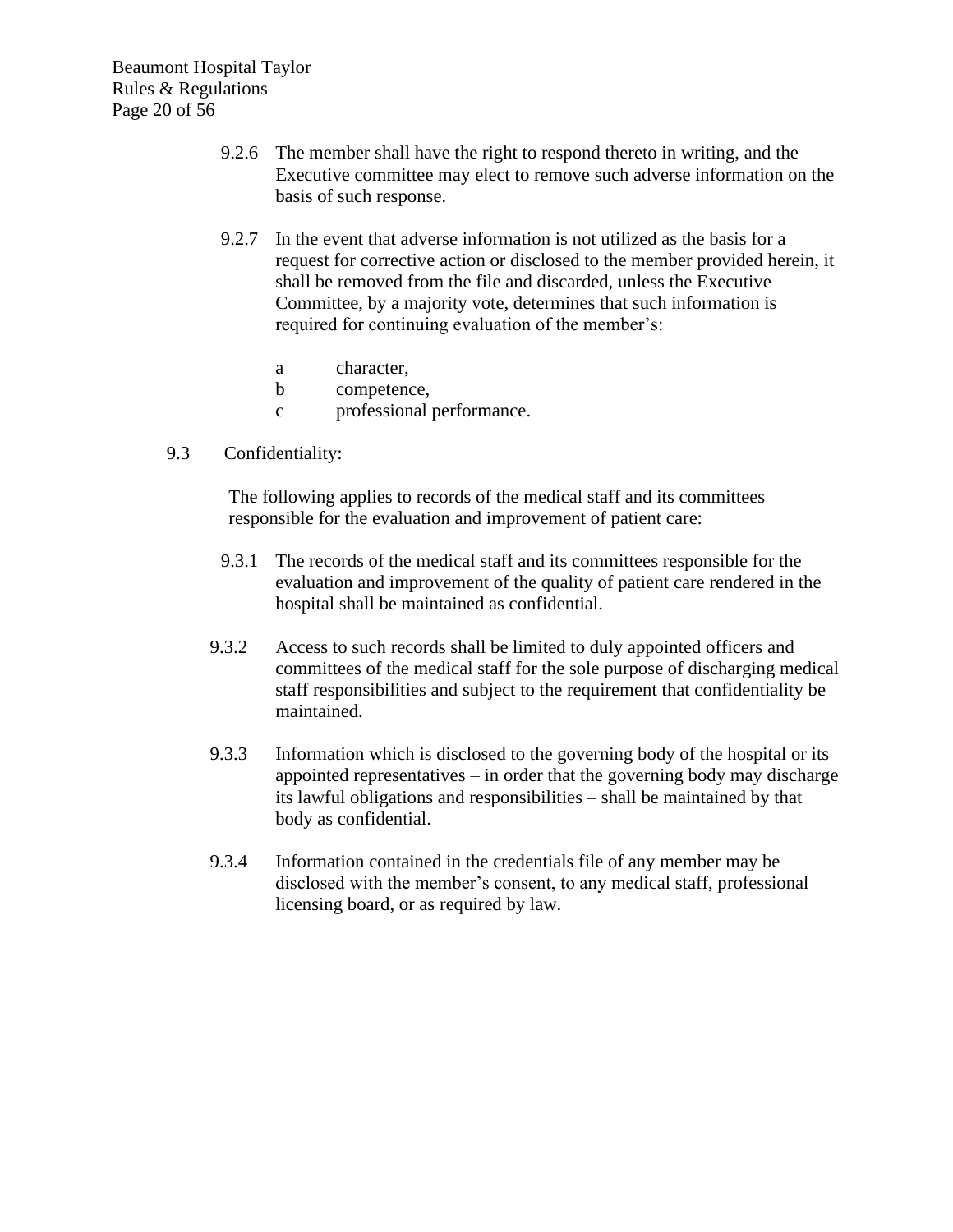- 9.3.5 A medical staff member shall be granted access to his own credentials file, subject to the following provisions:
	- 1 timely notice of such shall be made by the member to the president of the medical staff or his designee;
	- 2 the member may review, and receive a copy of, only those documents provided by or addressed personally to the member. A summary of all other information - including peer review committee findings, letters of reference, proctoring reports, complaints, etc. - shall be provided to the member, in writing, by the designated officer of the medical staff (within a reasonable period of time, as determined by the medical staff). Such summary shall disclose the substance, but not the source, of the information summarized;
	- 3 the review by the member shall take place in the medical staff office, during normal work hours, with an officer or designee of the medical staff present.
- 9.4 Member's Opportunity to Request Correction/Deletion of and to Make Addition to Information File:
	- 9.4.1 When a member has reviewed his file, as provided under Section 14.5.3 (e), he may address to the president of the medical staff a written request for correction or deletion of information in his credentials file. Such request shall include a statement of the basis for the action requested.
	- 9.4.2 The president of the medical staff shall review such a request within a reasonable time and shall recommend to the Executive Committee, after such review, whether or not to make the correction or deletion requested. The Executive Committee, when so informed, shall either ratify or initiate action contrary to this recommendation, by a majority vote.
	- 9.4.3 The member shall be notified promptly, in writing, of the decision of the Executive Committee.
	- 9.4.4 In any case, a member shall have the right to add to his own credentials file, upon written request to the Executive Committee, a statement responding to any information contained in the file.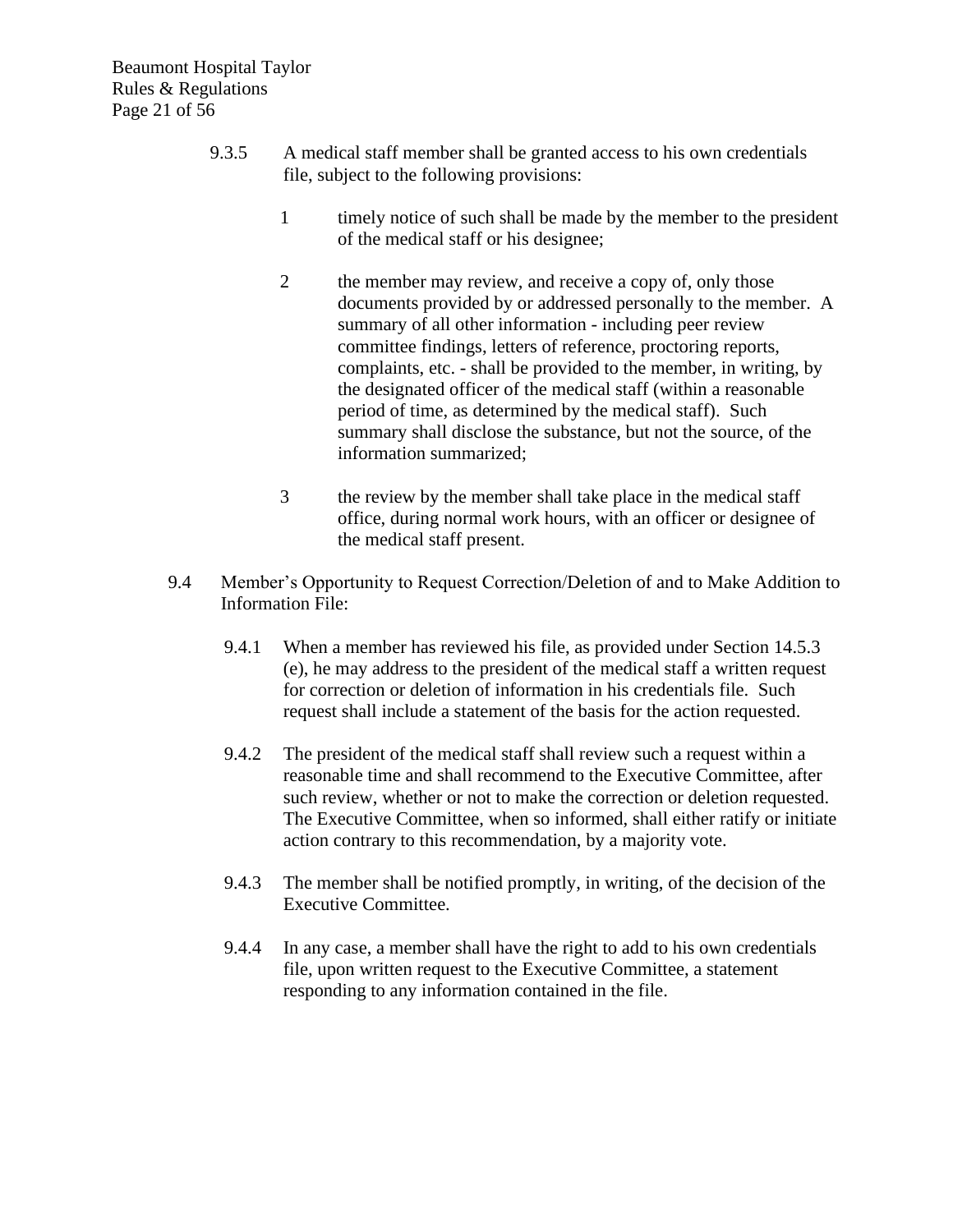Beaumont Hospital Taylor Rules & Regulations Page 22 of 56

- 10 Completed Application:
	- 10.1 All information requested in the Medical Staff Application for Oakwood United Hospitals, Inc. Booklet and Delineation of Privileges Records must be completed in its entirety.

The Application, Statement of Understanding and Privilege Record must be signed. Photocopies of the following material are required:

- Photo of applicant.
- Current Michigan State License.
- Current Federal Narcotic (DEA) License.
- Current Controlled Substance License.
- \* Malpractice Insurance Face Sheet if available.
- \* Medical College Diploma.
- \* Medicaid Provider Number if available.
- \* Board Certification or eligibility with documentation.
- Certificate of Completion for Internship, Residency, and/or Fellowship.
- \* An application fee of \$150 must be submitted.
- Following approval of the application, the fee will be applied towards the Medical Staff annual dues.
- \* References must be verified.
- \* National Practitioner Data Bank inquiry must be made.
- American Medical Association verifications received.
- 10.2 Computer Training

A practitioner granted clinical privileges must complete computer (i.e. EPIC) training within three months of appointment to the Medical Staff or granting of clinical privileges, whichever is sooner. Failure to complete training within the prescribed timeframe will be considered a voluntary resignation from the Medical Staff and relinquishment of all clinical privileges. **(JCC March 28, 2019)**

- 11 Physician Assistants:
	- 11.1 Physician Assistants (PA) may perform certain activities at Beaumont Hospital Taylor. It is the responsibility of the PA to submit a complete application form to the hospital.
		- 11.1.1 Each PA must be credentialed through the Credentials Committee.
		- 11.1.2 The medical staff physician employing the PA must document that the PA is their employee and that the supervising physician accepts responsibility for this individual's actions and any liability that may transpire.
		- 11.1.3 Any credentials granted to the PA will be terminated at the time employment with the supervising physician terminates, or if the supervising physician is no longer on staff at the hospital.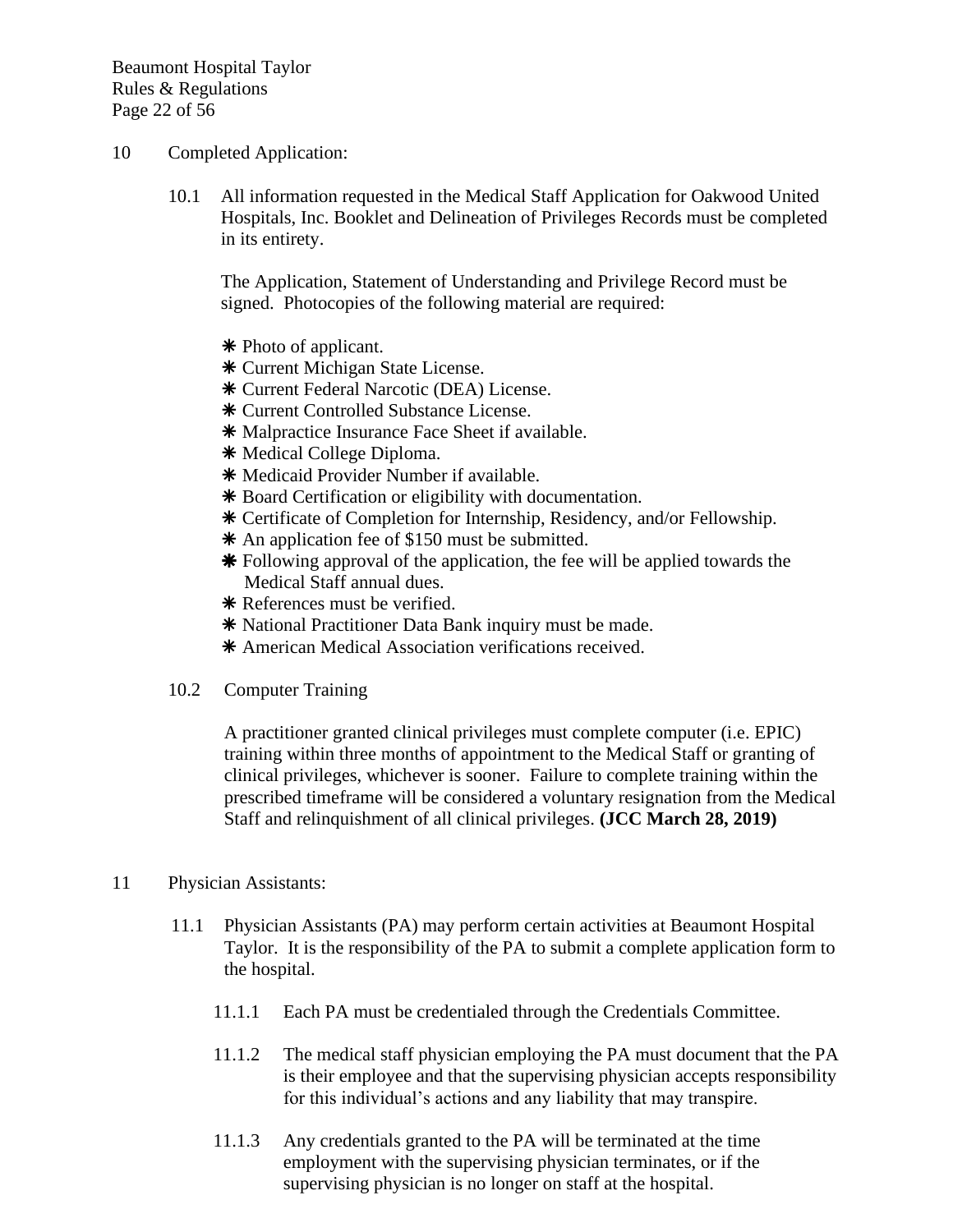Beaumont Hospital Taylor Rules & Regulations Page 23 of 56

- 11.2 The following privileges are available:
	- 11.2.1 Perform and complete activities and medical record documents which shall be countersigned by the employing (supervising) physician(s) within Twenty-four (24) hours. (JCC 6.20.16)
	- 11.2.2 History and Physical, pursuant to Section of these Medical Staff Rules & Regulations. Any and all positive findings must be countersigned by the supervising physician prior to surgery.
	- 11.2.3 Case Summary.
	- 11.2.4 Progress Notes: The employing (supervising) physician(s) must see the patient on, at least, a twenty-four (24) hour basis. (JCC 6.20.16)
	- 11.2.5 Discharge Summary.
	- 11.2.6 May perform routine hospital rounds.
	- 11.2.7 May perform as a Surgical Assistant, provided there is proper and sufficient documentation of training and it (the privilege) is within the specialty of the employing (supervising) physician(s).
- 11.3 Role of the Physician With Regard to the Physician Assistant
	- 11.3.1 Ultimately the physician is responsible for all actions performed by the Physician Assistant and all written communications whether they are histories and physicals, notes, or written orders. The privileges granted to the Physician Assistant specify whether the physician must review and countersign or review.
	- 11.3.2 The responsibility for supervising the Physician Assistant should require at least all of the following:
		- A Continuous availability of direct communication.
		- B Existence of a predetermined plan for emergency situations.
		- C Availability of an approved physician on a regularly scheduled basis to review the practice of a Physician Assistant.
		- D Provision by the supervising physician of predetermined procedure and drug protocol.

These conclusions are based on the following statutes in the Public Health Code.

11.3.3 A physician shall not utilize or supervise a physician's assistant in the practice of medicine without first obtaining written approval from the board.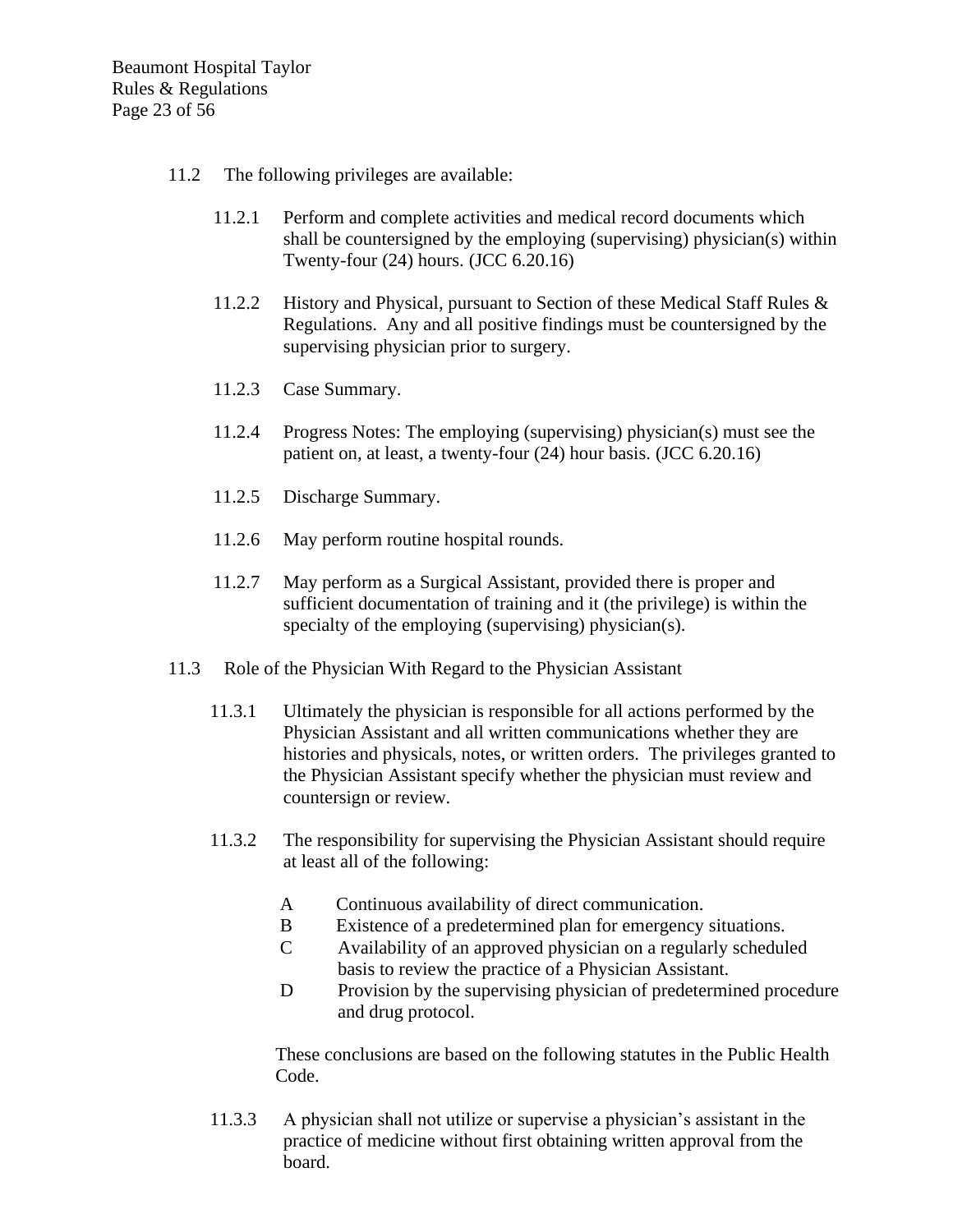Beaumont Hospital Taylor Rules & Regulations Page 24 of 56

> To obtain approval, a physician shall make application to the board on a form provided by the department, which shall include:

- A The name of the physician and his or her business address as it appears on his or her license.
- B Information regarding the professional background and specialty of the physician.
- C The physician's plan for supervision of physician's assistants which, at a minimum, shall describe his or her proposed plan for review of the physician's assistants' activities and availability to the physician's assistants he or she supervises.
- D Sites of possible use of physician's assistants.
- E A plan to supervise the physician's assistant in the absence or unavailability of the approved physician.
- F The name, signature, and other information the board considers appropriate concerning the physician to provide supervision in the approved physician's absence.
- G A plan for emergency situation in which a physician is not available.
- 11.3.4 Within 10 days after receipt of the completed application, the board may issue a temporary approval in writing. A final determination shall be made as soon thereafter as is reasonably possible.
- 11.3.5 The board shall cause an investigation to be conducted when necessary to determine whether an application should be issued or continued.
- 11.3.6 The board may request that modifications in an initial application be made before the approval is given.
- 11.3.7 A physician shall neither supervise nor employ more than two physician's assistants at one time. A clinic, hospital, extended care facility, or other health care institution or organization may employ more than two physician's assistants, but a physician in the institution or organization shall not supervise more than two physician assistants.
- 11.3.8 To the extent that particular selected medical care services require extensive medical training, education or ability or pose serious risks to the health and safety of patients, the board may prohibit or otherwise restrict their delegation or may require higher levels of supervision.
- 11.3.9 A physician may not delegate ultimate responsibility for the quality of medical care services, even if the services are provided by a physician's assistant.
- 11.3.10The board shall promulgate rules for the delegation by a supervising physician to a physician's assistant of the function of prescription of drugs. The rules shall define the drugs or classes of drugs which may not be delegated and other procedures and protocols necessary to promote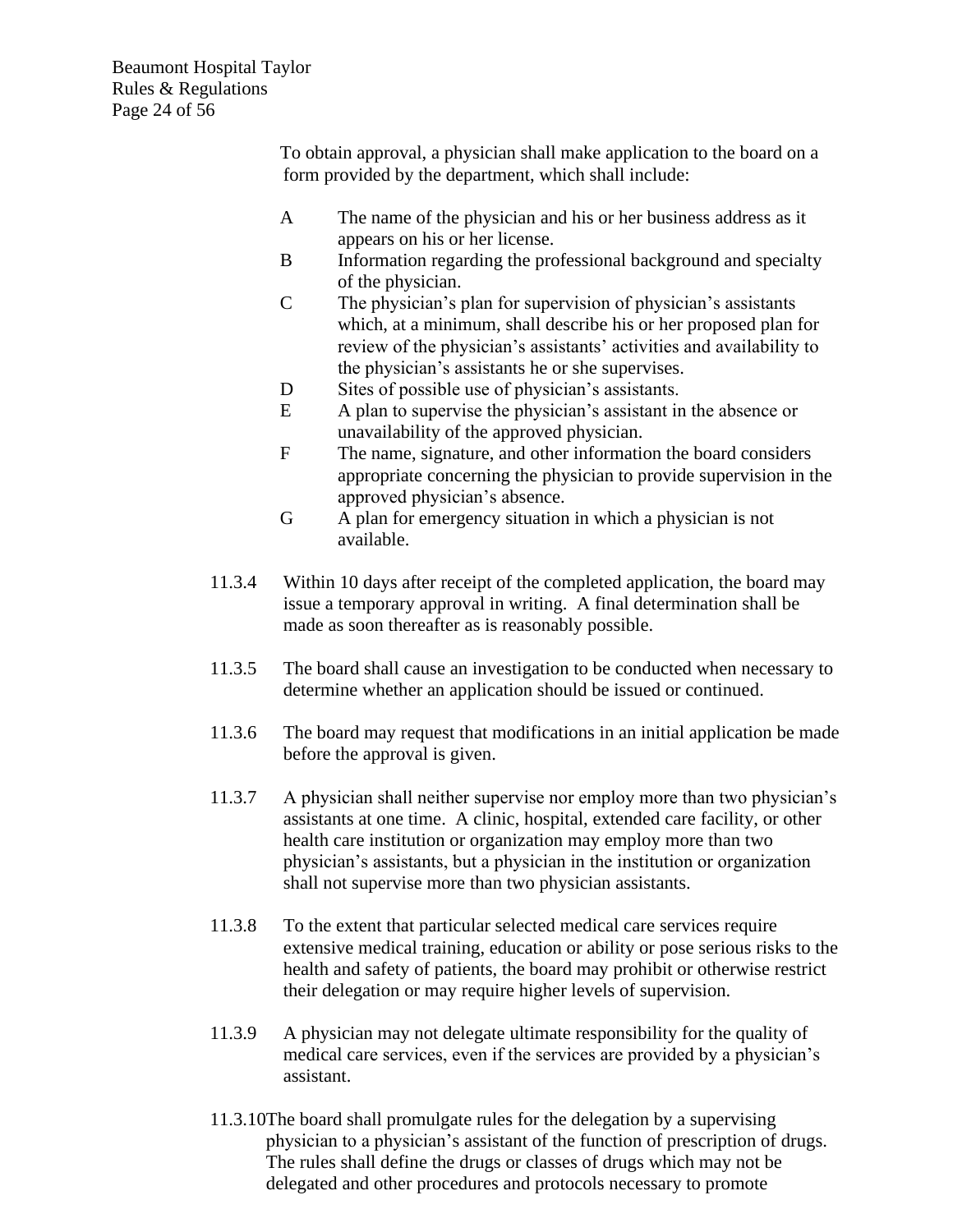Beaumont Hospital Taylor Rules & Regulations Page 25 of 56

> consistency with federal and state drug control and enforcement laws. Until the rules are promulgated, a supervising physician may delegate the prescription of drugs other than controlled substances as defined by article 7 or federal law. When delegated prescribing occurs, the supervising physician's name shall be used, recorded, or otherwise indicated in connection with each individual prescription.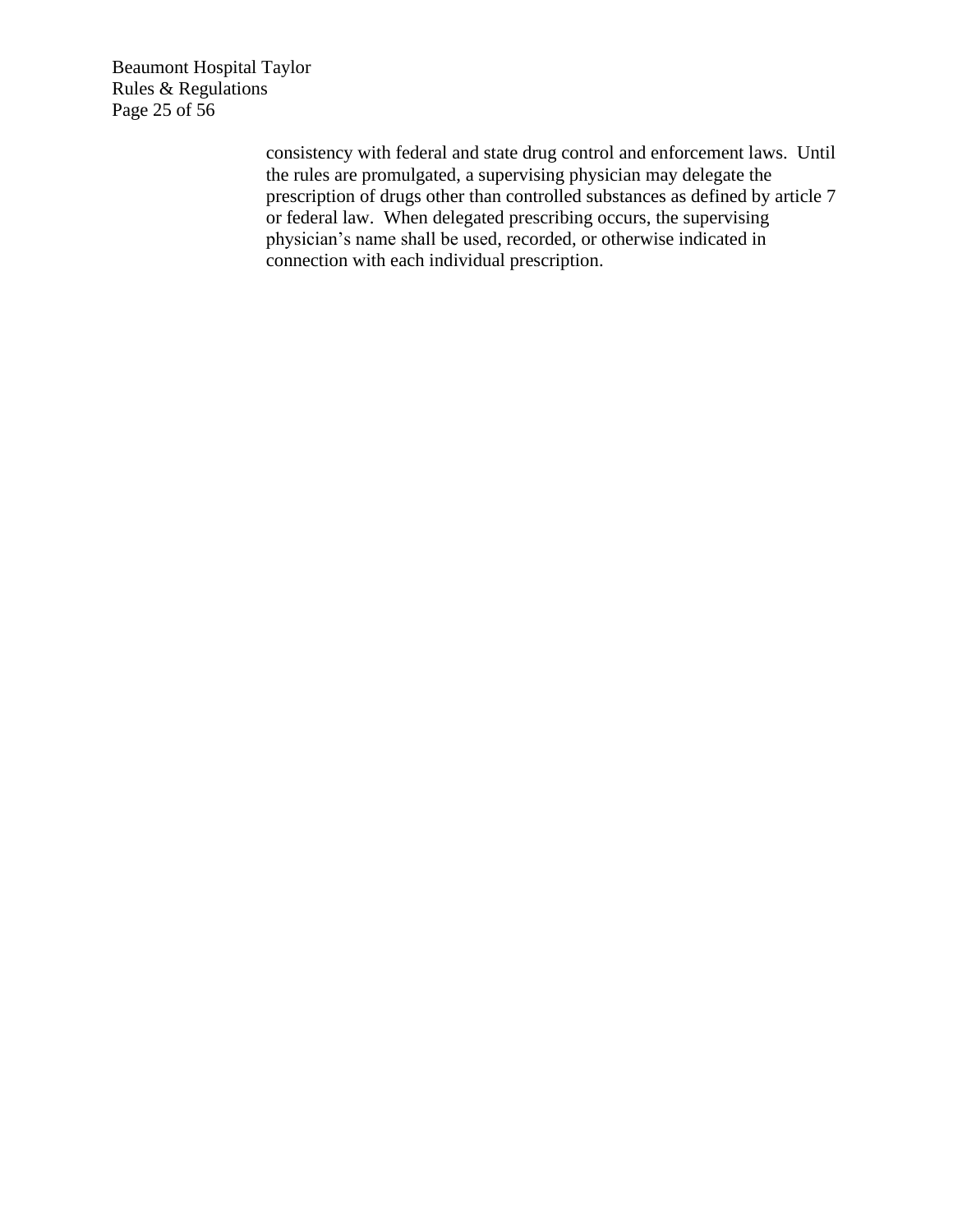Beaumont Hospital Taylor Rules & Regulations Page 26 of 56

# **Department of Emergency Medicine**

#### I Introduction

#### A Preamble

In order to provide quality emergency care for the citizens of the Taylor area as well as the annex cities and towns and townships and in order to provide good emergency services for the medical staff of Heritage Hospital, the members of the Department of Emergency Medicine do hereby establish and accept the following Rules and Regulations for the operation of the Department of Emergency Medicine.

It is the intention of the Department of Emergency Medicine at Heritage Hospital that these Rules and Regulations be used as consultative material in striving for optimum performance in the areas of medical care, teaching, research in the areas of medical care, teaching, research and human values as they relate to the practice of Emergency Medicine. Under no circumstances should these Rules and Regulations be interpreted as the standard or as any indicia of standards specifying the duties of the hospital Medical Staff or personnel in the care and treatment of patients.

B Definition of Emergency Medicine

The Council on Medical Education of the American Medical Association has defined Emergency Medicine as:

- 1 The immediate initial recognition, evaluation, care and disposition of patients in response to acute illness and injury.
- 2 The administration, research, and teaching of all aspects of Emergency Medical Care.
- 3 The direction of the patient to sources of follow up care in or out of the hospital as may be required.
- 4 The provision when requested of emergency but not continuing care to inhospital patients.
- 5 The management of the Emergency Medical system for the provision of pre-hospital Emergency Care Services.
- II Qualification for Membership in the Department of Emergency Medicine
	- A General Qualifications

All candidates for membership in the Department of Emergency Medicine must meet the qualifications stated in the Medical Staff Bylaws for membership at Heritage Hospital.

B Professional Qualifications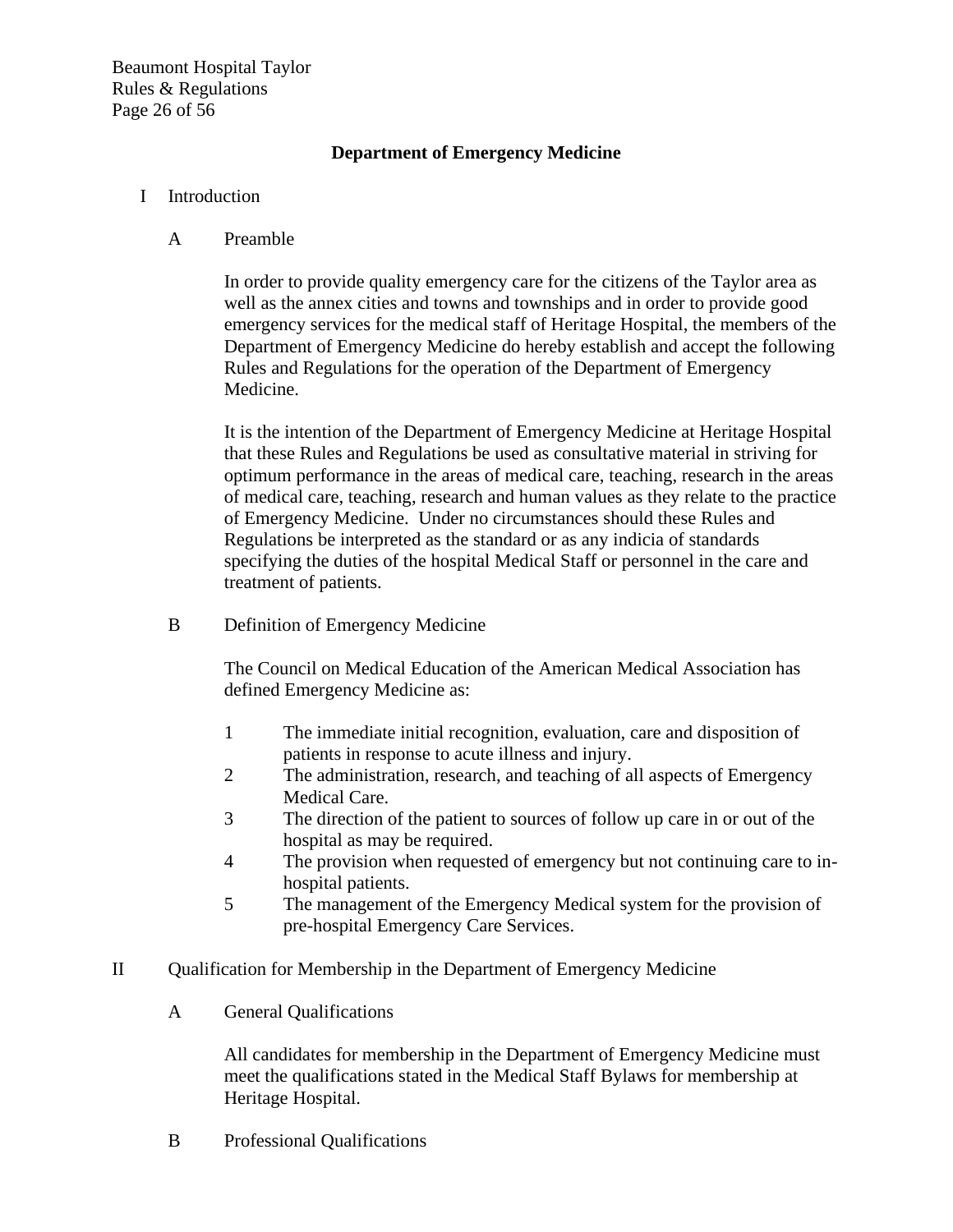Beaumont Hospital Taylor Rules & Regulations Page 27 of 56

> All candidates for membership in the department must meet one or more of the following requirements:

- 1 Certification by the American Board of Emergency Medicine or the American Osteopathic Board of Emergency Medicine, OR
- 2 Fulfillment of eligibility requirements of the American Board of Emergency Medicine or the American Osteopathic Board of Emergency Medicine. A listing of these eligibility requirements will be those currently endorsed by the American College of Emergency Physicians, OR
- 3 Completion of two years post-graduate training in an accredited residency program of Medicine or Surgery with a minimum of 500 hours of general Emergency Medicine. Evaluation of Emergency Medicine experience may be considered in lieu of post-graduate training.

In addition to the above, all candidates for membership in the department must meet all of the following requirements:

- 1 Fulfillment of all requirements for continuing medical education established by the ACEP or ACOEP.
- 2 Demonstrated and documented professional, personal, and ethical stature using as a guideline the standards established by the American Medical Association and the American College of Emergency Physicians or American College of Osteopathic Emergency Physicians.
- 3 Demonstrate to the satisfaction of the Chief of the Department adequate knowledge in the following areas of critical care: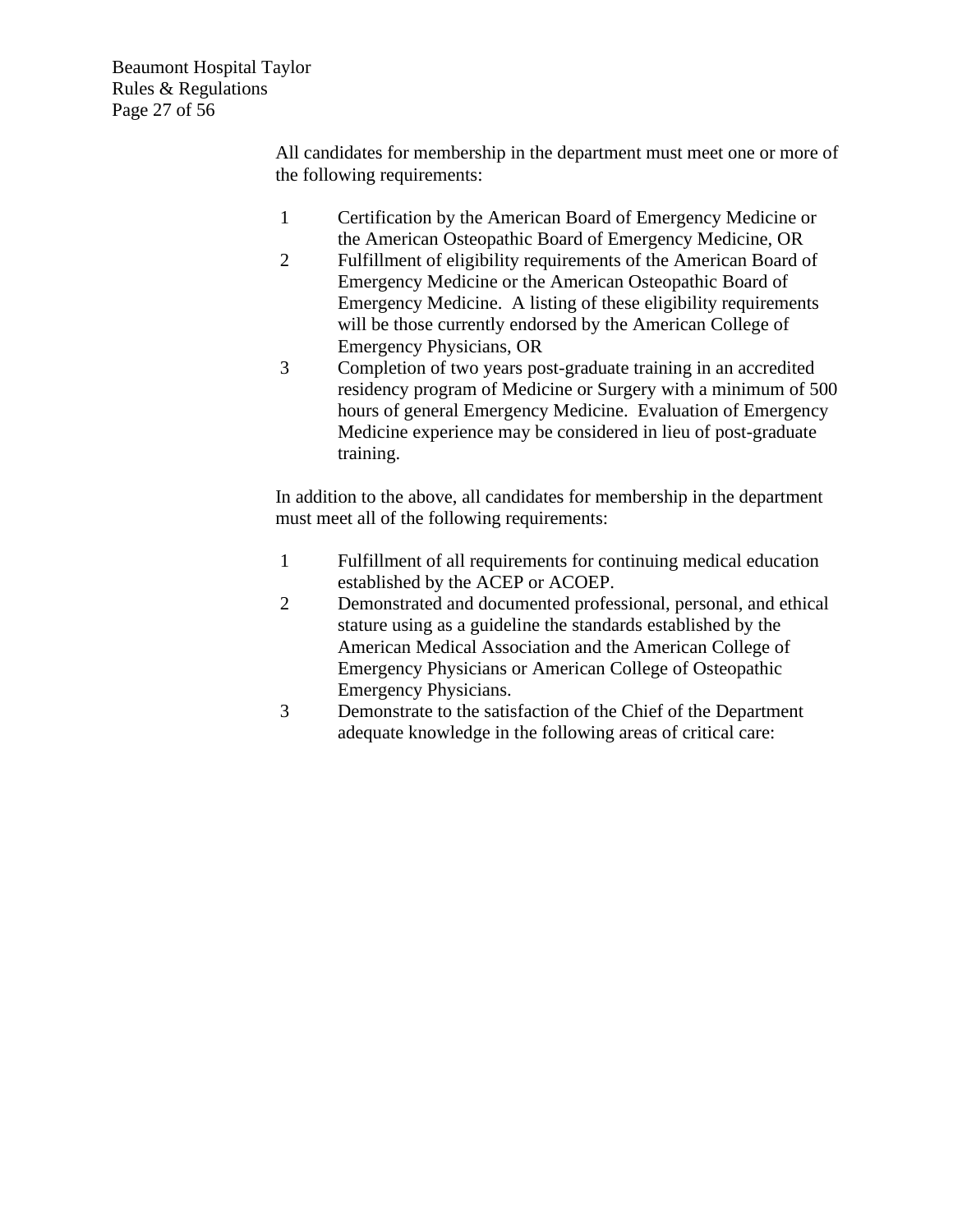Beaumont Hospital Taylor Rules & Regulations Page 28 of 56

| <b>Extremities</b><br><b>Metabolic</b><br>Neurologic<br>Closed head injury<br>Reduction or stabilization of<br>Diabetic ketoacidosis<br>Cerebrovascular accident<br>Hyperosmolar non-ketotic<br>fractures<br>Treatment of the unconscious<br>Care of severed extremities<br>coma<br>patient<br>Hyper/Hypocalcemia<br>Seizure disorders<br>Hyper/Hyponatremia<br><b>Gynecological Problems</b><br>Conditions associated with<br>Spinous injuries<br>Hyper/Hypokalemia<br>Thyroid storm<br>pregnancy such as:<br>Addisonian crisis<br>abortion, ectopic<br><b>Respiratory System</b><br>Airway obstruction<br>pregnancy, abruptia |
|---------------------------------------------------------------------------------------------------------------------------------------------------------------------------------------------------------------------------------------------------------------------------------------------------------------------------------------------------------------------------------------------------------------------------------------------------------------------------------------------------------------------------------------------------------------------------------------------------------------------------------|
|                                                                                                                                                                                                                                                                                                                                                                                                                                                                                                                                                                                                                                 |
|                                                                                                                                                                                                                                                                                                                                                                                                                                                                                                                                                                                                                                 |
|                                                                                                                                                                                                                                                                                                                                                                                                                                                                                                                                                                                                                                 |
|                                                                                                                                                                                                                                                                                                                                                                                                                                                                                                                                                                                                                                 |
|                                                                                                                                                                                                                                                                                                                                                                                                                                                                                                                                                                                                                                 |
|                                                                                                                                                                                                                                                                                                                                                                                                                                                                                                                                                                                                                                 |
|                                                                                                                                                                                                                                                                                                                                                                                                                                                                                                                                                                                                                                 |
|                                                                                                                                                                                                                                                                                                                                                                                                                                                                                                                                                                                                                                 |
|                                                                                                                                                                                                                                                                                                                                                                                                                                                                                                                                                                                                                                 |
|                                                                                                                                                                                                                                                                                                                                                                                                                                                                                                                                                                                                                                 |
| Laryngeal trauma<br>placenta, placenta<br><b>Integument System</b>                                                                                                                                                                                                                                                                                                                                                                                                                                                                                                                                                              |
| Chest trauma<br>praevia, delivery.<br>Suturing of lacerations                                                                                                                                                                                                                                                                                                                                                                                                                                                                                                                                                                   |
| Pneumothorax<br>Vaginal bleeding<br>Treatment of bites (animal,                                                                                                                                                                                                                                                                                                                                                                                                                                                                                                                                                                 |
| Pelvic inflammatory disease<br>human, and insect)<br>Tension pneumothorax                                                                                                                                                                                                                                                                                                                                                                                                                                                                                                                                                       |
| Acute asthma<br><b>Treatment of burns</b>                                                                                                                                                                                                                                                                                                                                                                                                                                                                                                                                                                                       |
| <b>Genitourinary System</b>                                                                                                                                                                                                                                                                                                                                                                                                                                                                                                                                                                                                     |
| Acute urinary obstruction<br><b>Infectious Disease</b><br><b>Cardiovascular System</b>                                                                                                                                                                                                                                                                                                                                                                                                                                                                                                                                          |
| Cardiopulmoary resuscitation<br>Urologic trauma/renal trauma<br>Localized (treatment of felon,                                                                                                                                                                                                                                                                                                                                                                                                                                                                                                                                  |
| Arrhythmias<br>abscess, etc.)                                                                                                                                                                                                                                                                                                                                                                                                                                                                                                                                                                                                   |
| Cardiac trauma<br>Generalized (sepsis,<br>Eye, Ear, Nose, And Throat                                                                                                                                                                                                                                                                                                                                                                                                                                                                                                                                                            |
| Removal of foreign bodies<br><b>Shock</b><br>meningitis, etc.)                                                                                                                                                                                                                                                                                                                                                                                                                                                                                                                                                                  |
| Trauma or chemical injury to<br>Hypertensive crisis                                                                                                                                                                                                                                                                                                                                                                                                                                                                                                                                                                             |
| Embolization to peripheral<br><b>Pediatrics</b><br>eyes                                                                                                                                                                                                                                                                                                                                                                                                                                                                                                                                                                         |
| vessels and to the lung<br>Acute glaucoma<br>Acute illness, trauma                                                                                                                                                                                                                                                                                                                                                                                                                                                                                                                                                              |
| Retinal artery or retinal vein<br>Aneurysms                                                                                                                                                                                                                                                                                                                                                                                                                                                                                                                                                                                     |
| Abdominal aorta<br>occlusions<br><b>Miscellaneous</b>                                                                                                                                                                                                                                                                                                                                                                                                                                                                                                                                                                           |
| Thoracic aorta<br>Epistaxis<br>Drug overdoses and poisoning                                                                                                                                                                                                                                                                                                                                                                                                                                                                                                                                                                     |
| Carotid artery<br>Ear trauma<br>of all types                                                                                                                                                                                                                                                                                                                                                                                                                                                                                                                                                                                    |
| <b>Acute Myocardial Infarction</b><br><b>Facial fractures</b><br>Acute psychotic episode                                                                                                                                                                                                                                                                                                                                                                                                                                                                                                                                        |
| Suicide attempt                                                                                                                                                                                                                                                                                                                                                                                                                                                                                                                                                                                                                 |
| <b>Abdomen</b><br>Treatment of victims of rape,                                                                                                                                                                                                                                                                                                                                                                                                                                                                                                                                                                                 |
| Acute abdomen<br>sexual assault, and violence.                                                                                                                                                                                                                                                                                                                                                                                                                                                                                                                                                                                  |
| Blunt/penetrating abdominal                                                                                                                                                                                                                                                                                                                                                                                                                                                                                                                                                                                                     |
| trauma with and without                                                                                                                                                                                                                                                                                                                                                                                                                                                                                                                                                                                                         |
| visceral injury                                                                                                                                                                                                                                                                                                                                                                                                                                                                                                                                                                                                                 |
| Intestinal obstruction                                                                                                                                                                                                                                                                                                                                                                                                                                                                                                                                                                                                          |
| Gastrointestinal bleed                                                                                                                                                                                                                                                                                                                                                                                                                                                                                                                                                                                                          |
| Evisceration                                                                                                                                                                                                                                                                                                                                                                                                                                                                                                                                                                                                                    |

4 Absence of moral, mental, physical, and social aberrations or other defects which might adversely affect either the individual or the department's ability to provide the desired caliber of medical care and teaching.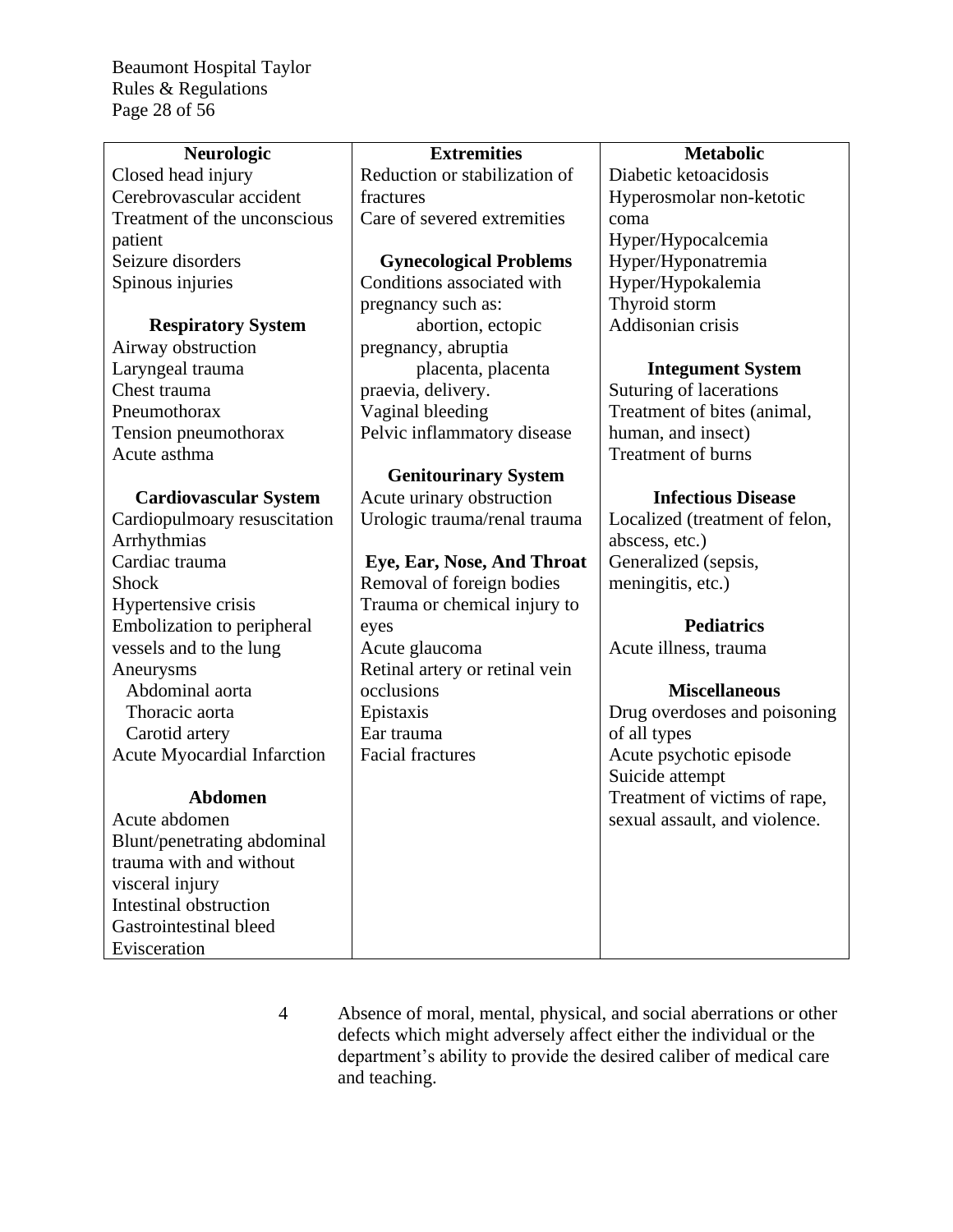C Categories of Membership in the Department of Emergency Medicine

The categories in the Department of Emergency Medicine will be those set forth in the hospital Bylaws of Beaumont Hospital Taylor.

- D Determination of Qualifications and Privileges
	- 1 Application Procedure An applicant in the Department of Emergency Medicine shall first be approved to join the contracting physician's group. He shall then follow the application procedures set forth in the Medical Staff Bylaws.
	- 2 Review Procedure The Chief of the Department of Emergency Medicine will initiate an annual review of the qualifications and privileges of each member of the department using the criteria specified in the Medical Staff Bylaws. The Chief will give his recommendations to the department for a vote. Recommendations of the department will then be forwarded to the Executive Committee of the hospital as required by the Bylaws.
	- 3 A physician's privileges in the department shall be coterminous with that physician's contract with the contracting group.
- E Extent of Privileges
	- 1 Exercise of Privileges In an emergency situation, any procedure necessary to preserve life or limb may be performed by any member of the Department of Emergency Medicine even though that member does not have such privileges to perform that procedure and if, in the opinion of the treating physician, delay of the procedure by waiting for the arrival of a physician with the privilege would jeopardize the patient.
	- 2 Listing of Privileges: General

Listed below are basic emergency departmental procedures which should be common to the training and the experience of all members practicing in the Emergency Department.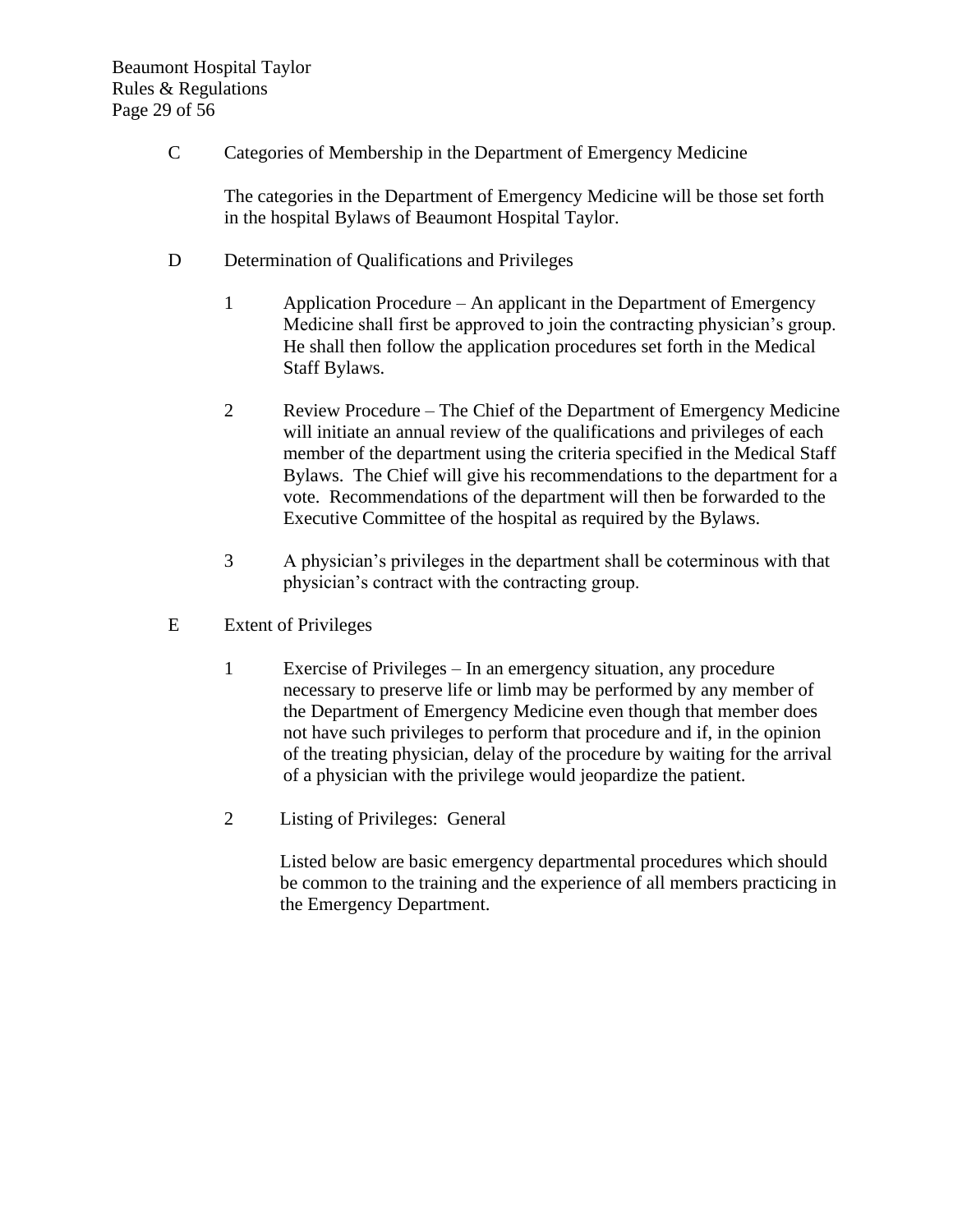Beaumont Hospital Taylor Rules & Regulations Page 30 of 56

| Abscess, incision and drainage | Paracentesis                   | Emergency immobilization     |
|--------------------------------|--------------------------------|------------------------------|
| Arthrocentesis of elbow, knee, | Peritoneal lavage              | techniques and               |
| small joints                   | Preservation of severed        | transportation               |
| $Blocks - axillary, facial$    | extremities (ear, nose, penis) | Endotracheal intubation      |
| (supraorbital, infraorital,    | Cast application and removal:  | Regional block anesthesis:   |
| alveolar and submental), by    | arm, short; leg, short (with   | digit and intercostals field |
| double cuff method, radial,    | and without walker)            | Sigmoidoscopy: anoscopy      |
| ulnar, median                  | Central venous pressure        | Surgical debridement         |
| Splints: long arm, thumb       | catheter                       | Slit lamp examination, eyes  |
| spica,                         | placement                      | Thoracentesis                |
| short arm, long leg, short leg | Closed emergency reduction of  | Thoracotomy tube, insertion  |
| Epistaxis, coagulations for    | digit, patella, shoulder, hip, | of                           |
| Heimlich maneuver              | elbow, ankle                   | Transtracheal aspiration     |
| Intracardiac infection         | Cricothyrotomy and             | Tonometry, ocular            |
| Laryngoscopy                   | Tracheostomy                   | Urethral catheter            |
| Lumbar puncture                | Culdocentesis                  |                              |
| Nasal packs: anterior,         |                                |                              |
| posterior                      |                                |                              |

## 3 Listing of procedures: Specialized

Privileges in this group will be recommended by joint consultation between the Emergency Department, the Credentials Committee, and the individual physician involved.

- a Medicine Pacemaker insertion
- b Orthopedics Closed emergency reductions of displaced fractures
- c Urology Use of urethral sound/filiforms
- d Plastic Surgery Use of split thickness skin grafting
- 4 Consultations

Members of the Department of Emergency Medicine will obtain consultations from other members of the medical staff as indicated to provide the best possible care of patients. It will be the responsibility of the Chief of the Department to enforce this policy. Consultations should be obtained in the case of patients in critical condition, unusual operative procedures, unusual non-operative problems, and in all cases in which the diagnosis is obscure or when there is doubt as to the best therapeutic measures to be utilized.

#### III Departmental Organization

- A The Department of Emergency Medicine shall be organized and operated in a manner consistent with the Medical Staff Bylaws.
- B The Chief of the Department is a member of the HEMS Medical Advisory Board and will attend the monthly meetings as announced.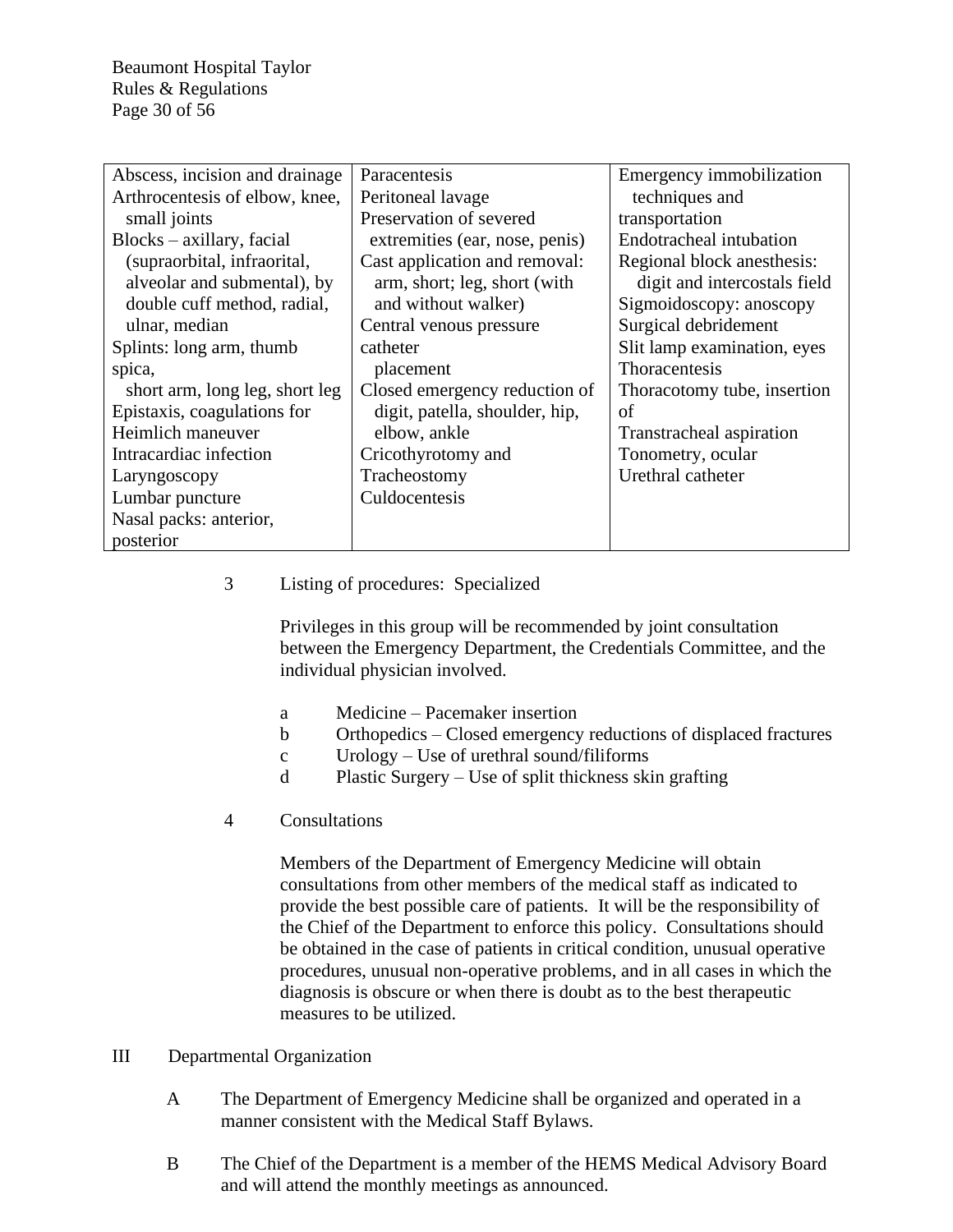## **Emergency Medicine Department House Physician Criteria**

- 1 Completion of a minimum of two years of post-graduate education in broad field of medical training.
- 2 An applicant for position of House Physician shall comply with the contracting Physicians Group requirements.
- 3 Valid license to practice medicine in the State of Michigan.
- 4 Valid drug license, federal and state.
- 5 Current ACLS Certification.
- 6 Advanced trauma life support within one year after appointment.

# **Duties of House Physician**

- 1 Be available at the correct time.
- 2 Acquaint self with critical patients in the hospital and ICU.
- 3 Will answer all calls to floor to evaluate and treat a patient, i.e. chest pain, shortness of breath, bleeding, etc.
- 4 After evaluating patient and initiating primary care treatment, will notify attending physician of significant changes in condition and advise regarding:
	- A necessity of coming in for OR
	- B consultation
- 5 Will respond to "codes" and maintain care of patients until stable and attending physician notified.
- 6 Will respond to floor calls regarding routine order, i.e. sleeping pills, laxatives, IV's with medication, etc.
- 7 The house physician's job is to respond to calls for in-patients on the hospital floors in emergency situations only, especially when the attending physician is not available physically or by phone. If the attending physician becomes available, his orders will take precedence over those ordered by the house physician or the emergency department physician. The floor nurse will be in contact with the attending physician, not the emergency department or house physician anymore.

#### Will Not:

1 Institute major changes in treatment without notifying attending physician.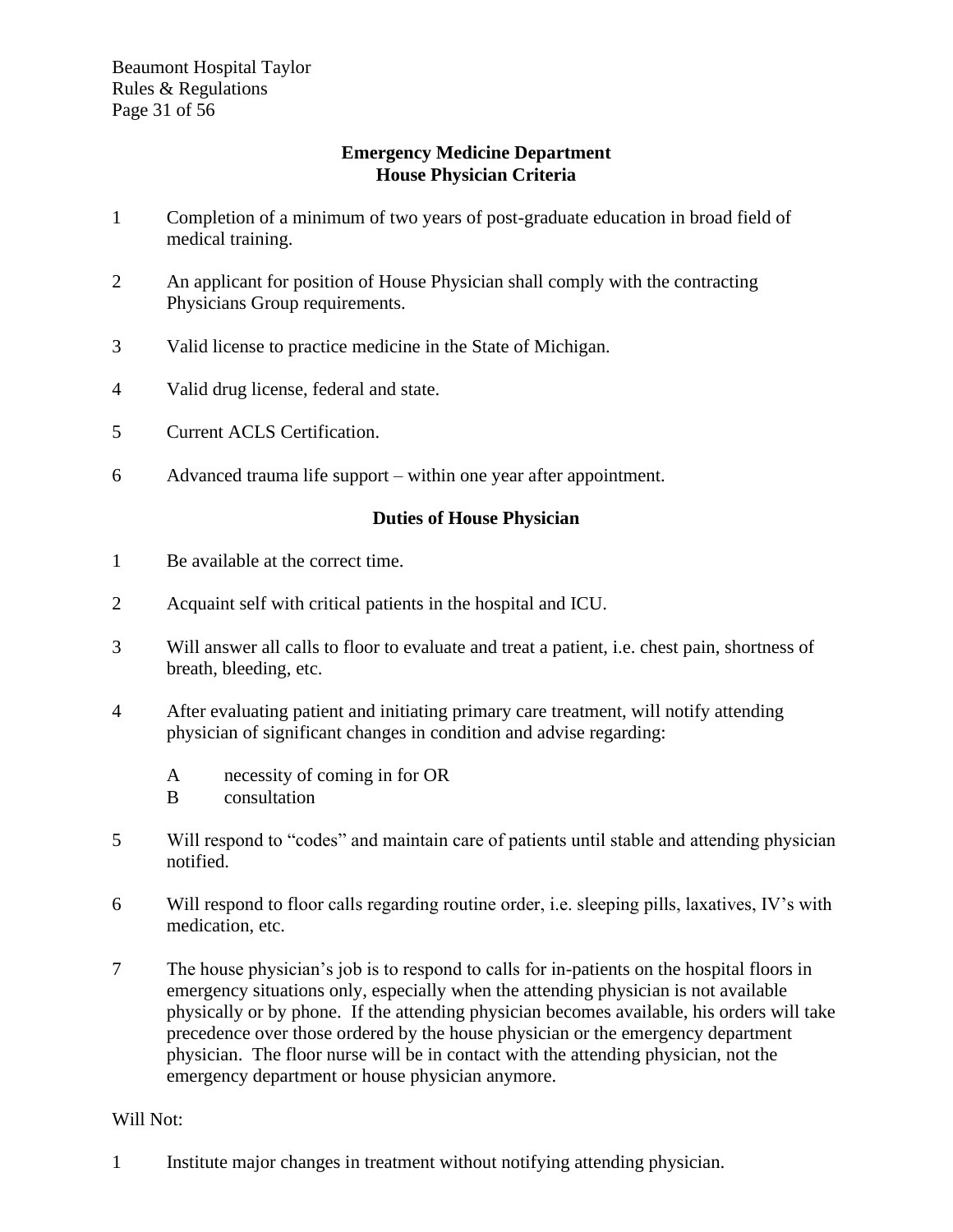- 2 Order consultation without previous comment of attending physician.
- 3 Discuss in detail patient's condition with family or other person under routine situation; in case of acute deterioration, will use utmost discretion.
- 4 Will not do complete history and physical.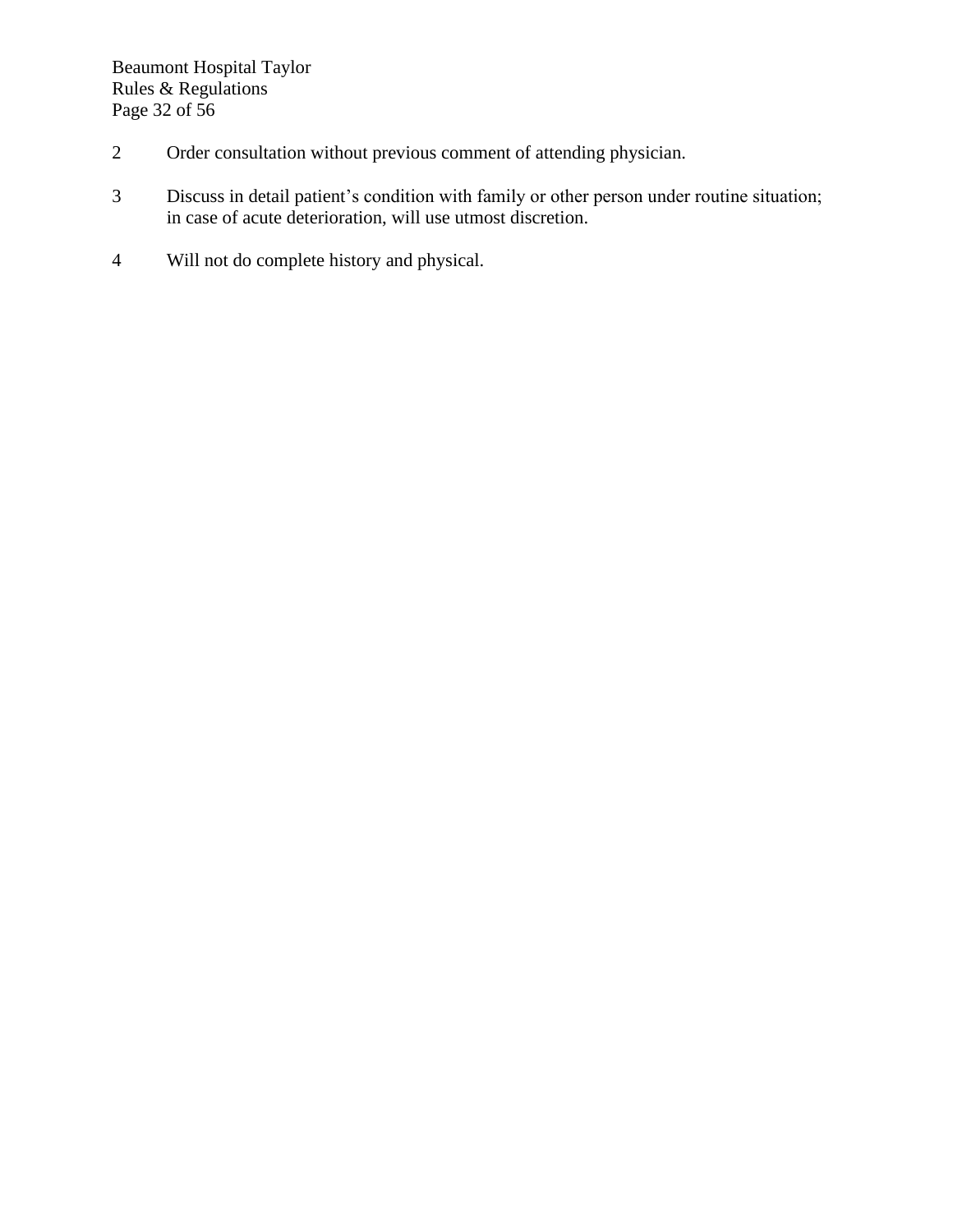Beaumont Hospital Taylor Rules & Regulations Page 33 of 56

# **Department of Family Practice**

#### I Definitions

A Family Practitioner

A family practitioner is a legally qualified doctor of medicine or osteopathy who does not limit his practice to a particular field of medicine or surgery. In his general capacity as family physician and medical advisor he may, however, devote particular attention to one or more special fields, recognizing at the same time the need for consulting with qualified specialists when the medical situation exceeds the capacities of his own training or experience.

B Department of Family Practice

A Department of Family Practice is an organized segment of the medical staff; it is composed of family practitioners holding appointment as such on the medical staff.

- II General Principles
	- A The accordance of staff membership or of professional privileges at Beaumont Hospital Taylor shall not be dependent upon certification nor membership in special societies, but shall be in accordance with Section 6.1 of the Medical Staff Bylaws.
	- B Members of the Department of Family Practice individually may expect, or be expected to participate in any clinical service for which they can qualify.
- III Responsibilities of the Department of Family Practice
	- A Staff Administrative Responsibilities
		- 1 Members of the Department of Family Practice appointed to the active staff shall vote, hold office, and serve on committees of the active staff.
		- 2 It is recommended that members of the Department of Family Practice be equitably represented on all standing and special committees of the general staff.
- IV Standards of Treatment

The professional work done in the Department of Family Practice represents a cross section through the largest portion of the practice of medicine. Accordingly, the membership of the department is aware of what is expected and accepted that the character and extent of training and experience vary from individual to individual, and that in justice to every physician, a policy has to be established which allows each physician to exploit his ability to the fullest extent and at the same time assures acceptable standards of professional work.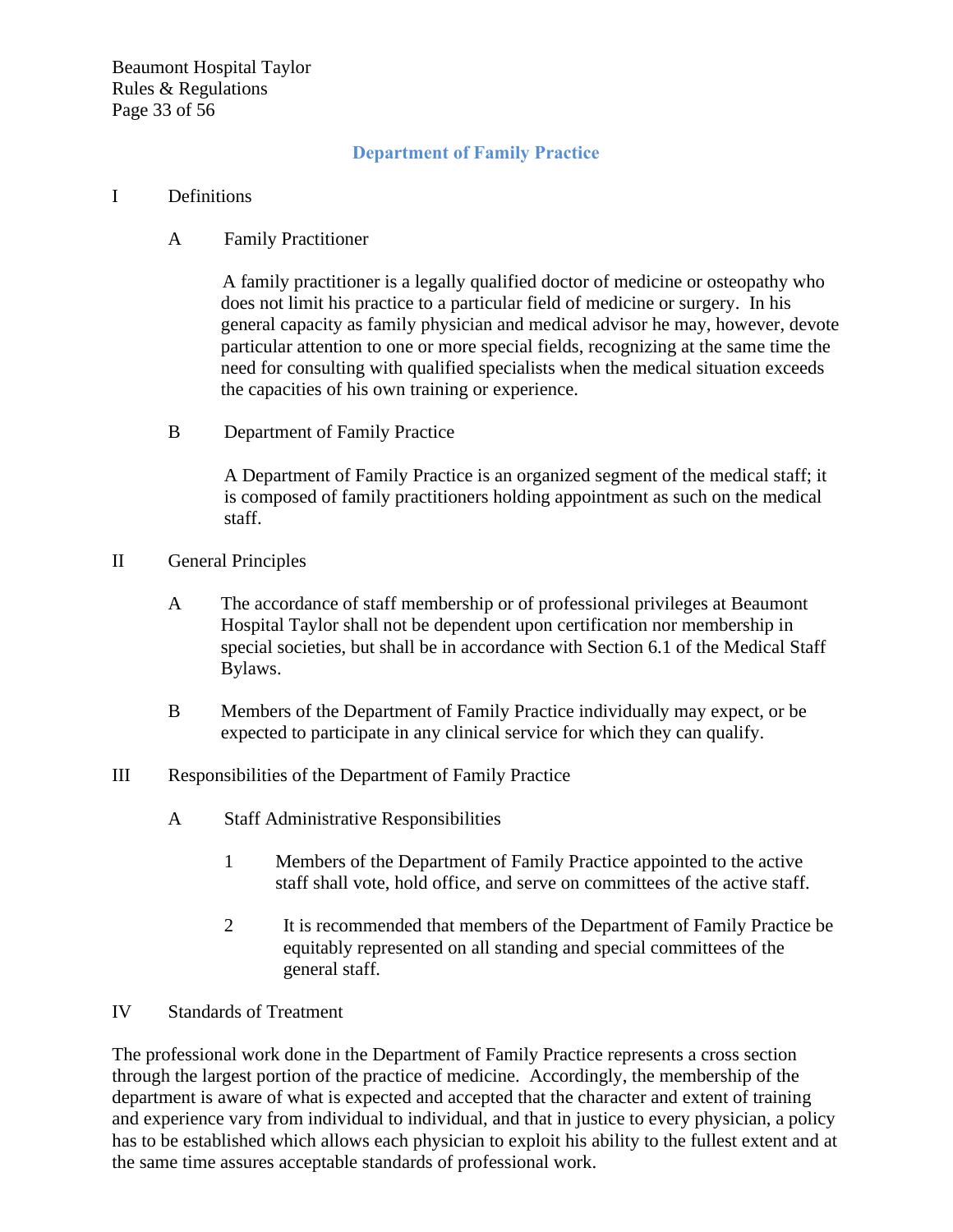Beaumont Hospital Taylor Rules & Regulations Page 34 of 56

All family practice physicians are obligated to adhere to the provisions contained in the Medical Staff Bylaws, Rules & Regulations and Policies.

We shall have a system of continuous supervision and evaluation, which involves the duties of all General Practitioners.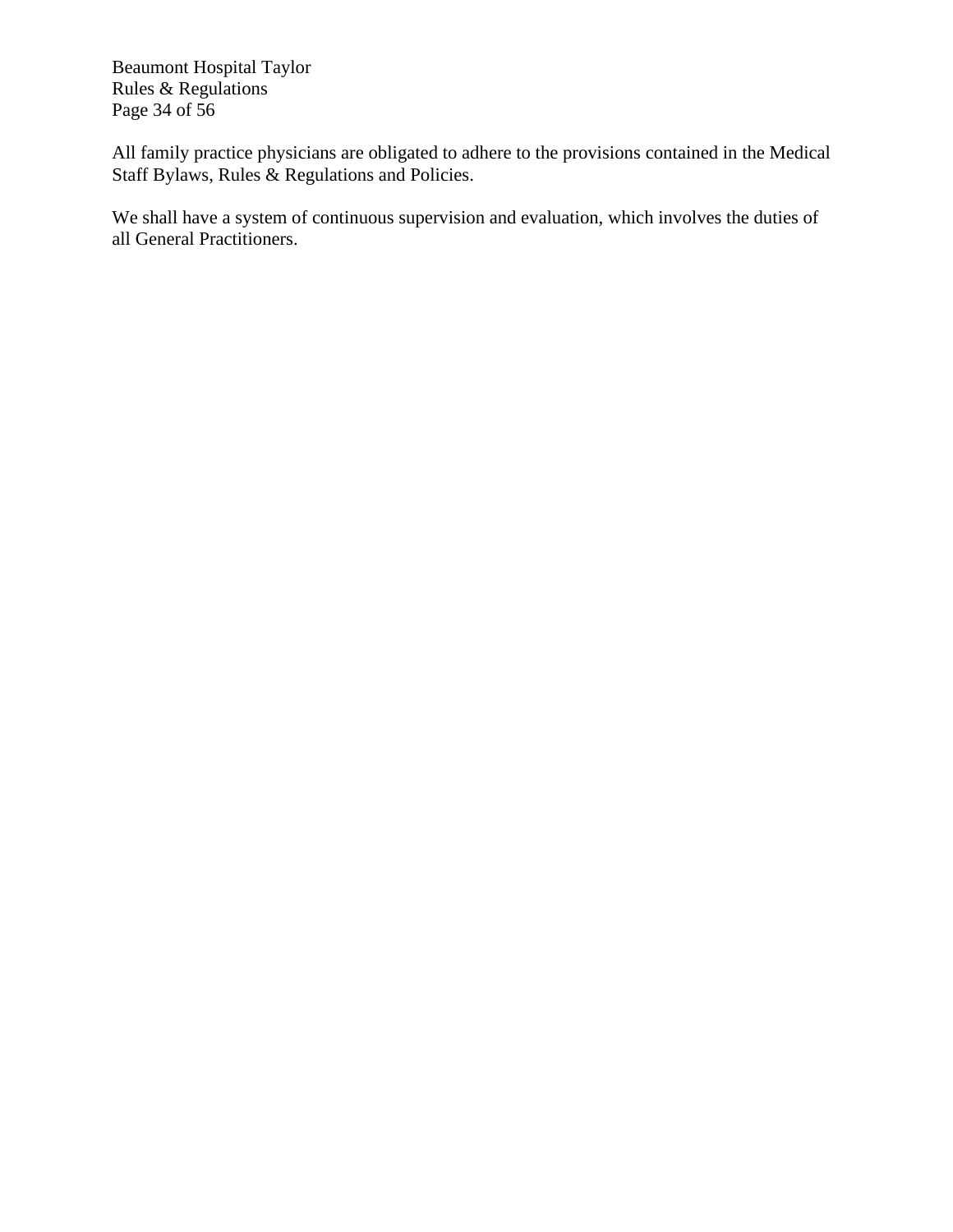## **Department of Medicine**

#### I Membership

Requirement for membership in the Department of Medicine shall include one of the following:

Certification by the American Board of Internal Medicine or the equivalent (as determined by the American Medical and Osteopathic Association).

Eligibility to take the examination of the American Board of Internal Medicine or equivalent.

Certification or eligibility of American Boards of Allergy, Dermatology, and Neurology.

- II The care of the patient, the completeness of medical records, the procurement of autopsies, and the obligations, as stated in the Disaster Plan of the Hospital, all these must comply with the standards specified in the Beaumont Hospital Taylor incorporated Bylaws.
- III Meetings

Attendance records must be kept. The meetings will be conducted according to Robert's Rules of Order.

The agenda of the regular meetings of the Department of Medicine shall include a review of deaths on the medical services, and a consideration of unimproved, complicated or unusually difficult cases. The presence of infectious cases, of a serious nature on the medical service, should be reported to all concerned. These objectives can be implemented by appointment of appropriate committees by the Chairman of the Department.

#### IV ICU/CCU

Representatives of the Department of Medicine and the Department of Surgery will be appointed to the ICU Committee by the Chief of Staff.

It will be their responsibility to supervise, draw up policies, and provide periodic revision of these policies for the Unit. These policies will be submitted to the Department of Medicine for its approval and subsequently to the Executive Committee for final approval. They will then become part of the Rules and Regulations of the Department of Medicine.

The members of this committee shall be equally divided between the medicine and surgery departments with inclusion on this committee of a member of the anesthesia department.

V Membership in local, regional, state, and national organizations related to the broad field of internal medicine is to be encouraged.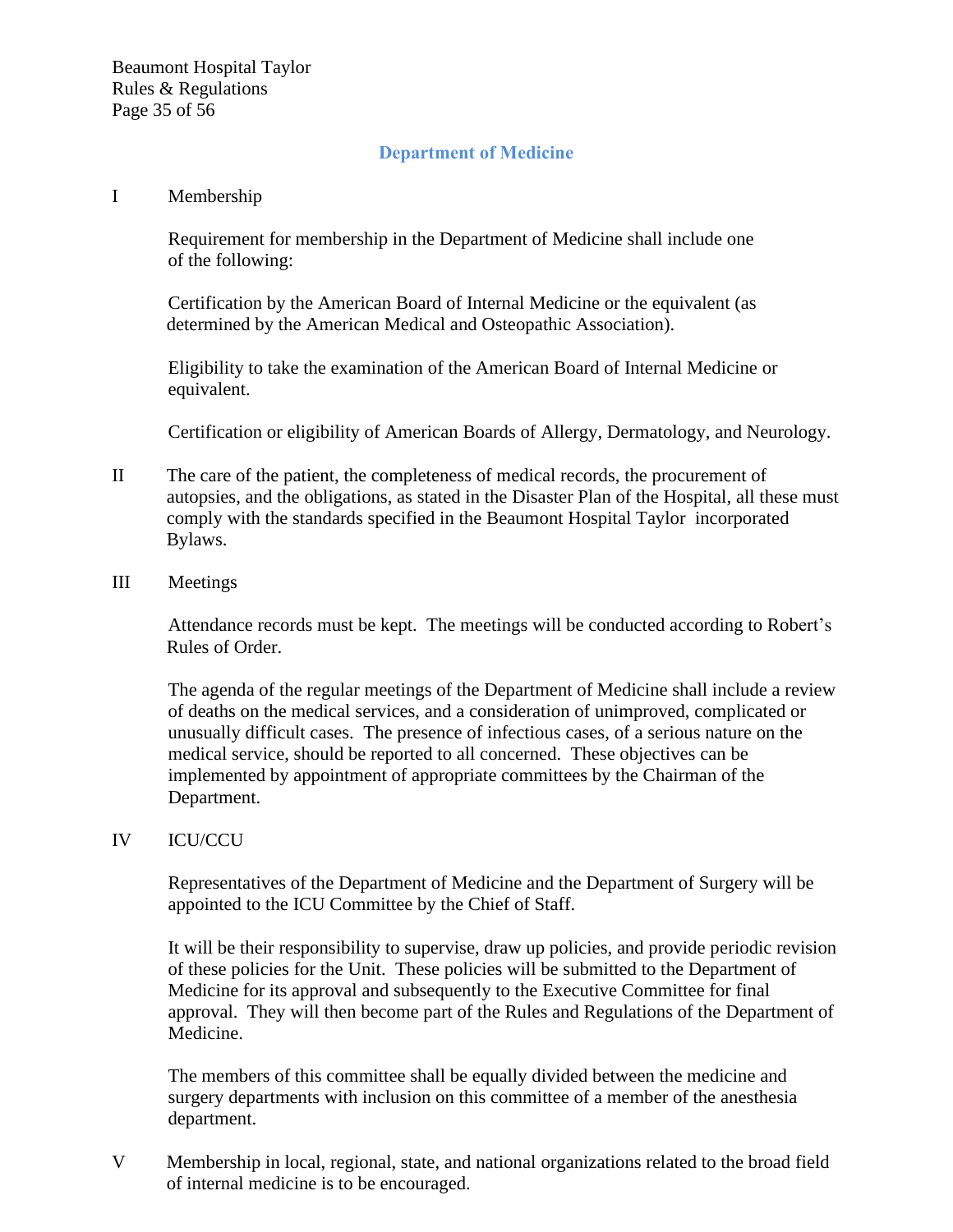# **Department of Pathology**

- I Members of the department of pathology are licensed physicians in the State of Michigan, certified by the American Board of Anatomic and Clinical Pathology and who have been duly appointed to the medical staff of Beaumont Hospital Taylor .
- II The department of pathology is responsible for the provision of a full range of clinical laboratory examinations, transfusion services, surgical pathology, cytology and postmortem examinations, adequate for the needs of the patient as required by the Medical Staff.
- III The services of the clinical laboratories are available on a twenty-four (24) hour basis. Surgical pathology, cytology, post-mortem examinations will be provided during regular hours from 8:00 am to 4:00 pm. Post-mortem examinations on weekends and holidays will be provided by the pathologist "on-call". Laboratory tests are performed only after specific request by a physician licensed by the State of Michigan.
- IV All specimens obtained in a surgical operation will be examined by the pathologists and a written report will be submitted for incorporation in the patient's chart.
- V A cytopathology service that is adequate to the needs of the hospital is available and whose quality is assured through direct supervision by a pathologist. All slides are reviewed and read by a pathologist.
- VI Post-mortem examinations are performed as a hospital service to contribute to the understanding of diseases in general, and the causes leading to deaths in particular.

Autopsy services will be provided for inpatients deceased after admission only upon physician's request. A legally completed permit for autopsy must be obtained before the examination is performed.

A written preliminary report will be submitted within seventy-two hours to be incorporated in the patient's medical record.

Medico-Legal autopsies are the responsibility of the Wayne County Medical Examiner's Office.

If a patient has been confined to the hospital and the Medical Examiner released the body, a pathologist may perform the autopsy upon receiving a legally valid permit.

Private autopsies initiated by the patient's family may be referred to outside pathologists.

Post-mortem examination and disposal of stillborn will be done in accordance with pertinent Michigan Laws.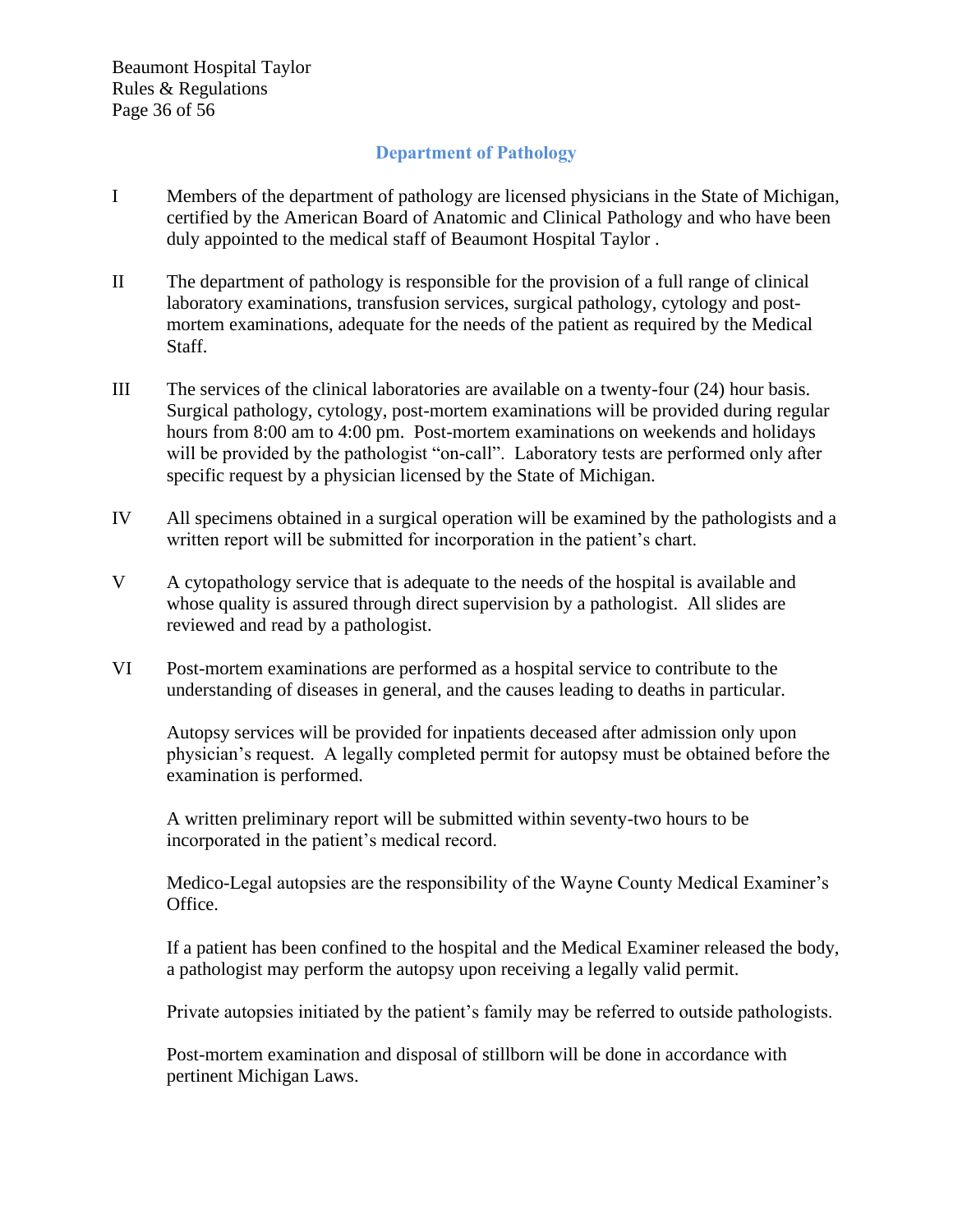- VII Lists of regulations regarding emergency laboratory procedures, critical values, surgical pathology and post-mortem examinations have been activated after appropriate department, committee and/or board approval, with attention to maintaining diagnostic efficiency while eliminating or modifying non-essential procedures. All are in keeping with regulatory requirements.
- VIII The director of the department of pathology shall assume and discharge responsibility for the professional direction of the department under the constitution and Bylaws of the Oakwood Healthcare System and shall assume and discharge responsibility for the administrative direction of the department in cooperation with the administration of Beaumont Hospital Taylor.
- IX The director and members of the department will participate in committees as required by the Medical Staff Bylaws.

The department shall hold monthly meetings to discuss affairs of the Beaumont Hospital Taylor laboratory and quarterly meetings for the combined Oakwood and OUI Hospital Pathology Group Affairs.

All medical staff should consider asking next of kin for autopsy authorization when autopsy criteria are met:

Unanticipated death or unknown complications may have caused death.

Deaths of participants in clinical trials or when a patient is being treated under a new therapeutic trail regimen.

Intraoperative or intraprocedure death.

Death occurring within 48 hours after surgery or an invasive diagnostic procedure.

All deaths on a psychiatric service.

Deaths due to accidents in the hospital.

Obstetrical deaths or death incident associated with pregnancy within 7 days following delivery. Neonatal and pediatric deaths, including those with congenital malformations.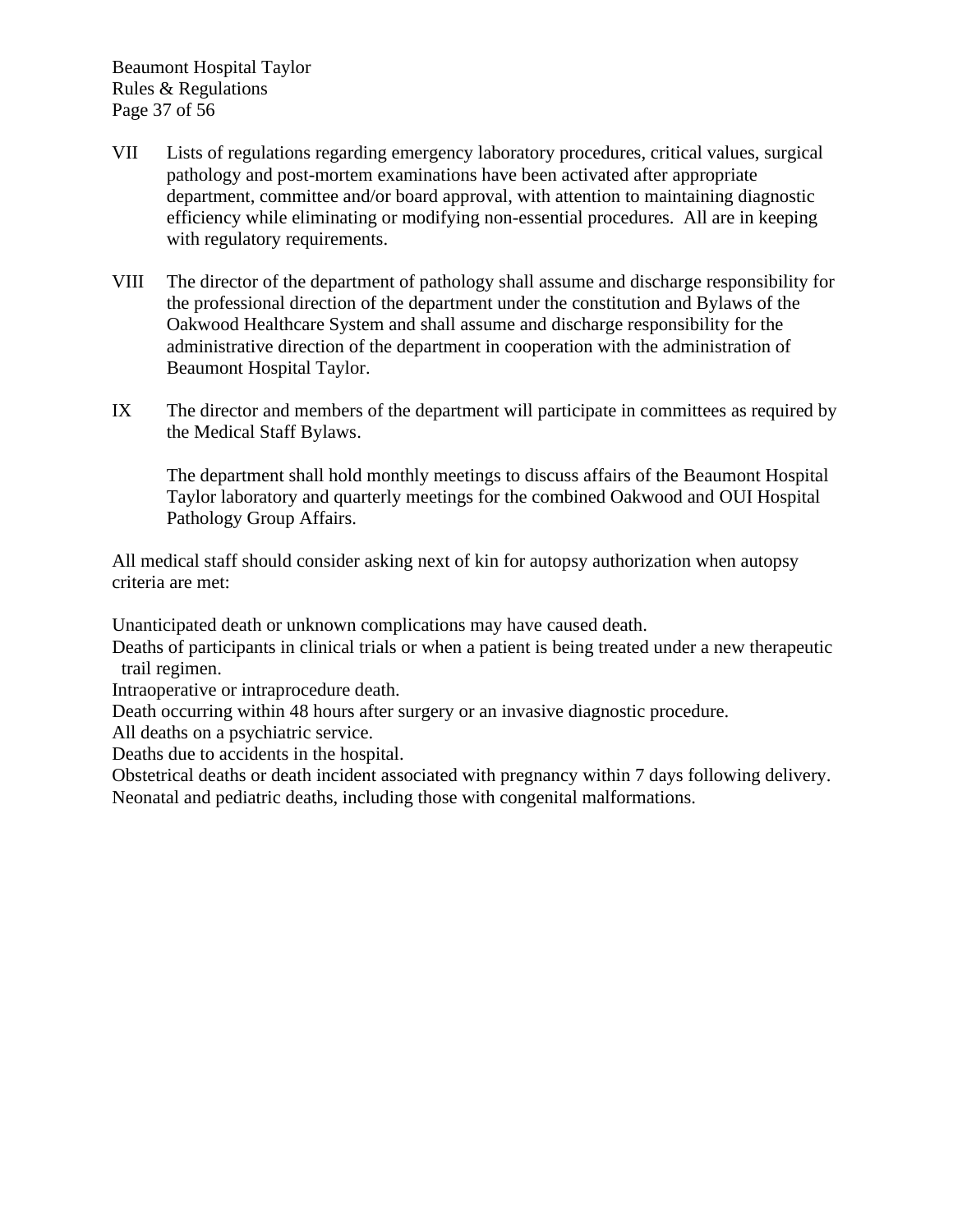## **Department of Physical Medicine and Rehabilitation**

#### I Membership

Shall be licensed physicians in the State of Michigan

Certified or eligible for certification by American Board of Physical Medicine and Rehabilitation

II Privileges of Physiatrists

The physiatrist, who is accorded staff membership at Beaumont Hospital Taylor, shall be determined for each individual applicant by the Credentials Committee and Executive Committee, and granted by the Board.

#### III Organization of Department

Chairman will be elected by active members for two-year terms. Secretary will be appointed by chairman, who can be non-physician member. Non-physician member may be invited to department as needed. Non-physician member shall not vote for officers.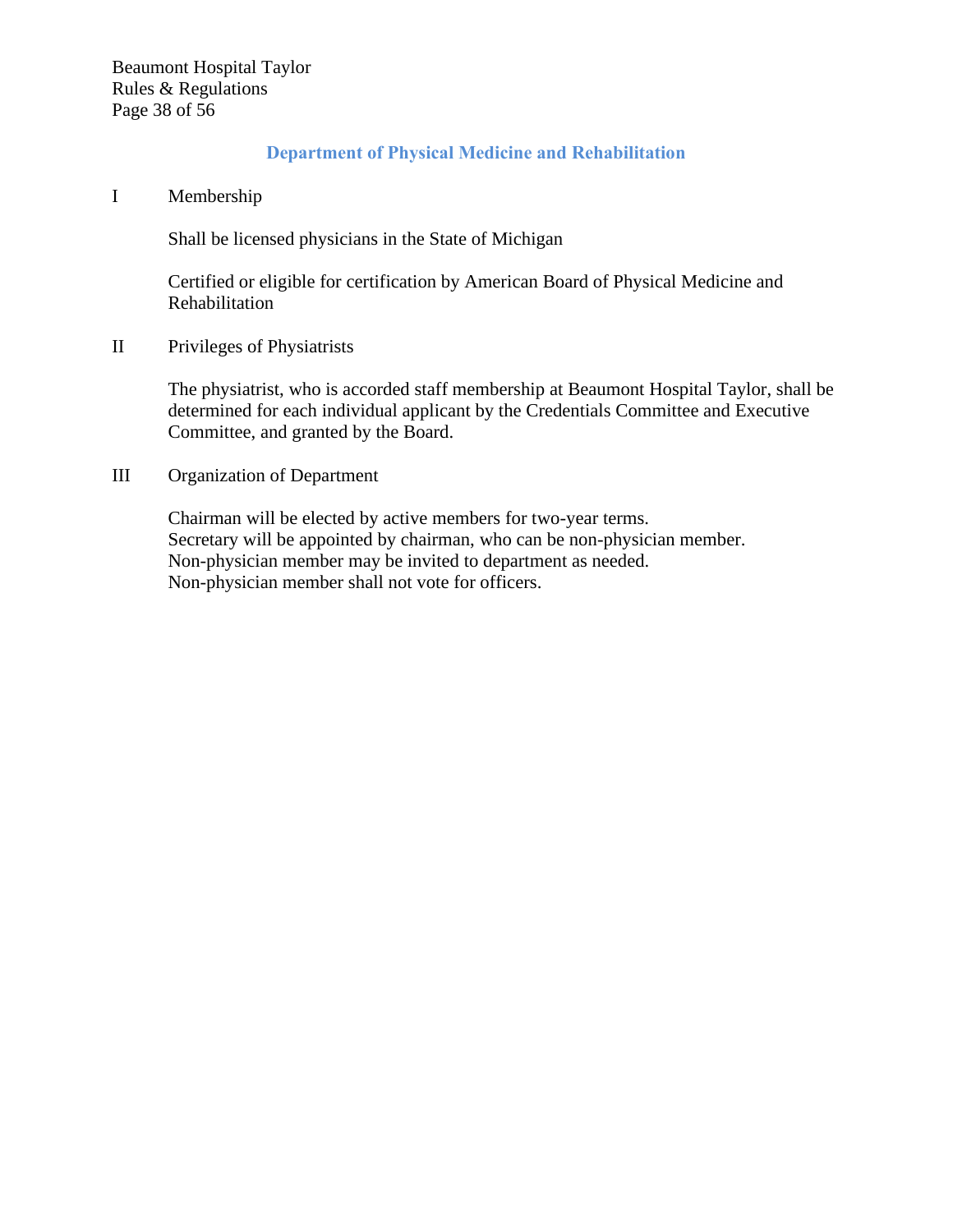Beaumont Hospital Taylor Rules & Regulations Page 39 of 56

## **Department of Psychiatry**

#### I Definitions

"Mental Health Professional" within a duly licensed hospital means a psychiatrist, psychologist, certified social worker, registered nurse, mental health worker/technician, licensed practical nurse, occupational therapist, recreational therapist, certified occupational therapy assistant, music therapist, or art therapist as follows:

"Psychiatrist" is a legally qualified Doctor of Medicine or Osteopathy licensed to practice in the state of Michigan specialized in field of Psychiatry. Psychiatrist should be board eligible or certified by ABPN or ABONP.

"Psychologist" means a person certified as a consulting psychologist, psychologist, or psychological examiner pursuant to Act No. 256 of the Public Acts of 1959, as amended, being S338.1001 et seq. Of the Michigan Complied Laws.

"Certified Social Worker", "social worker", or "social work technician" means a person certified by the board of examiners of social workers pursuant to Act No. 352 of the Public Acts of 1972, as amended, being S338.1751 et seq. Of the Michigan Compiled Laws.

"Registered Nurse" means a registered nurse licensed to practice in Michigan and who has graduated from a state approved school of nursing, possesses a current license, and has at least one year of experience with mentally ill, mentally retarded, or developmentally disabled individuals.

"Mental Health Worker/Technician" means (individual who has min 2 years college/1 year experience in mental health settings).

"Licensed Practical Nurse" means a practical nurse licensed to practice in Michigan and possess a current license, and has at least one year of experience with mentally ill, mentally retarded, or developmentally disabled individuals.

"Occupational Therapist means a graduate of an approved school with a degree in Occupational Therapy followed by successful completion of the registration examination. Active membership in MOTA, district associations and AOTA is highly recommended. Must possess and maintain current certification and Michigan registration.

"Recreational Therapist" means a graduate of an accredited college or university with a major in therapeutic recreation or recreation with an emphasis in therapeutics. Certified by the National Council for Therapeutic Recreation. Must possess/maintain current membership in the National Council for Therapeutic Recreation.

"Music Therapist" means a graduate from an AAMT accredited school, be a registered music therapist and certified by the Certification Board for Music Therapists (CBMT).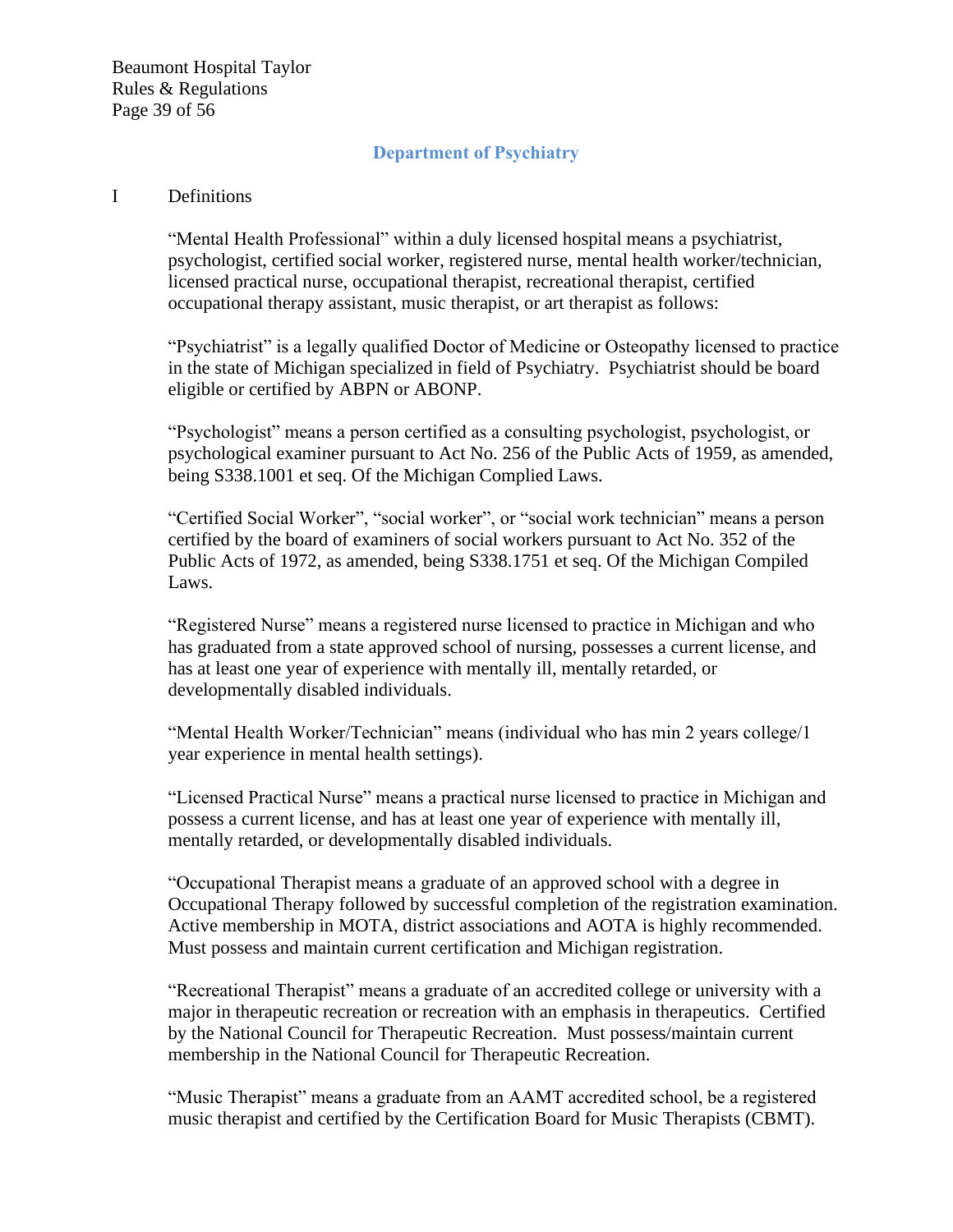"Art Therapist" means a graduate from an accredited college program, M.A. level with registration from AATA (American Art Therapy Association, Inc.) or working towards National registration for ATR (Art Therapist Registered). Process/maintain current membership in AATA is highly recommended.

"Certified Occupational Therapy Assistant" means graduate of a certified Occupational Therapy Assistant program approved by AOTA followed by successful completion of the certification examination. Active membership in MOTA, district associations, and AOTA is highly recommended. Must possess and maintain current certification and Michigan registration.

"Psychiatric Unit" means a coordinated psychiatric inpatient program of a general hospital offering services for observation, diagnosis, active treatment, and overnight care of persons with a mental disease, or with a chronic mental condition requiring the daily direction or supervision of physicians or mental health professionals licensed or certified to practice in this state.

"Partial Hospitalization Program": The Partial Hospitalization Program serves adult mentally ill persons who are admitted for psychiatric treatment following an inpatient psychiatric hospitalization or to prevent an inpatient admission. The program staff consists of registered nurses, a certified therapeutic recreational specialist, a registered occupational therapist, a social worker, psychiatrists and mental health worker. The program provides continuity of care within the least restrictive environment through a graduated treatment program. The Partial Program staff provides individualized treatment, which may include assessments, group therapy, individualized therapy for example.

"Crisis Intervention Center" is a 6-bed unit, which assesses the patients for appropriateness of admission and arrange for required level of care including inpatient and partial hospitalization services.

#### II General Principles

The accordance of staff membership or of professional privileges shall be in accordance with the by-laws for Beaumont Hospital Taylor medical staff. All allopathic and osteopathic physician members must be board certified by their Beaumont Hospital Taylor recognized specialty and/or subspecialty board as outlined in the Medical Staff Policy Manual. All recent graduates must have completed residency or specialized training required for admission to the examination of such a certifying board and must achieve board certification within five years from the date of initial eligibility as defined by the specialty board. Failure to obtain board certification within the prescribed time will result in the automatic voluntary resignation from the medical staff.

Standards of Treatment must be in compliance with the Department of Mental Health Code, specifically Public Act 258 (1974). Any changes or modifications to such standards must await or pursue approval through the Department of Mental Health in Lansing.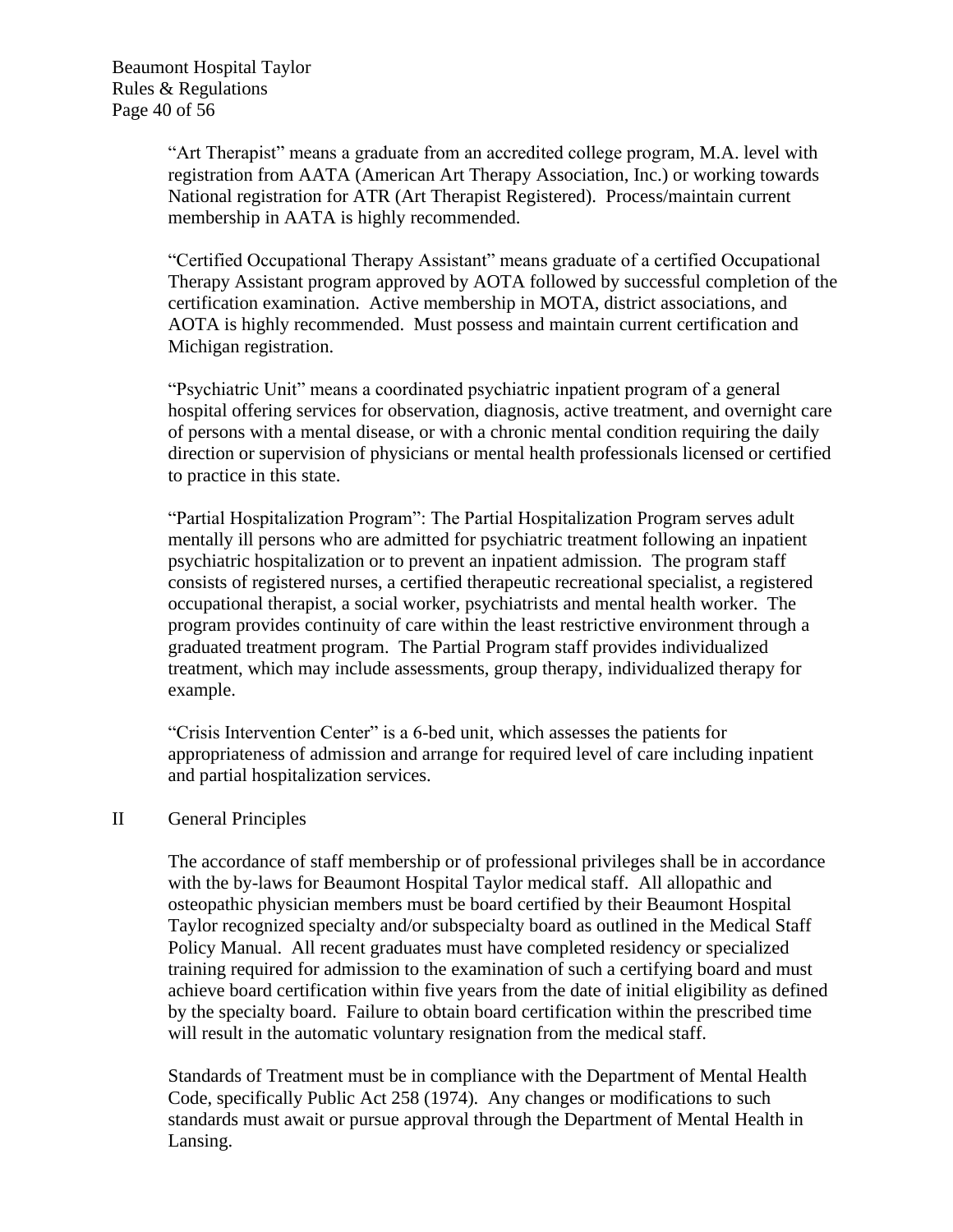Beaumont Hospital Taylor Rules & Regulations Page 41 of 56

> The Department of Psychiatry at Beaumont Hospital Taylor recognizes its unique position under the Mental Health Code of Michigan, and endeavors to cooperate with the Administration of the Hospital and the Medical Director of Mental Health Services to guarantee that all legal care be given to all patients without discrimination, and that the various hospital-based disciplines be actively utilized in order to provide total care in a truly inter-disciplinary fashion.

III Functions of the Medical Director of Mental Health Services

The Medical Director of the Behavioral Health Department shall:

Be responsible for the general character of professional diagnostic and treatment care provided at Beaumont Hospital Taylor.

Maintain direct liaison with the Chief of the Department and assist the chief in the clinical work of the department.

Be responsible for the supervision and professional development of the following professionals in mental health: psychiatric nursing, social work services, occupational/recreational therapy and psychology.

Be responsible for budget preparation.

Maintain a liaison with the chief of other non-medical staff departments of the hospital, and report to the psychiatric staff via the chief any matters of importance pertaining to the function of the department. Communications addressed to the department would be presented to the Chief of Psychiatry for action to be taken at the department meetings. Such actions would then be communicated back to the medical director for implementation.

Guarantee that all recommended and approved changes in existing department policies and procedures will be promptly incorporated and implemented once they are approved at the Executive Committee level.

Report to the chief of the department problems of professional, diagnostic and treatment care provided. The medical director also reports to the chief of the department and administration any variances or violations of the State of Michigan Mental Health Code.

IV Emergency Department Procedures

See Mental Health Services at the Emergency Department Level Policy

V Responsibility of Attending Psychiatrist

Members of the department of psychiatry may admit patients to the Beaumont Hospital Taylor Behavioral Health Program. Psychiatrists who have admitting privileges to the Behavioral Health program are bound by program regulations as well as regulations contained in the Oakwood Healthcare System Bylaws, Medical staff Bylaws and Rules & Regulations of the Department of Psychiatry.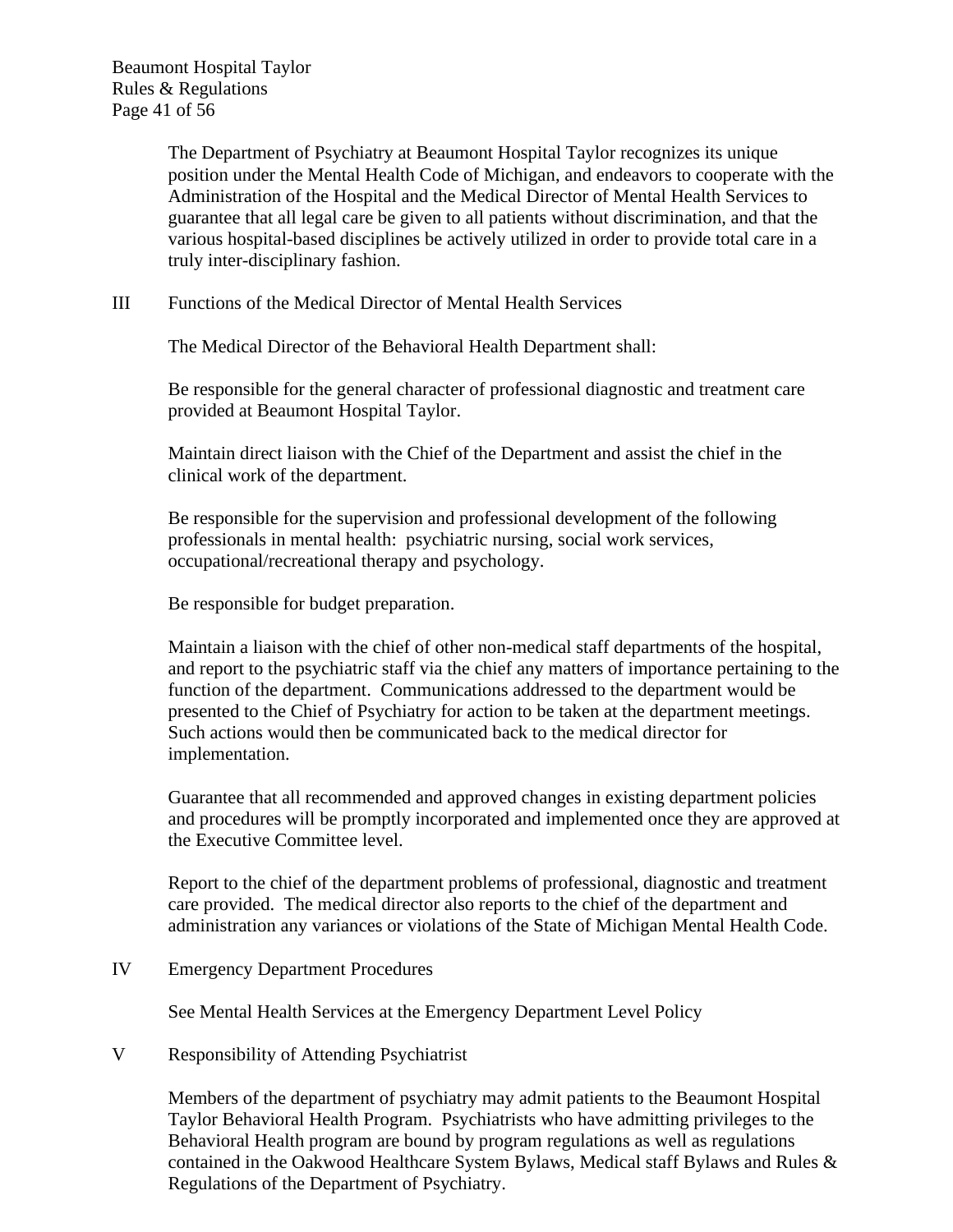Beaumont Hospital Taylor Rules & Regulations Page 42 of 56

Specific responsibilities include:

Ultimate responsibility for the patient's treatment.

Overall responsibility for the development of the Master Treatment Plan at the Multidisciplinary Team Conference within three (3) working days of the patient's admission.

Completion of a physical and mental status examination, which assesses and evaluates the patient's presenting complaint, history of psychiatric disturbance and treatment, medical history and a systemic review within 24 hours of the patient's admission.

Fulfills ED on-call responsibilities and may participate in public patient on-call list. The procedure is as follows:

- Is required to attend at least 50% of department meetings.
- **If failed to meet meeting attendance requirements, he will be excluded on** the ED on call schedule and public patient on-call list for at least one year, until compliance has been demonstrated.
- Provisional status must be removed before physician may participate on the ED on call schedule and public patient on-call list.

Facilitates the discharge planning process through timely writing of orders and referrals.

Assists with involuntary admissions to this hospital and other facilities.

Prepares and presents in-service to the Behavioral Health Program staff on a rotating basis with the other disciplines.

The attending psychiatrist assumes responsibility for consultations from the referring physician.

VI Changes in Patient's Medical Condition

Any change in the medical condition of a patient on the behavioral health unit shall be promptly communicated to the attending physician by the nursing staff on the unit.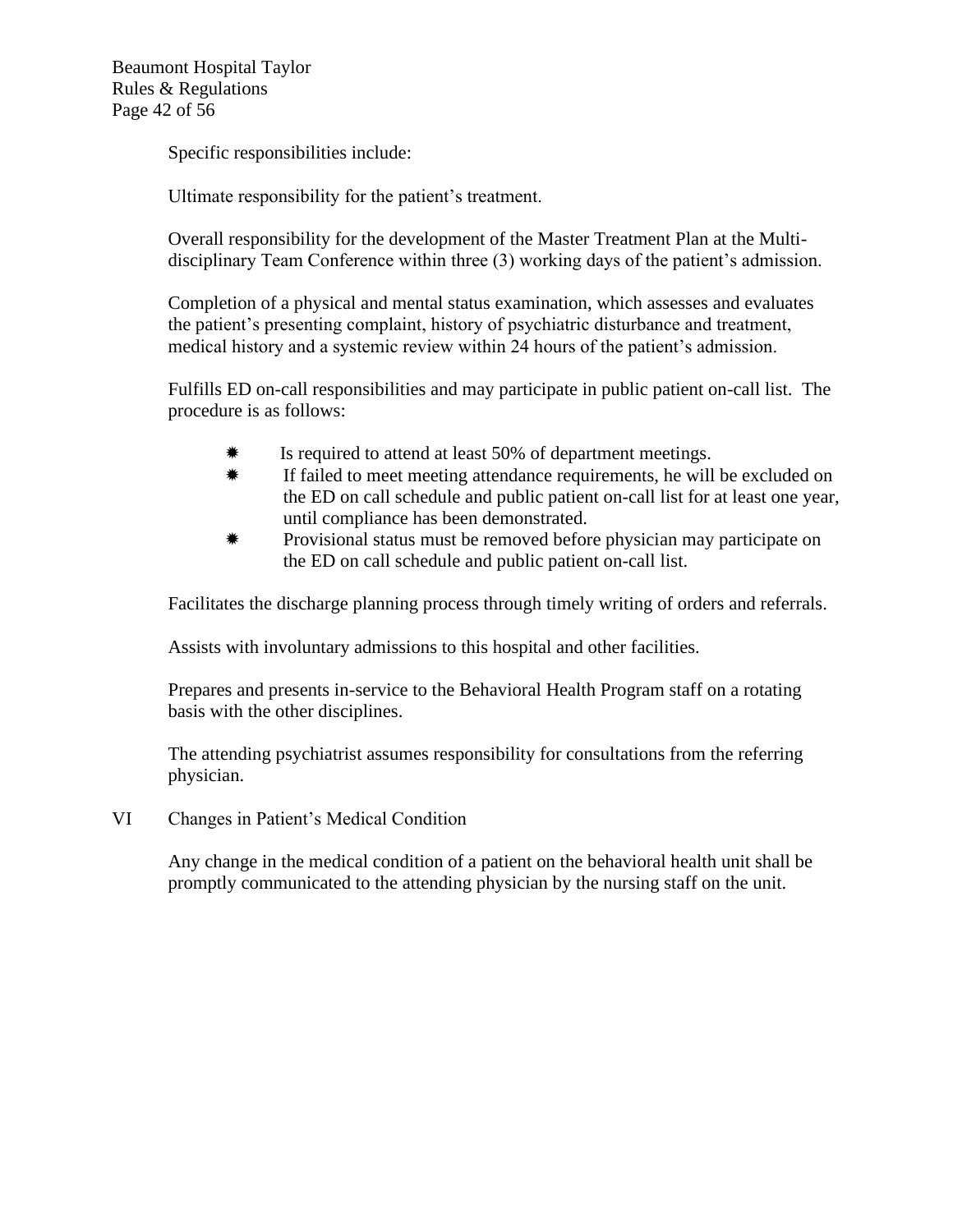Beaumont Hospital Taylor Rules & Regulations Page 43 of 56

# **Department of Radiology**

- I Members of the radiology department shall be licensed physicians in the State of Michigan and certified or eligible for certification by the American Board of Radiology and who have been duly appointed to the Medical Staff of Beaumont Hospital Taylor . It is the policy of our radiological organization that any permanent member must become certified.
- II The department of radiology shall be responsible for the provisions of a full range of radiological services including, but not limited to, diagnostic roentgenology, nuclear medicine, ultrasound, computed tomography, interventional radiology, magnetic resonance imaging and radiation therapy consultation and will maintain an adequate staff to provide service for the work volume and such subspecialties in radiology as required.
- III Radiology services is primarily engaged in inpatient consultation service for physicians on the staff of Beaumont Hospital Taylor. Outpatient consultation service is also available for physicians regardless of Beaumont Hospital Staff membership.
- IV Upon receipt of a radiology order, following the procedure completion, patient filming will be examined by the radiologist and typewritten interpretations shall be forwarded to the referring physician. Interpretations shall also be transmitted to the appropriate nursing area for chart placement for the medical record department for inclusion into the patient's permanent record. Other consulting physicians may receive results upon request.
- V Radiology hours of consultation are generally from 7:30 a.m. to 5:00 p.m., Monday through Friday, and during the morning hours on Saturday and Sunday. A radiologist is also in attendance on holidays with the exact time dependent on patient volume. A radiologist will be on-call during off-duty hours for emergency cases referable to both inpatient and outpatient studies. It is desirable that the attending physician be present at such requests for immediate consultation. Routine requests from the emergency department during off hours shall be interpreted by the emergency physician with interpretation documented onto the diagnostic request form. The following day the radiologist shall provide procedure interpretation in a timely fashion and document any variations between the preliminary and final procedure result. Such documented variations shall be transmitted promptly to the emergency department with attention to the emergency physician.
- VI The radiologist will formulate appropriate rules to establish quality control and quality assurance guidelines for al studies performed within the service. He will supervise activities of all the various radiology modality technologists and such non-radiologic professional and non-professional personnel as may from time to time participate in diagnostic procedures within the service area, thus to insure maintenance of acceptable technical standards.
- VII The administrator of radiology shall determine the roll of the technologists in reference to fluoroscopy and other procedures. These shall be approved by the chief of radiology and consistent with good medical practice.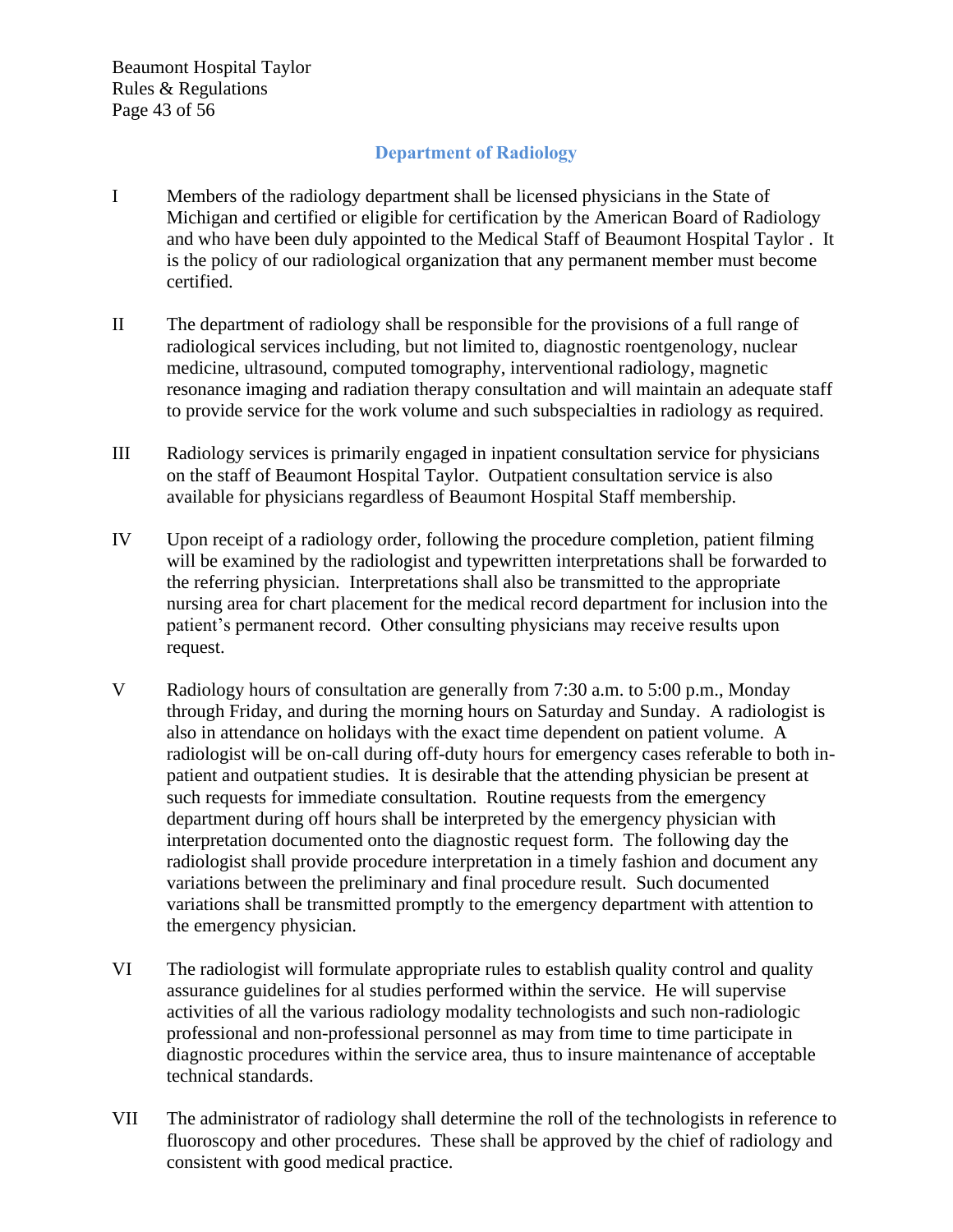Beaumont Hospital Taylor Rules & Regulations Page 44 of 56

- VIII Medication may be provided for special or routine studies within the department as directed by the radiologist. Such prescribing will be consistent with Beaumont Hospital Taylor standards and accepted radiologic practice in the United States.
- IX Procedures performed within the service by non-radiologic physicians will be medically managed by those physicians who perform the procedure. The radiology department will assume responsibility for scheduling, equipment, quality control, quality assurance, and interpretation of that procedure.
- X The medical director of radiology will appoint a qualified member of the service to act as director of nuclear radiology. Nuclear radiology in this context includes all radionuclide diagnostic-imaging procedures performed within this area of service. The conduct of these activities will in general correspond to that outlined for the radiology department itself. Consultation hours are from 7:30 a.m. to 5:00 p.m., Monday through Friday.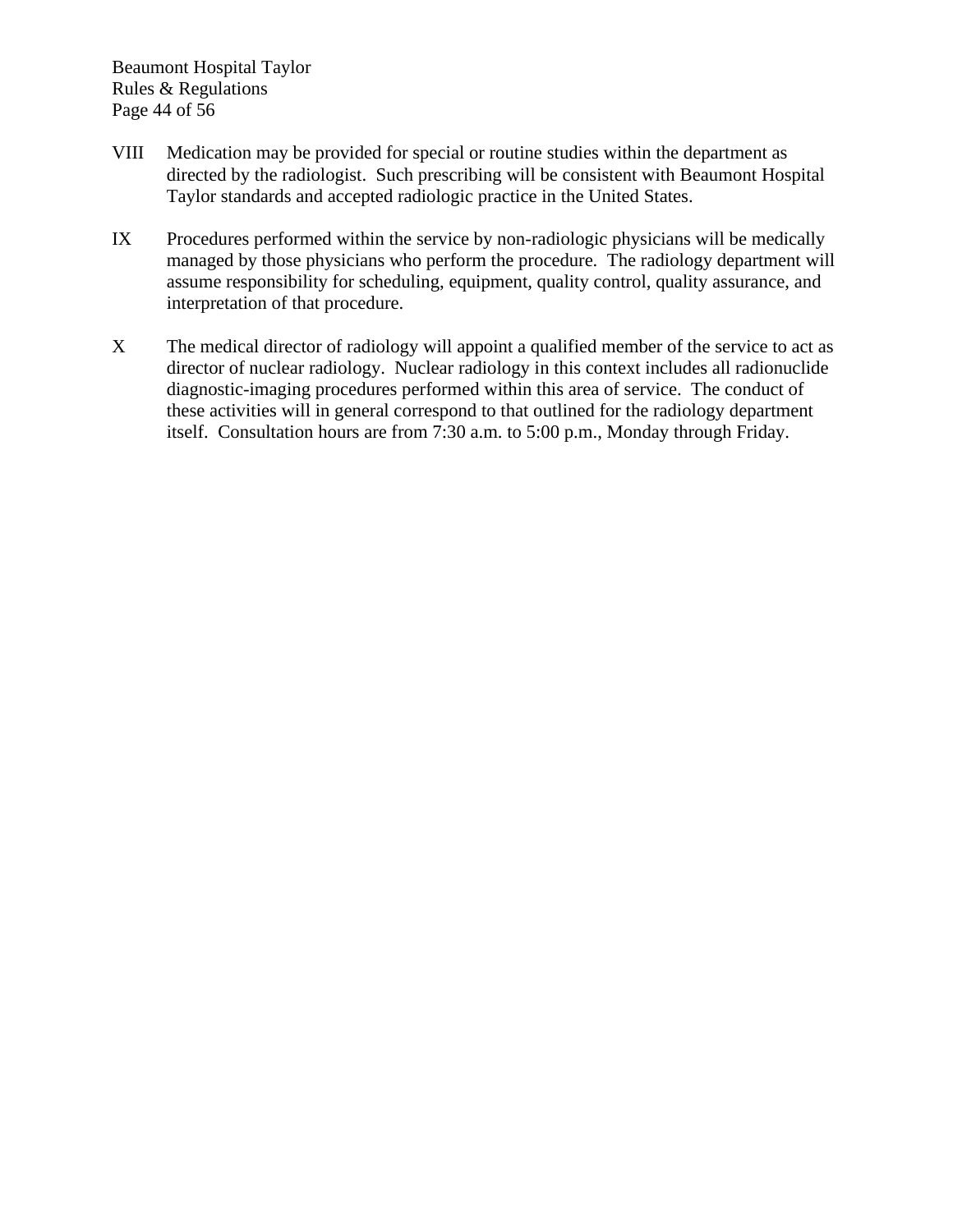## **Department of Surgery**

#### I Preface

A Objective

Recognizing that the department of surgery at Beaumont Hospital Taylor is responsible for the quality of patient care in this department, subject to the authority of the Executive Committee and the ultimate authority of the hospital governing body, the members of the department of surgery do hereby accept the following Rules & Regulations. The objective of these Rules & Regulations is to strive for the highest standards of patient care.

B Patient Care

Only those applicants who have completed an approved surgical training in the specialty indicated in their application will be accepted to membership leading to surgical privileges.

- II Qualification for Membership in the Department
	- A To be considered for membership in the department of surgery, a physician must:
		- 1 Have completed an approved residency or fellowship in the surgical specialty and demonstrated competency in the surgical field. The residency training must qualify the physician to be eligible to take the examination for the appropriate surgical specialty board.
		- 2 Be a Diplomat of the appropriate specialty board.
		- 3 Definition of Specialty Board:

Specialty certification will be recognized for physicians whose boards of certification meet requirements for certification comparable to those required by boards recognized by the American Board of Medical Specialties, American Medical Association Council on Medical Education, or the American Association of Osteopathic Specialties, or for boards affiliated with the American Osteopathic Association.

If the applicant is not a diplomat of the specialty board, the applicant must become so within five (5) years of the time of the acceptance to the staff. If not, a committee, appointed by the chairman of the department, will conduct a review, confidential and privileged, to be reported to the Executive Committee to consider reappointment to the department of surgery.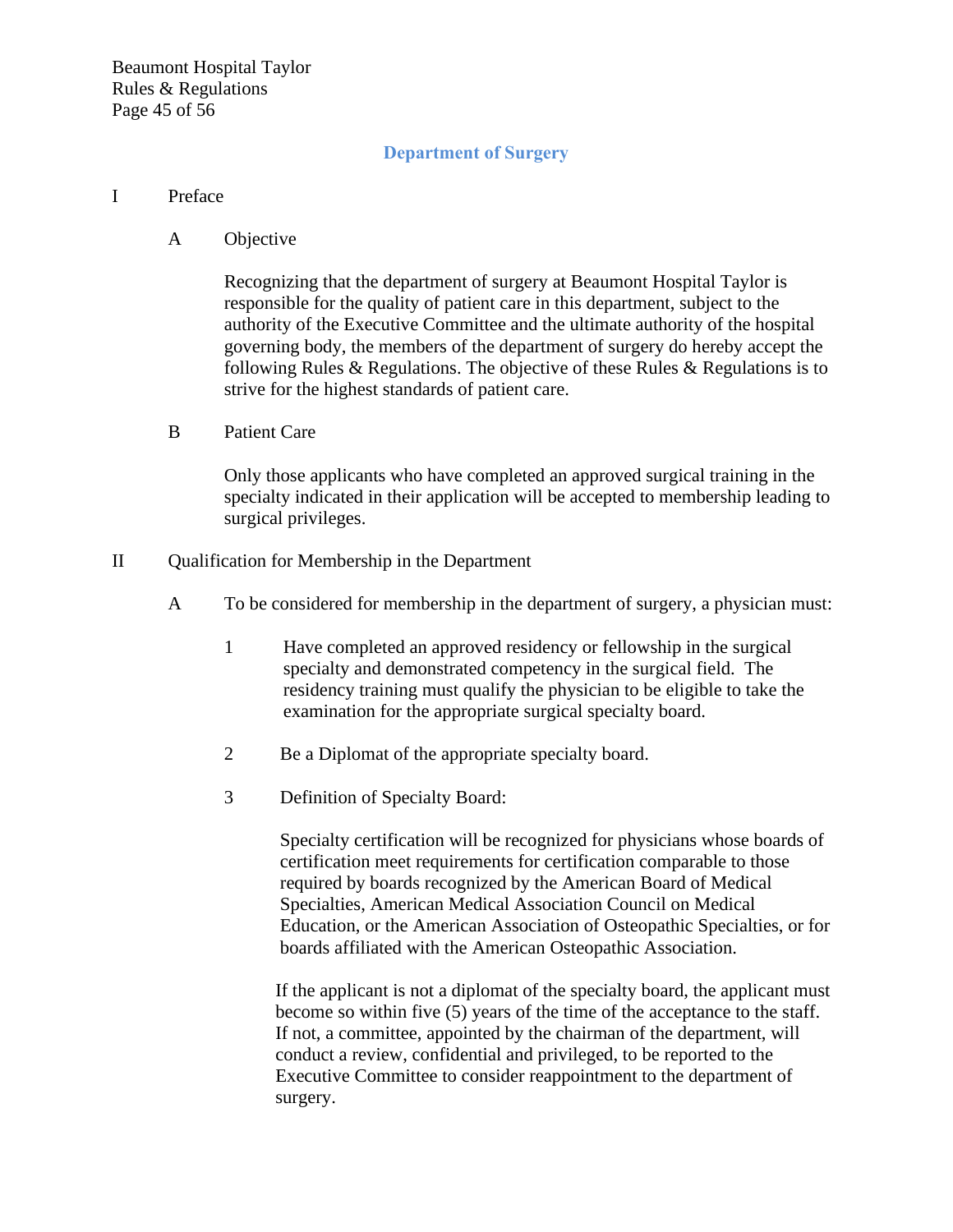- 4 The chief of the department shall conduct a personal interview with the applicant and his recommendation for department membership and for surgical privileges must be received in writing by the Credentials Committee before final action by this Committee is taken.
- III Determination of Qualifications and Privileges
	- A The determination of privileges, which may result in the increase or curtailment of same, shall be based upon the applicant's training, experience, and demonstrated competence, as established by the applicant. These may be evaluated by:
	- Review of the applicant's credentials.
	- Direct observation.
	- \* Review of the records, or any portion thereof, of patients treated in this or other hospitals.
	- Review of Surgical Case Review/Transfusion Committee records and other pertinent Committee records.
	- B Conditions that require review of qualification and privileges:
	- Application for membership in the department of surgery.
	- Application of a member for addition to existing privileges.
	- $*$  If any member of the staff feels that a member is not conducting himself satisfactorily, they may request a review to be initiated by the chief of the department. A written complaint must be filed. This review will be confidential and privileged and the finding of the review will be reported to the Executive Committee for action. This action may be disciplinary and may include a change in operating privileges.
	- Requests for review of the conduct of any elected officer of the department of surgery should be directed to the Executive Committee.

This review shall give specific consideration to the professional competency, clinical judgment, and the professional ethics and conduct. In addition, the attendance at medical staff meetings and committee meetings, cooperation with hospital authorities and personnel, relations with other staff members, and the general attitude toward the practice, the patients, the hospital, and the public shall be considered.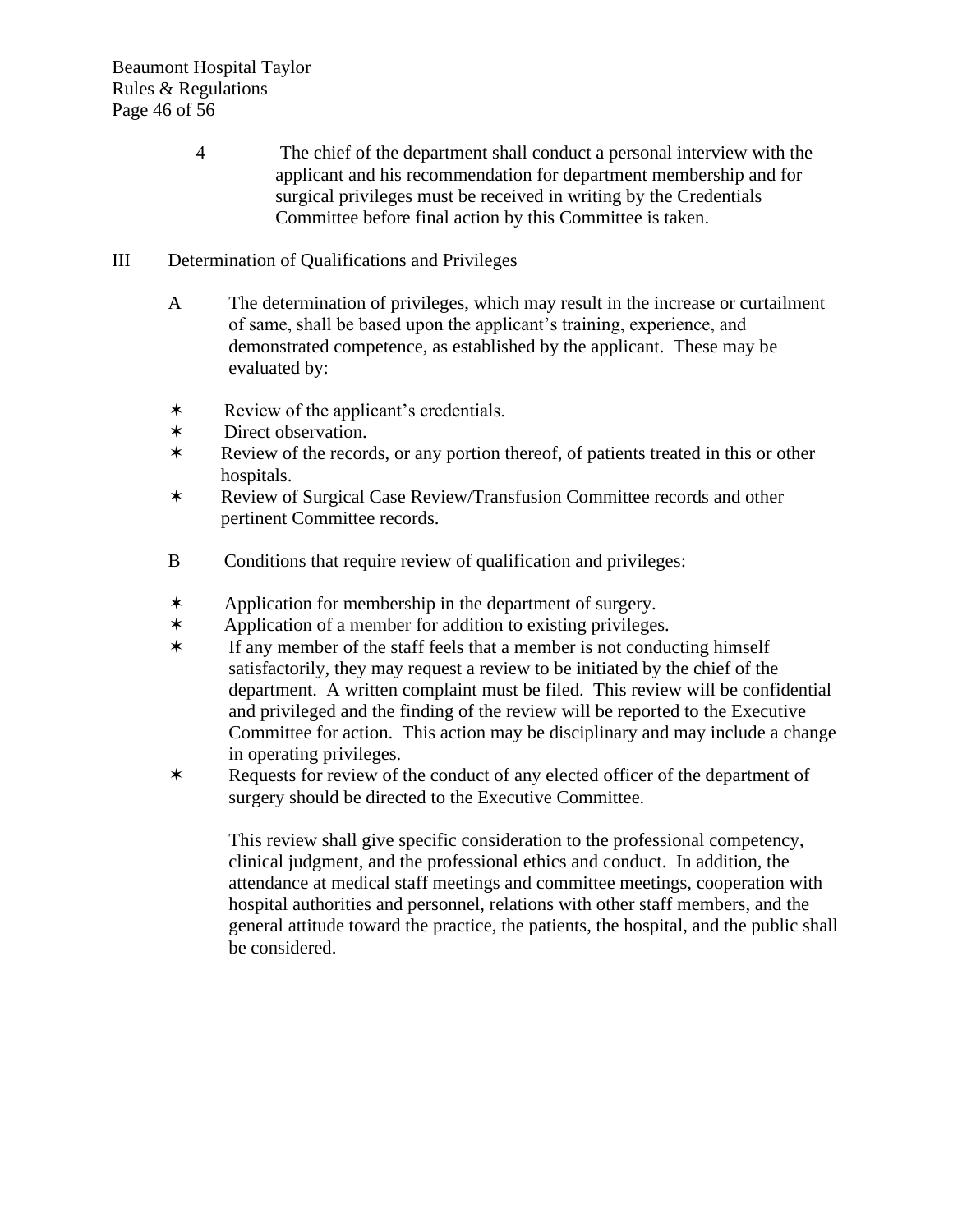#### IV Consultations

In the case of patients in critical condition, unusual operative procedures, infrequently performed operative procedures, unusual non-operative problems, major surgical cases in which the patient is a poor risk, and in all cases in which the diagnosis is obscure or when there is doubt as to the best therapeutic measures to be utilized, consultation should be considered. Judgment as to the serious nature of the illness and selection of proper diagnosis and treatment rest with the physician responsible for the care of the patient.

- V Emergency Room Coverage
	- A The chief of the department of surgery, with the approval of the membership, will arrange the emergency department coverage with administration.
	- 1 If the emergency department physician feels that any surgeon on call is derelict in their responsibility, they may bring this to the attention of the chief of the department of surgery. The chief will then review the facts, and, if they feel it is warranted, the surgeon in question will be sent a warning letter.
	- 2 If the surgeon continues to be derelict in the responsibility, he will be asked to present the case in person before the Executive Committee.
	- 3 If the surgeon continues to be derelict in his responsibilities, the Executive Committee may suspend his surgical privileges.
- VI Organization of the Department
	- 1 The offices of chief, vice chief, and secretary shall be elected by closed ballot on even numbered years within one (1) month of the annual staff meeting.
	- 2 No elected office may be held by the same person for more than two (2) consecutive terms.
	- 3 Three (3) months prior to the election, the medical staff coordinator will contact all active members of the department of surgery regarding candidates for the Nominating Committee.
	- 4 A Nominating Committee shall be elected three (3) months prior to the scheduled consisting of five (5) active members that represent the specialties of the department of surgery.
	- 5 Members of the Nominating Committee cannot run for office.
	- 6 One month prior to the election, the Nominating Committee shall post the proposed names of candidates on the bulletin board in the doctor's lounge and also mailed to all active members, an absentee ballot with which members can vote by mail.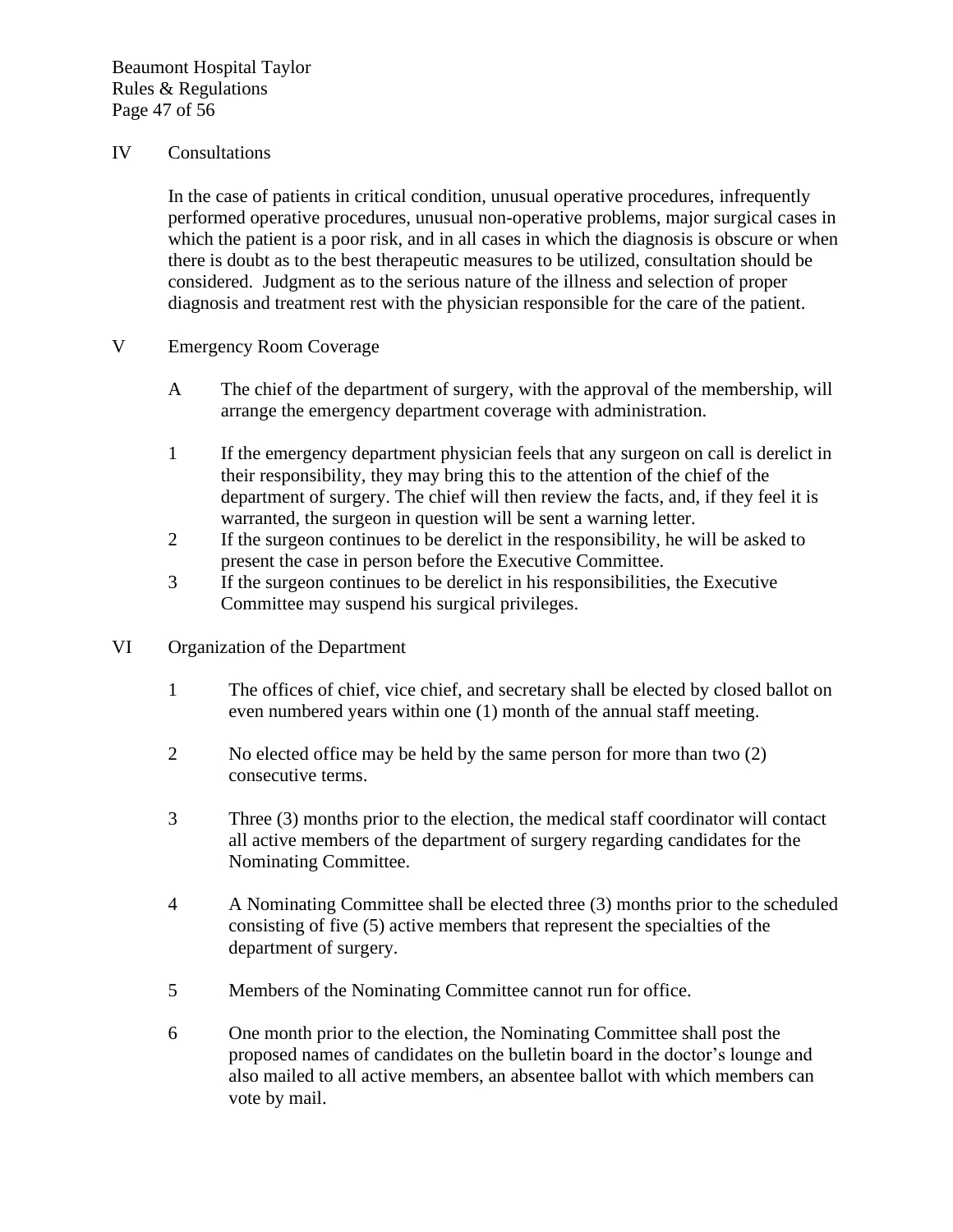- 7 Members of the department who desire to place their name or the name of any other department member may do so by filing a nominating petitions, containing the name and office for which the nomination is made and signed by at least five (5) department members, with the Chairman of the Nominating Committee not les than fifteen (15) days before the election.
- 8 Nomination for the offices will be closed fifteen (15) days before the election.
- VII Rules and Regulations of the Department

These rules supercede all previous Rules & Regulations of the department of surgery.

- A General Policies
- B Add the OR Board of surgery policy
	- 1 Scheduling of elective surgical cases is to be done through the operating room (OR), according to the procedure setup by the Surgery Committee.
	- 2 Emergency cases during the day are to be scheduled through the OR supervisor or the designate and will take precedence over all elective cases. The surgeon booking the case makes the decision as to whether the case is an emergency.
	- 3 Emergency cases after 4:00 p.m., on weekends and holidays are to be boarded through the nursing supervisor.
	- 4 A history and physical (H&P) examination must be recorded on the chart before any surgical operation is undertaken, unless the surgeon certifies that any delay incurred for this purpose would constitute a hazard to the patient's life. If dictated, a copy of the transcribed H&P must be on the chart prior to the start of the case. At a minimum, the H&P should include sufficient patient assessment information to ensure clearance of the patient to proceed with surgery.
	- 5 A surgical operation shall be performed only upon consent of the patient or his/her legal representative except in extreme emergencies. The only exception to this is in the case of minors, who may be given pre-operative medication and sent to the operating suite, if the responsible adult is present and with the patient.
	- 6 In all referred surgery, the surgeon shall be required to examine the patient before surgery is performed and enter his findings and recommendations on the chart. This is to be done before the pre-operative medication is given and before the patient enters the operating room suite. The only exceptions to this are extreme emergencies and intra-operative consultations.
	- 7 Any patient, requiring general anesthesia, is to have a minimum of a complete blood count available. Additional studies are to be done at the discretion of the surgeon and the anesthesiologist.
	- 8 The OR supervisor or his designate will determine that the H&P examination and the signed surgical consent form are on the patient's chart prior to the patient's entry into the operating room.
	- 9 A pre-operative diagnosis and proposed operative procedure must be a matter of record before anesthesia is administered.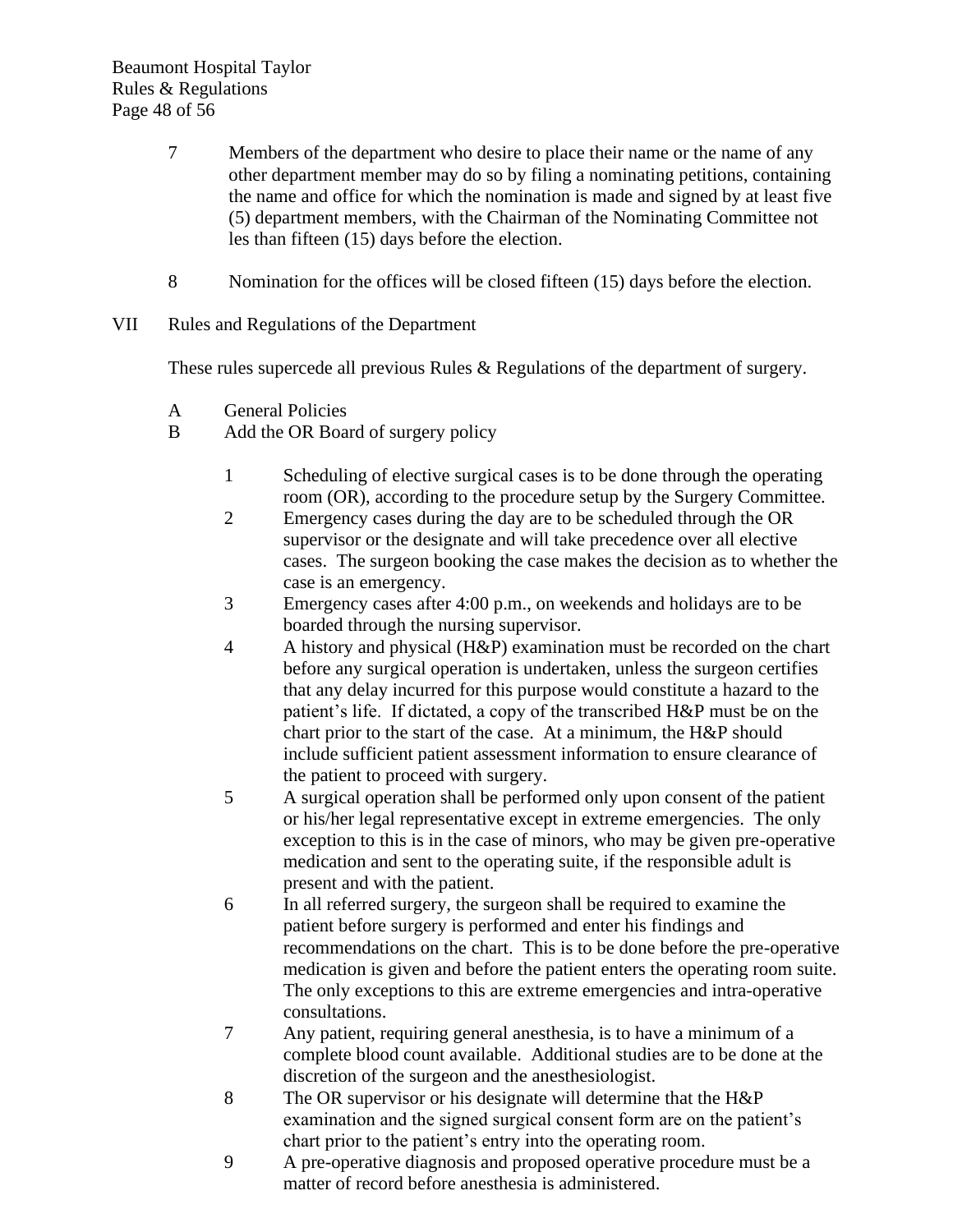Beaumont Hospital Taylor Rules & Regulations Page 49 of 56

- 10 The surgeon must be in the operating suite at the scheduled time. Any surgeon who is going to be unavoidable detained should notify the OR supervisor as soon as possible. The operating room will be held no longer than twenty (20) minutes. If the surgeon does not wish to have a case cancelled and rescheduled at a later date, the OR supervision will then determine when the case will be done.
- 11 The patient shall be identified in the operating suite before anesthesia is administered.
- 12 The decision as to when to use a physician as surgical assistant during surgery is the responsibility of the operating surgeon.
- 13 The choice of anesthesia, as well as required preoperative laboratory studies, is to be made in consultation between the anesthesiologist and the surgeon. The anesthesiologist has the final decision.
- 14 No patient is to receive anesthesia other than local anesthesia outside the surgical or outpatient operating room suites. The only exception would be moderate sedation administered in the endoscopy suite, radiology department, emergency department, and ICU, in accordance with the Rules & Regulations of the Moderate Sedation Policy.
- 15 Tissues removed in surgical operation shall be submitted to the hospital pathologist for pertinent studies.
- 16 Sponge counts, needle counts, instrument counts, etc., are to be done according to the procedures prescribed by the operating room regulations.
- 17 All surgeons shall complete a hand written post-op note on their patients before the patient is released from the operative area. Failure to record the operating procedure within twenty-four (24) hours will result in suspension of operating privileges until the operative record is completed.
- 18 Use of special technicians, nurses, or of physician assistants, not members of the staff at Beaumont Hospital Taylor, must be approved by the hospital administrator or his designate before they allowed to work in the operating room.
- 19 Post-operative care during the patient's hospitalization shall be the responsibility of the operating surgeon.
- 20 Outpatient surgery shall be scheduled and performed according to the Rules & Regulations of Outpatient Surgery.
- 21 For pre-anesthesia evaluation in those instances when the anesthesiologist is not present for emergency surgeries, the surgeon must attest to the patient's acceptability of anesthesia by signing the pre-anesthesia evaluation form.
- 22 A discharge of surgical patients from the post-recovery area must be made by a physician. In most instances, this requirement is fulfilled by the attending anesthesiologist; for those surgeries where the anesthesiologist is not present, the attending physician must fulfill this requirement. The physician need not be physically present and a verbal order is sufficient, provided the "Criteria for Discharge" have been met and reported by the nurse to the physician. The physician is responsible for signing the appropriate discharge forms and for use of the "Criteria for Release of Patient from Recovery Room," attached to these rules.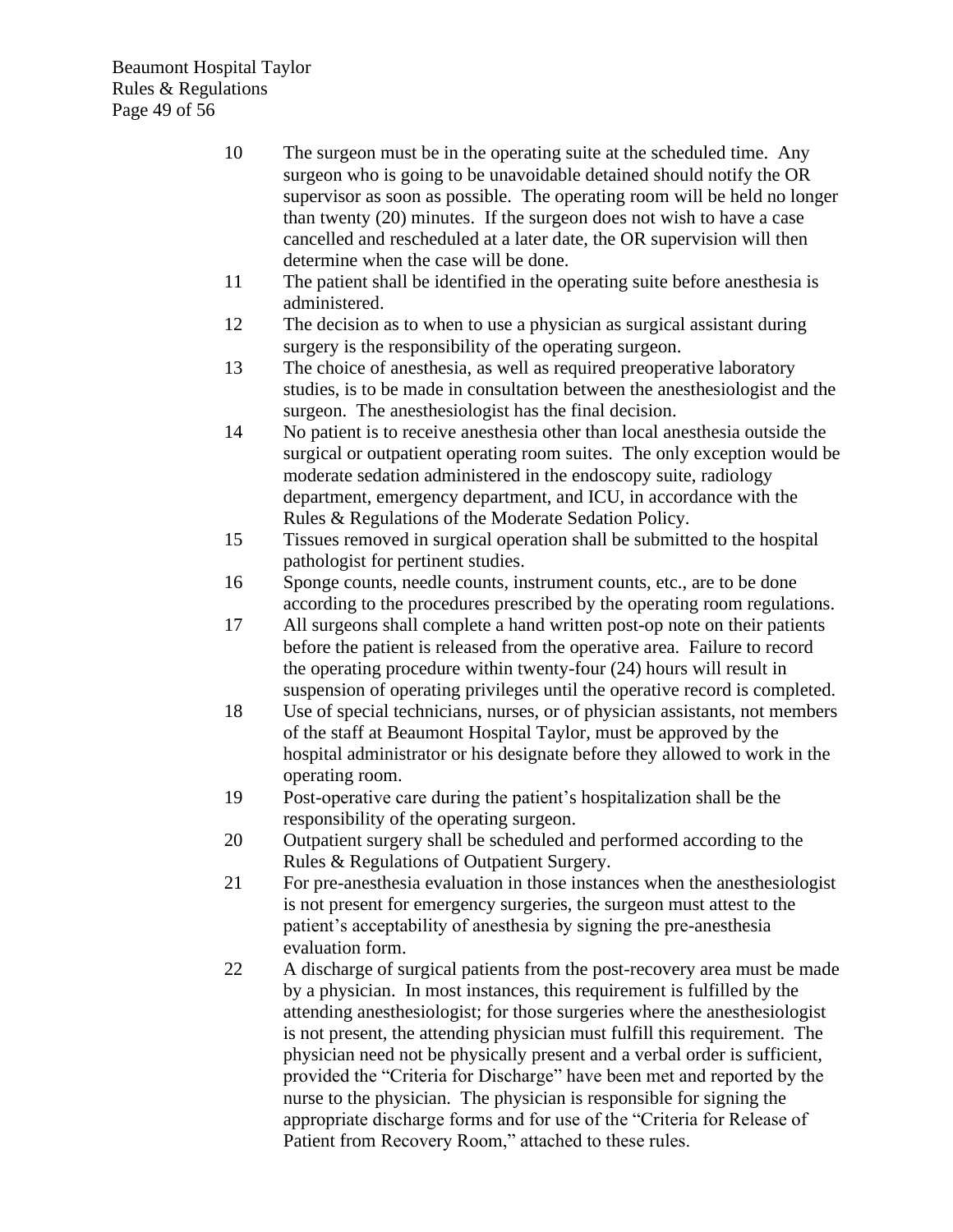Beaumont Hospital Taylor Rules & Regulations Page 50 of 56

# 23 Registered Nurse First Assistant Rules:

- Work under the supervision of the operating surgeon.
- First Assistant should be requested when the case is boarded, if needed.
- Surgeon must no leave the operating room before fascia is closed.
- Surgeon must be available on the premises until the patient is off the operating room table.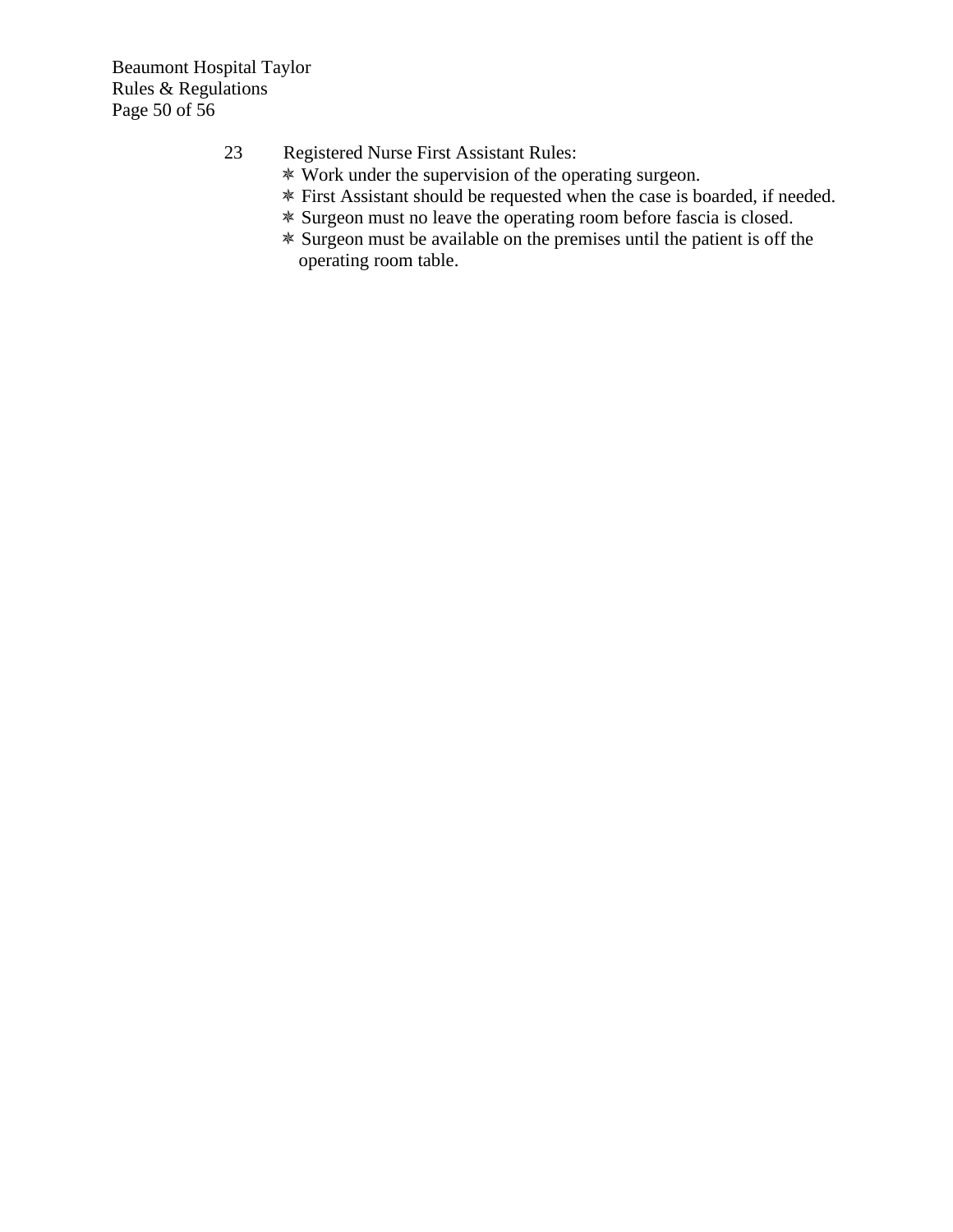## **Outpatient Surgery**

I Outpatient Procedures

Procedures for outpatient surgery should be on the list of approved procedures. Questionable cases are to be referred to the chief of surgery, or his designee, for final approval.

- II Pre-Admission Testing and Registration
	- A Patients requiring pre-admission testing (PAT) should have a PAT at least 24 hours prior to scheduled surgery.
	- B Patients shall report for PAT at the outpatient lobby.
	- C On the day of surgery, patients shall report to the outpatient admitting desk at least two hours prior to surgery except for 8 am cases, which can arrive only once hour prior to surgery.
	- D If general anesthesia or sedation is schedules, CBC and urinalysis is required. The results of all tests requested shall be part of the patient's record before entry to the OR.
- III Surgery Requirements
	- A It shall be the responsibility of the attending physician to insure that the patient is NPO after midnight before surgery if general anesthesia is scheduled. Any history of food or liquid intake after midnight preceding surgery shall be cause to cancel anesthesia for that day.
	- B A short form "History and Physical Examination" (to be completed by the attending physician) and a completed "Surgical Consent Form" are to be on the medical record for each surgical outpatient prior to administration of pre-operative medication.
	- C Spinal anesthesia shall not be given to surgical outpatients.
	- D Pre-operative medication shall be ordered by the anesthesia department.
	- E All patients scheduled for outpatient surgery will be prepared in the outpatient holding area:
		- \* Proper patient identification will be checked.
		- Patient will be undressed, prep done if ordered.
		- Chart checked for completed reports. Charts must be complete prior to leaving outpatient Surgery Area.
		- \* Admission Assessment completed, pre-operatively.
		- \* Notify Department of Anesthesia for pre-anesthetic evaluation.
		- \* Pre-op medication given, if ordered.
		- \* Transport to OR at scheduled time.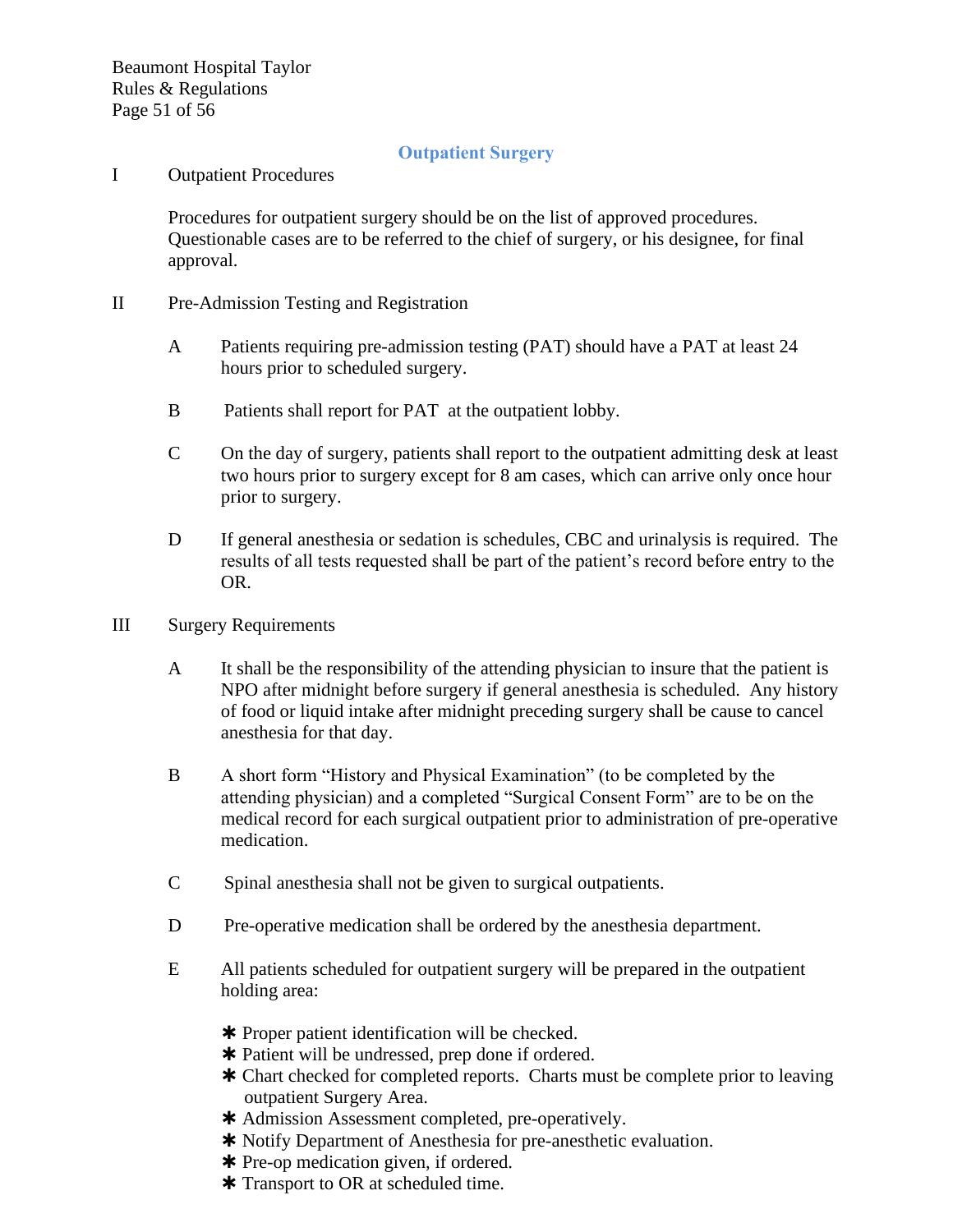- IV Post-Operative, Recovery, and Discharge
	- A After surgery, all outpatients have general anesthesia or sedation shall be observed in the recovery room and released to the ambulatory surgery unit by the anesthesiologist.
	- B Outpatients having local anesthesia shall be discharged by their attending physician.
	- C Patients will be escorted to the outpatient discharge area.
	- D Provisions will be made if the surgical outpatient requires admission to the hospital.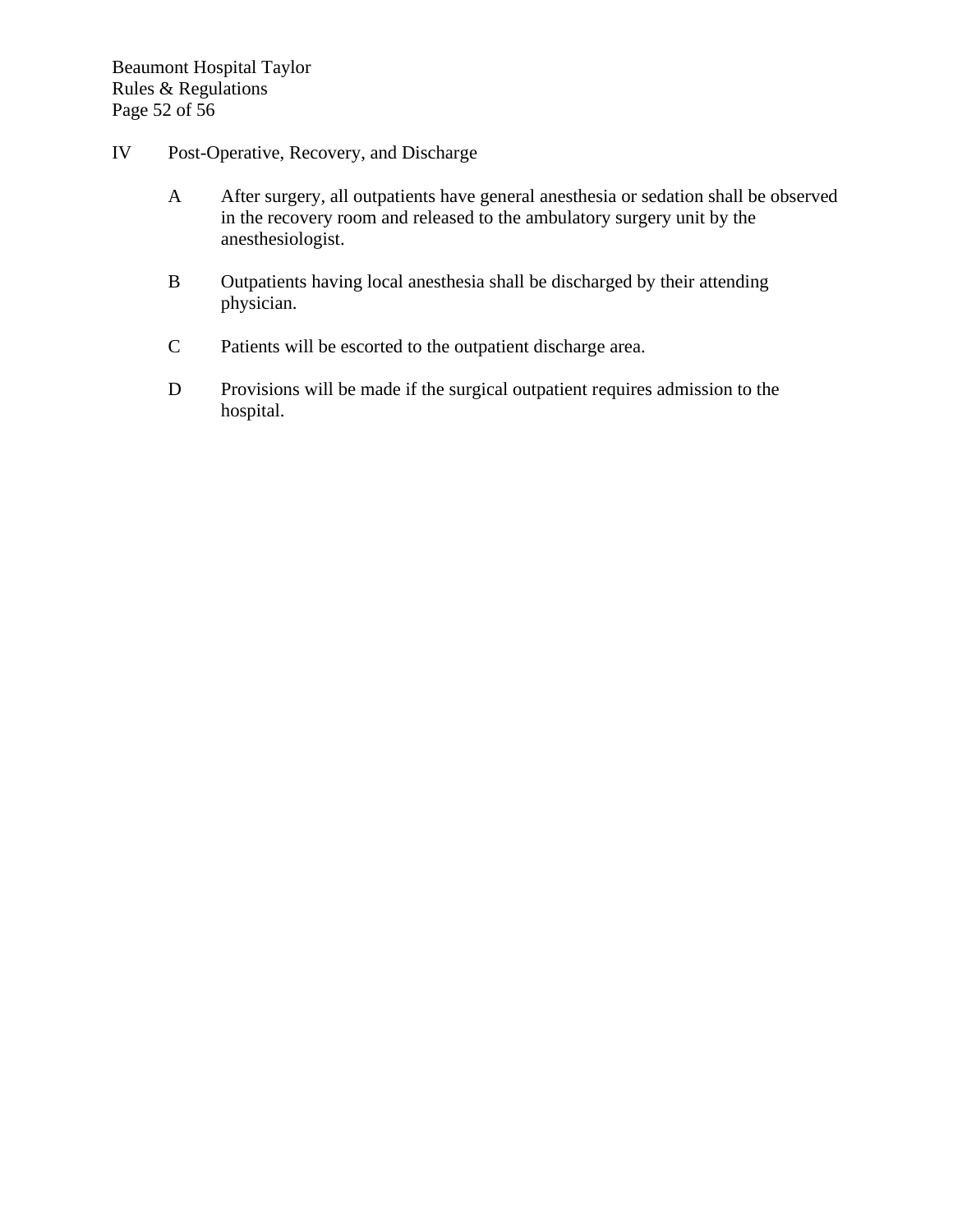Beaumont Hospital Taylor Rules & Regulations Page 53 of 56

# **Anesthesia For Ambulatory Surgery Patients**

All ambulatory surgery patients scheduled for general, regional, or standby local anesthesia must fulfill the regulations as set forth by the anesthesia department.

- I Scope of Service
	- A Anesthesia for ambulatory surgery patients shall include general, standby local, and certain types of regional blocks (IV blocks, brachial, axillary).
	- B Anesthesia will be administered only in the confines of the five operating rooms and one cysto room.
- II General Rules & Regulations
	- A ASA classification: Patients schedules for ambulatory surgery with general, SB local, or regional anesthesia must fall within the classification ASA I or II. In some instances, ASA III patients will be accepted if prior clearance is obtained from the anesthesiologist. (See ASA classification)
	- B Required Data
	- C CBC
		- 1 Urinalysis
		- 2 Surgical profile, if requested by physician or anesthesiologist
		- 3 EKG, if requested by physician or anesthesiologist
		- 4 Chest x-ray, if requested by physician or anesthesiologist
		- 5 H&P including pre-op diagnosis.
		- 6 Signed Consent
	- D NPO All patients scheduled for elective general, regional or SB local anesthesia must be NPO after midnight of the night before surgery. There will be no exceptions to this and, if violated, will result in cancellation of the anesthesia.
	- E Pre-Anesthetic Evaluation
		- 1 Ambulatory patients will be seen and evaluated by the anesthesiologist in the ambulatory surgery conference room at the time of pre-admission testing (PAT).
		- 2 The pre-anesthesia evaluation form will be completed by the patient prior to the visit from anesthesiology.
		- 3 The pre-anesthetic visit by the anesthesiologist will include the assessment of the patient's medical condition, ASA classification and selection of anesthesia. The pre-anesthesia evaluation form will be completed and signed by the anesthesiologist. Additional testing and/or pre-operative medication will be ordered, if indicated.
		- 4 The patient will be seen on the day of surgery in the ambulatory area for review of the patient's condition. IV therapy will be initiated and pre-op sedation administered.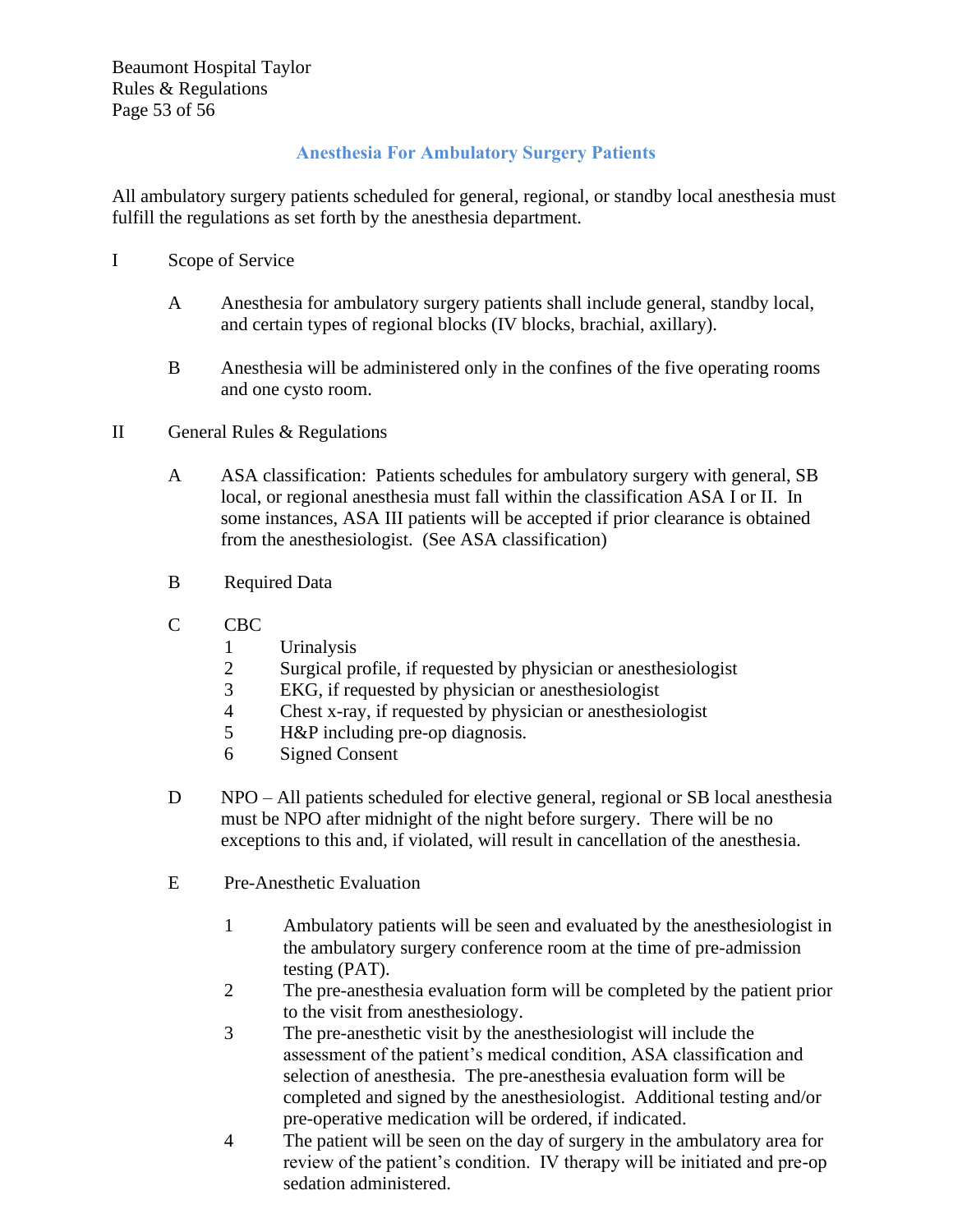- F Pre-Admission Testing (PAT)
	- 1 PATs will be accepted up to one week prior to surgery.
- G Post-Op Care
	- 1 Anesthetist will accompany patient to the recovery room and give complete report of patient's condition, drugs and fluids used to recovery room personnel.
	- 2 Patients will remain in the recovery room until discharge is ordered by the anesthesiologist.
	- 3 Discharge from recovery:
		- a Recovery room release must be signed by attending physician or anesthesiologist.
		- b Patient transported to ambulatory from holding area.
	- 4 Discharge from ambulatory holding area:
		- a Discharge will be effected when the patient meets discharge criteria for ambulatory surgery patients.
	- B If patient's condition does not warrant discharge form the hospital, arrangements will be made for in-patient admission. The attending surgeon will be contacted by the nurse for admission orders.
	- 5 A responsible adult must be in attendance with patient and accompany the patient at the time of discharge.
	- 6 Patients must be instructed to restrict their activity for at least twenty-four (24) hours following surgery and anesthesia.
		- A Avoid use of alcoholic beverages
	- B Take no other medications other than prescribed by attending physician
		- C Avoid signing legal documents
		- D Avoid driving any motorized vehicle or use power machinery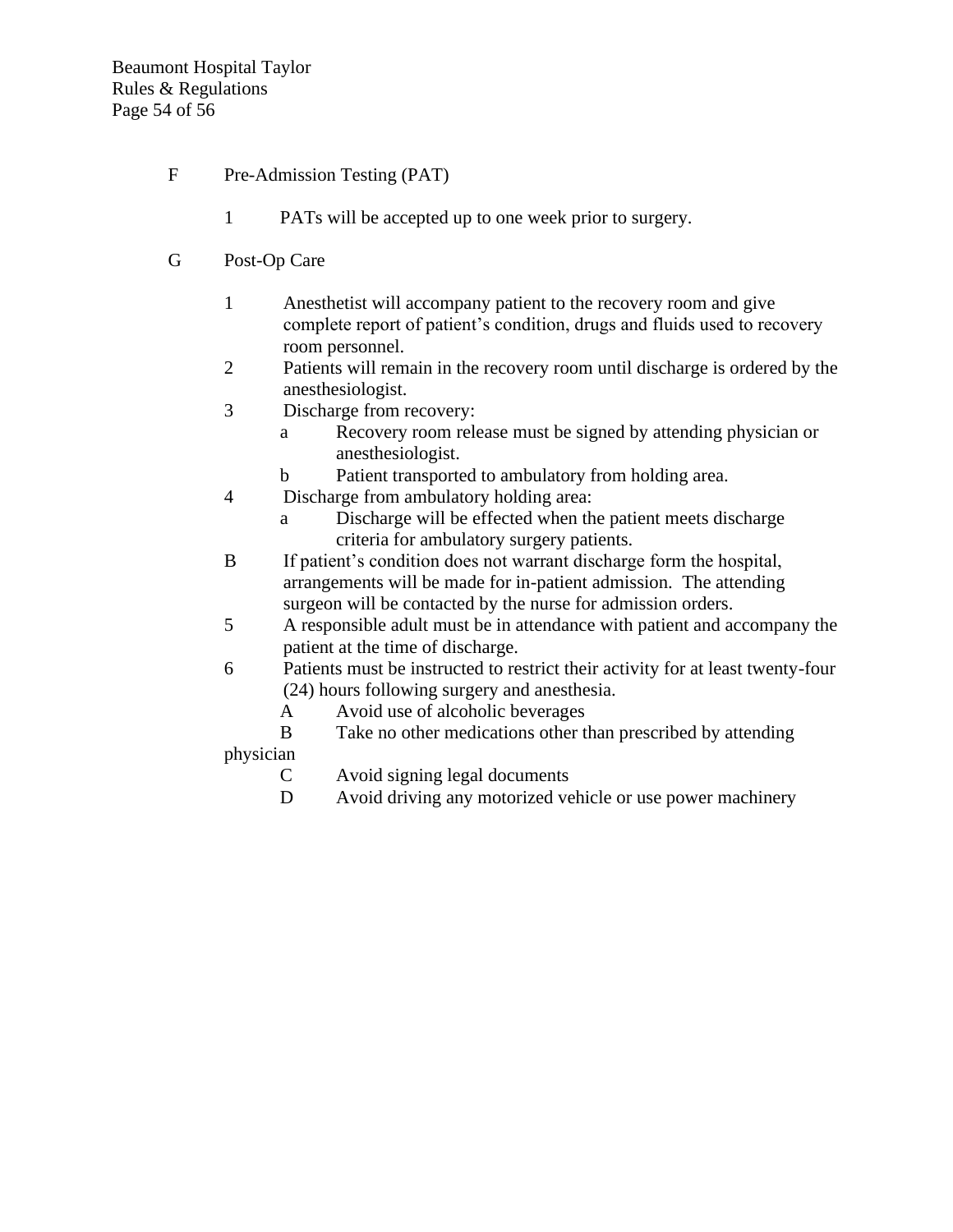Beaumont Hospital Taylor Rules & Regulations Page 55 of 56

## **Business Office: Outpatient Surgery**

#### **Admitting Department**

- 1 All patient requiring outpatient surgery will be registered at the Outpatient Desk on the day of or prior to surgery.
- 2 Outpatient surgery must be scheduled in advance and only during regular working hours of the Surgery Department.
- 3 Surgery will not be performed, nor anesthesia administered without the completion of the required testing specified by the Anesthesia Department.
- 4 Patients requiring general anesthesia or local anesthesia will be requested to be in the outpatient surgery department two hours prior to surgery.
- 5 Pre-operative orders from the attending physician should accompany the patient. Patients are to be NPO for at least six hours prior to surgery and general anesthesia.
- 6 The operating permit must be signed upon admission at the outpatient desk or at the physician's office.
- 7 Each patient must be accompanied by a responsible person. This person must also accompany the patient home.
- 8 Final release of the patient is to be made by the anesthesia department.
- 9 Questionable cases are to be referred to the admitting OR nurse or chief of surgery for final approval.
- 10 Since the hospital cannot be responsible for valuables, personal effects (such as dentures, jewelry, hearing aids, and clothing), the person who accompanies the patient must assume this responsibility. Valuable envelopes may be used.

#### **Credit Department**

- 1 Employees of the credit department obtain the names of those patients scheduled for outpatient surgery from the admitting department before the patient is to be admitted (at least three or more days in advance of admission so patient can have PAT done).
- 2 These patients are telephoned for the purpose of obtaining insurance information so that verification of the insurance can take place.
- 3 The credit department informs the admitting department of patients who have been cleared and also indicates the patients who must be interviewed by the credit department prior to admission.
- 4 In the event that insurance is inadequate, a deposit may be requested prior to admission. Minimum of \$250.